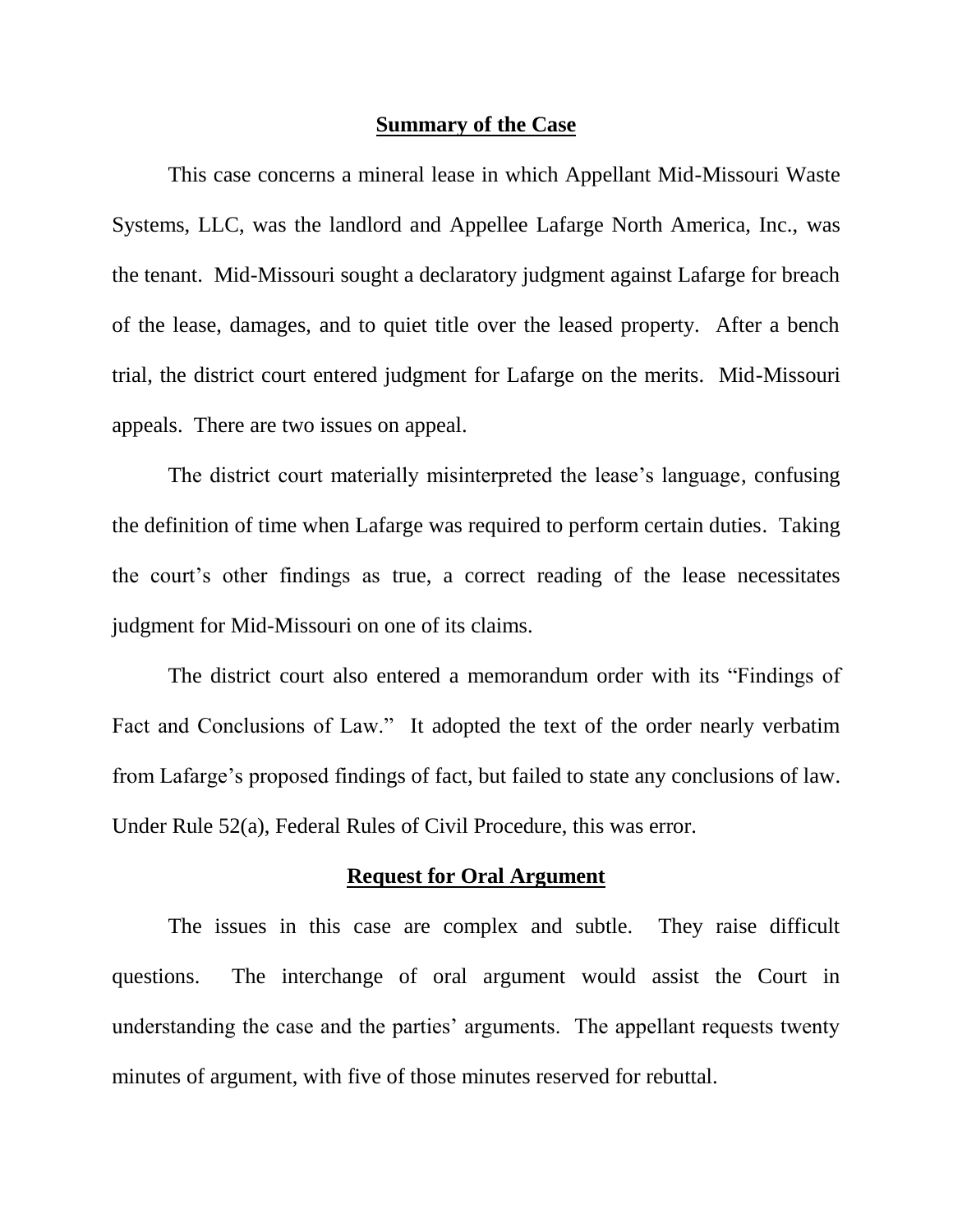# **Corporate Disclosure Statement**

Appellant Mid-Missouri Waste Systems, LLC, is an Illinois limited liability company that has no parent corporation. No publicly held corporation owns 10% or more of its stock.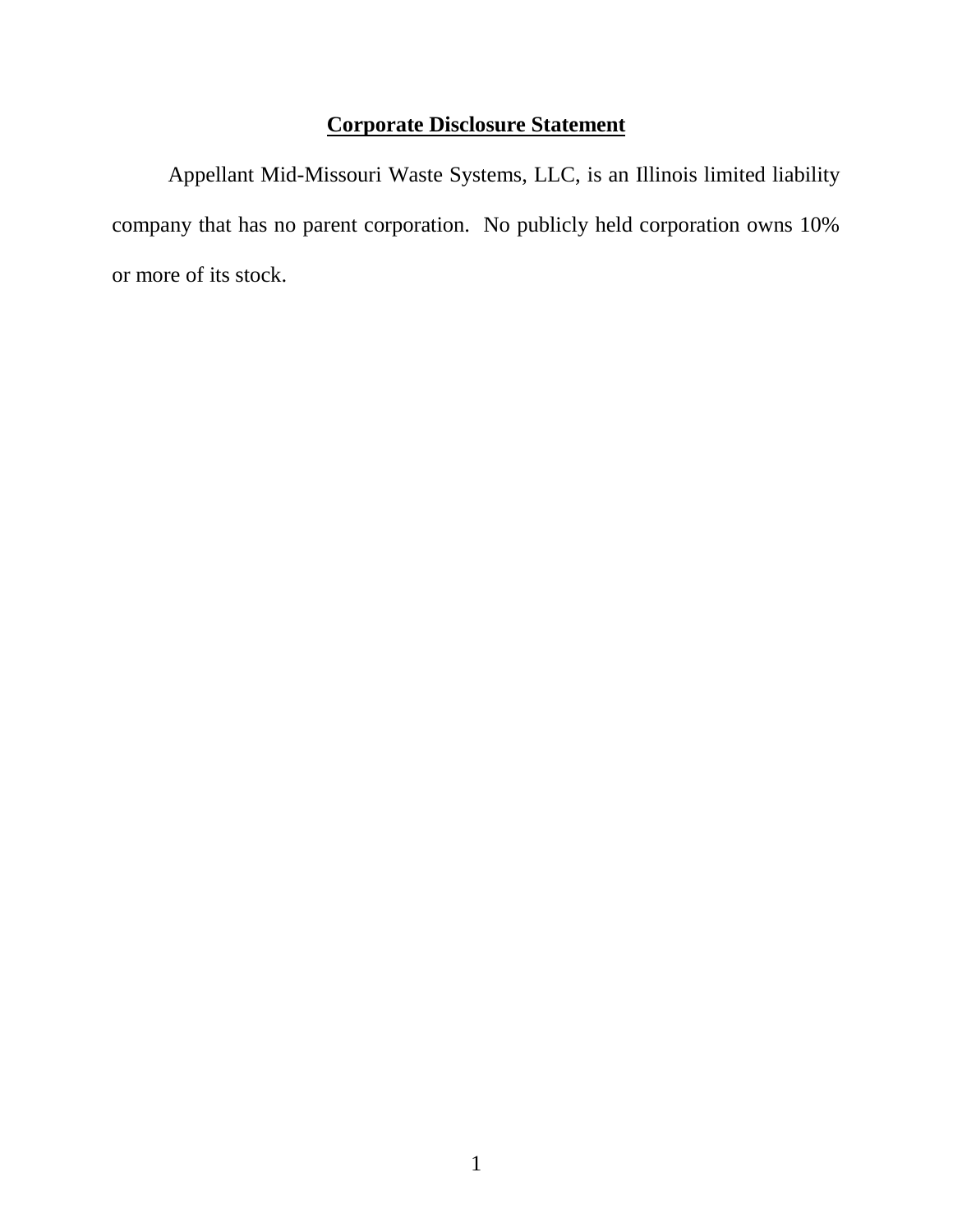# **Table of Contents**

| Mineral Lease (excluding appended land descriptions) (July 1, 1996)A31 |
|------------------------------------------------------------------------|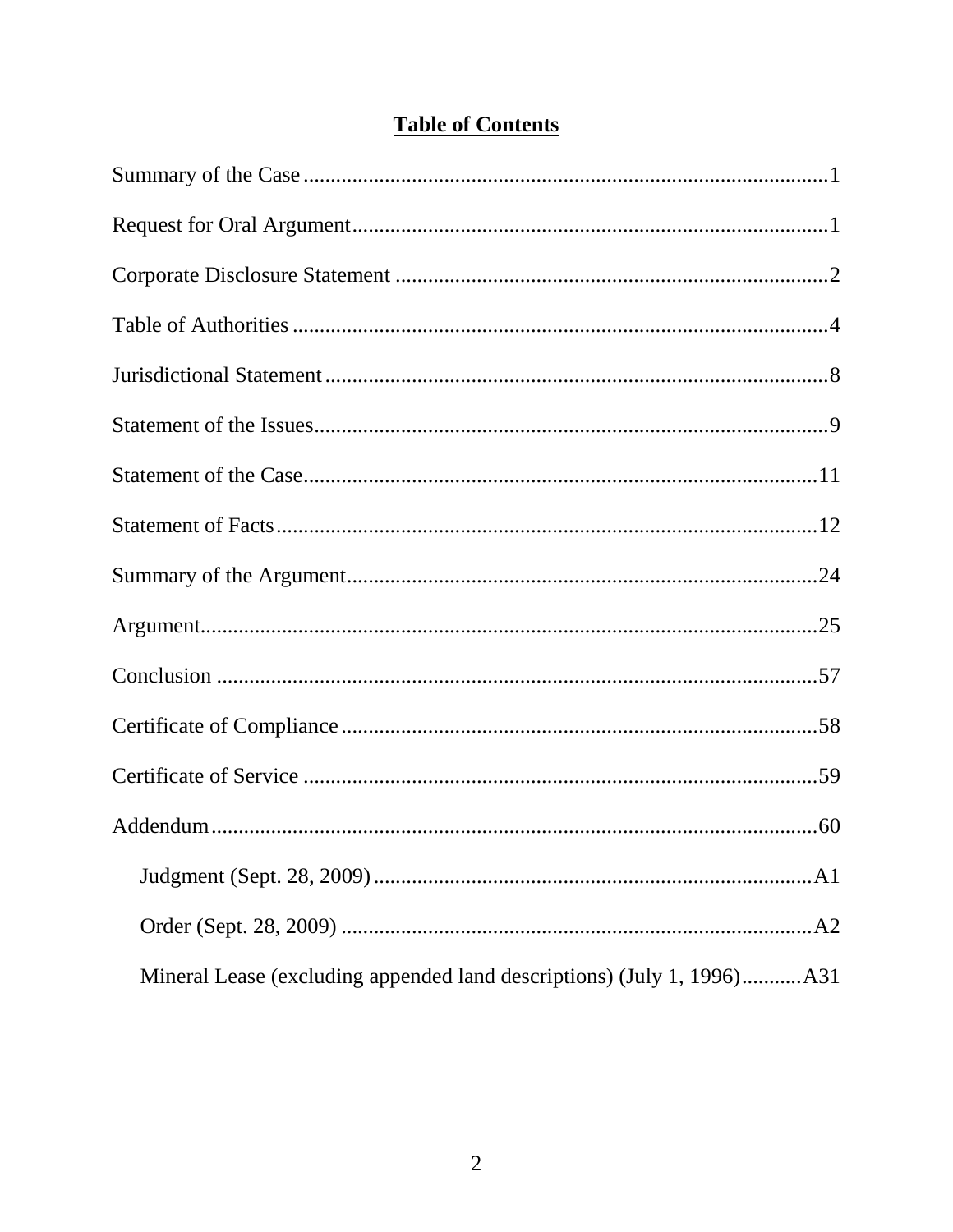# **Table of Authorities**

| <b>Cases</b>                          |
|---------------------------------------|
| Amstar Corp. v. Domino's Pizza, Inc., |
|                                       |
| Anderson v. Bessemer City,            |
|                                       |
| Andre v. Bendix Corp.,                |
|                                       |
| Cross v. Pasley,                      |
|                                       |
| Daniel v. Wash. County Bd. of Ed.,    |
|                                       |
| Darr v. Structural Sys., Inc.,        |
|                                       |
| Finney v. Ark. Bd. of Correction,     |
|                                       |
| Fogarty v. Piper,                     |
|                                       |
| Ford Motor Co. v. Lloyd Design Corp., |
|                                       |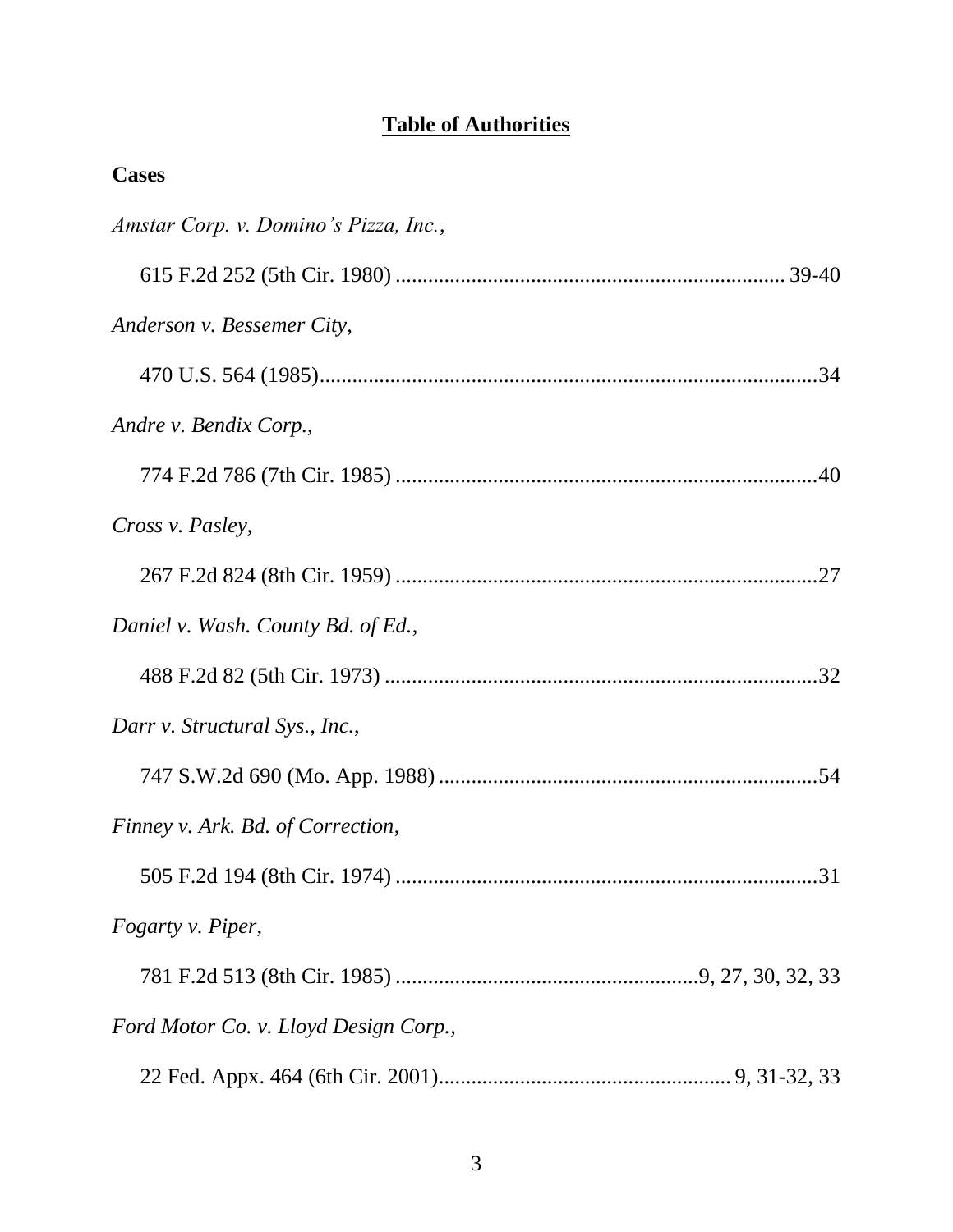| George W. Bennett Bryson & Co., Ltd. v. Norton Lilly & Co., Inc., |
|-------------------------------------------------------------------|
|                                                                   |
| Gillioz v. State Hwy. Comm'n,                                     |
|                                                                   |
| Gupta v. E. Tex. State Univ.,                                     |
|                                                                   |
| In re Las Colinas, Inc.,                                          |
|                                                                   |
| In re Stevenson Assocs, Inc.,                                     |
|                                                                   |
| Indust. Bldg. Materials, Inc. v. Interchemical Corp.,             |
|                                                                   |
| Jetz Serv. Co. v. Botros,                                         |
|                                                                   |
| Kelley v. S. Pac. Co.,                                            |
|                                                                   |
| Kelson v. United States,                                          |
|                                                                   |
| Kennedy Bldg. Assocs. v. CBS Corp.,                               |
|                                                                   |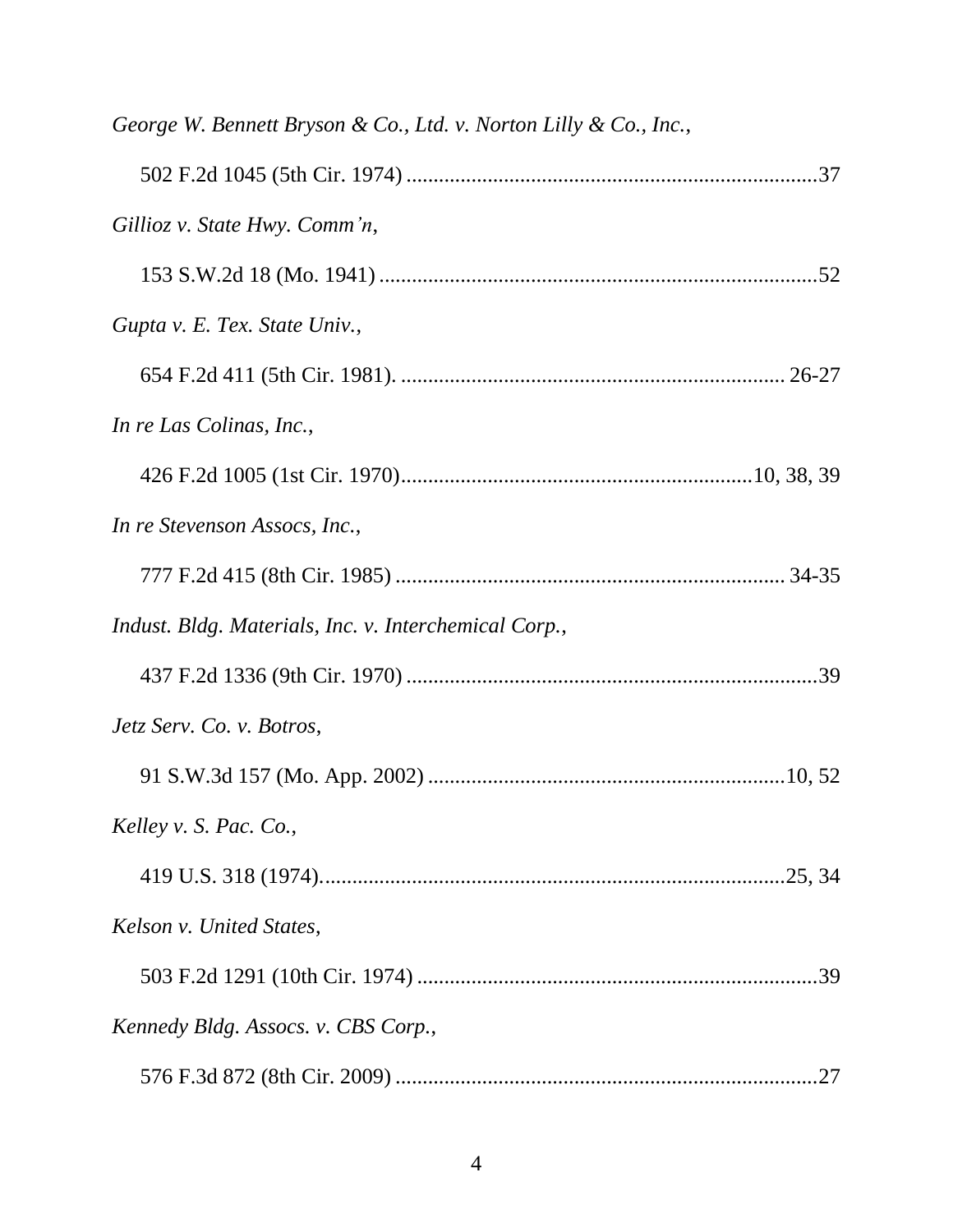|  |  | Kruger v. Purcell, |
|--|--|--------------------|
|--|--|--------------------|

| Mayo v. Lakeland Highlands Canning Co.,            |  |
|----------------------------------------------------|--|
|                                                    |  |
| Roberts v. Ross,                                   |  |
|                                                    |  |
| Schwartz v. Internal Rev. Svc.,                    |  |
|                                                    |  |
| Speedie Food Mart, Inc. v. Taylor,                 |  |
|                                                    |  |
| SquirtCo v. Seven-Up Co.,                          |  |
|                                                    |  |
| Stacey v. Redford,                                 |  |
|                                                    |  |
| Supermercados Econo, Inc. v. Integrand Assur. Co., |  |
|                                                    |  |
| United States v. El Paso Nat. Gas Co.,             |  |
|                                                    |  |
| United States v. Forness,                          |  |
|                                                    |  |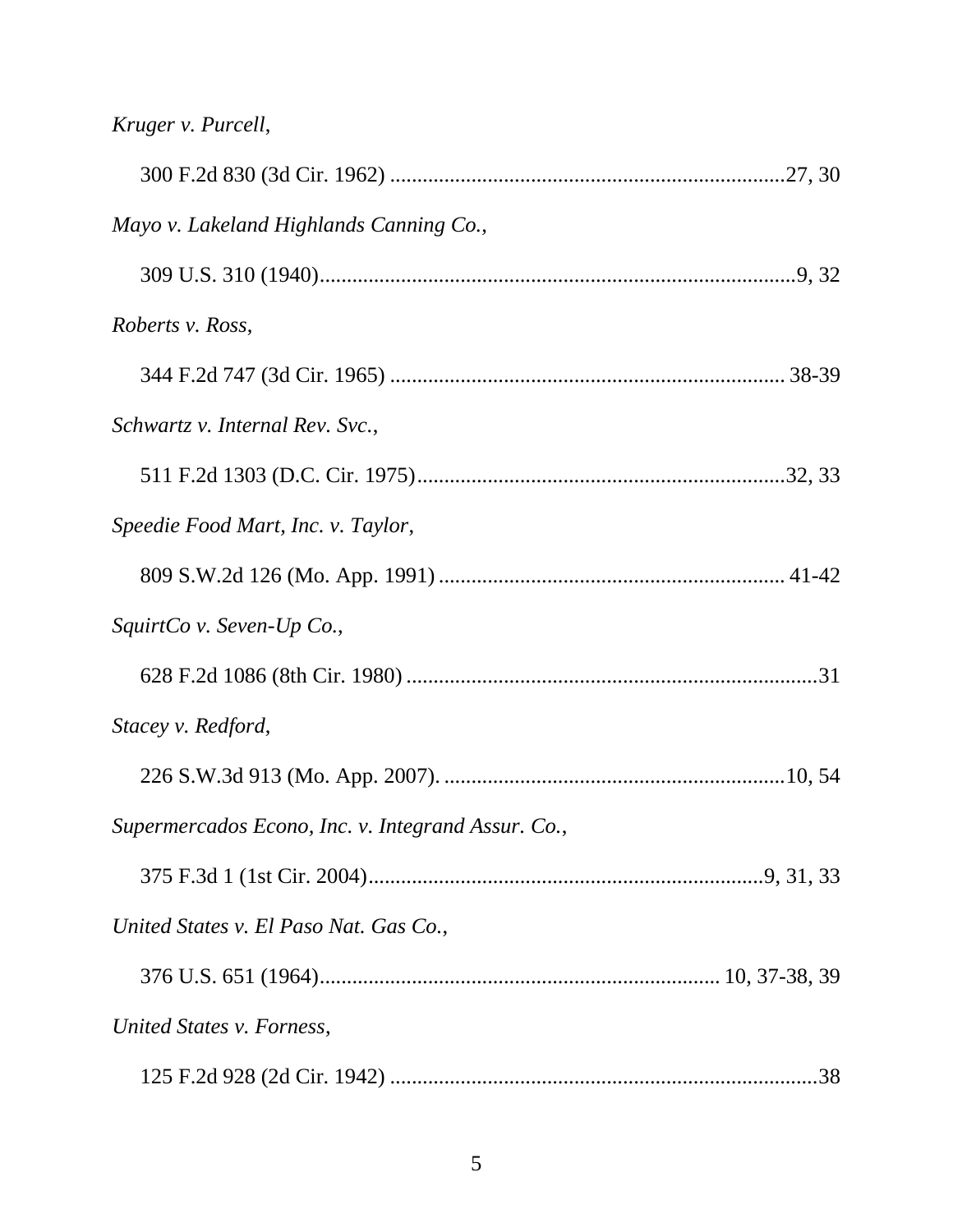| United States v. United States Gypsum Co.,                   |  |
|--------------------------------------------------------------|--|
|                                                              |  |
| <b>United States Code</b>                                    |  |
|                                                              |  |
|                                                              |  |
|                                                              |  |
| <b>Federal Rules of Civil Procedure</b>                      |  |
|                                                              |  |
|                                                              |  |
| <b>Federal Rules of Appellate Procedure</b>                  |  |
|                                                              |  |
|                                                              |  |
| <b>Treatises</b>                                             |  |
| J. Skelly Wright, SEMINARS FOR NEWLY APPOINTED UNITED STATES |  |
|                                                              |  |

|--|--|--|--|--|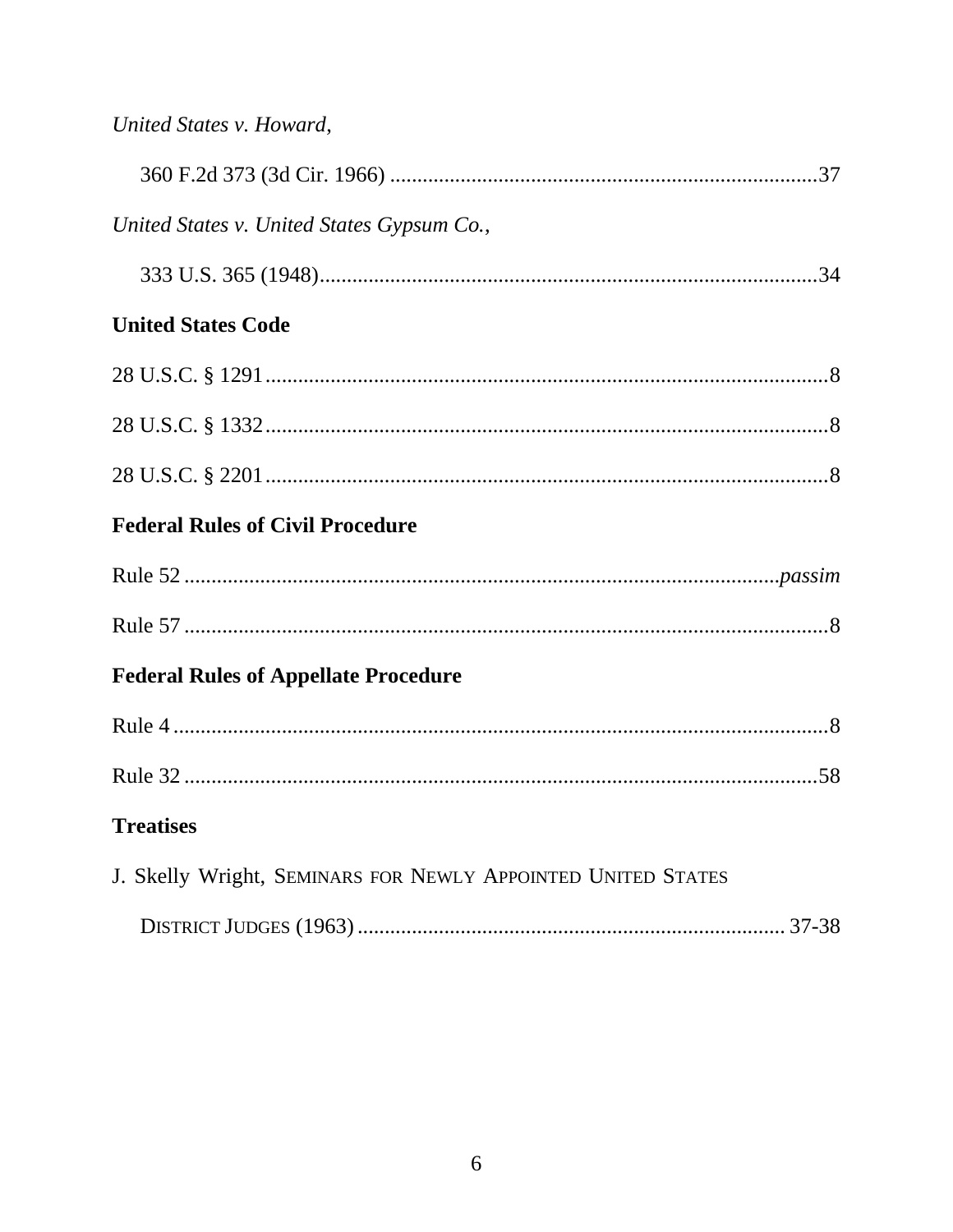#### **Jurisdictional Statement**

This is an appeal from a final order and judgment of the United States District Court for the Western District of Missouri in a declaratory action brought pursuant to 28 U.S.C. § 2201 and Rule 57, Federal Rules of Civil Procedure. The district court had jurisdiction pursuant to 28 U.S.C. § 1332, as the parties are citizens of different states and the amount in controversy exceeds \$75,000.00.

The district court entered its final order and judgment disposing of all parties' claims on September 28, 2009. The appellant filed its Notice of Appeal on October 22, 2009. Under Rule 4(a)(1)(A), Federal Rules of Appellate Procedure, the Notice of Appeal was timely, as it was filed within thirty days of the district court"s final order and judgment. Therefore, this Court has appellate jurisdiction under 28 U.S.C. § 1291.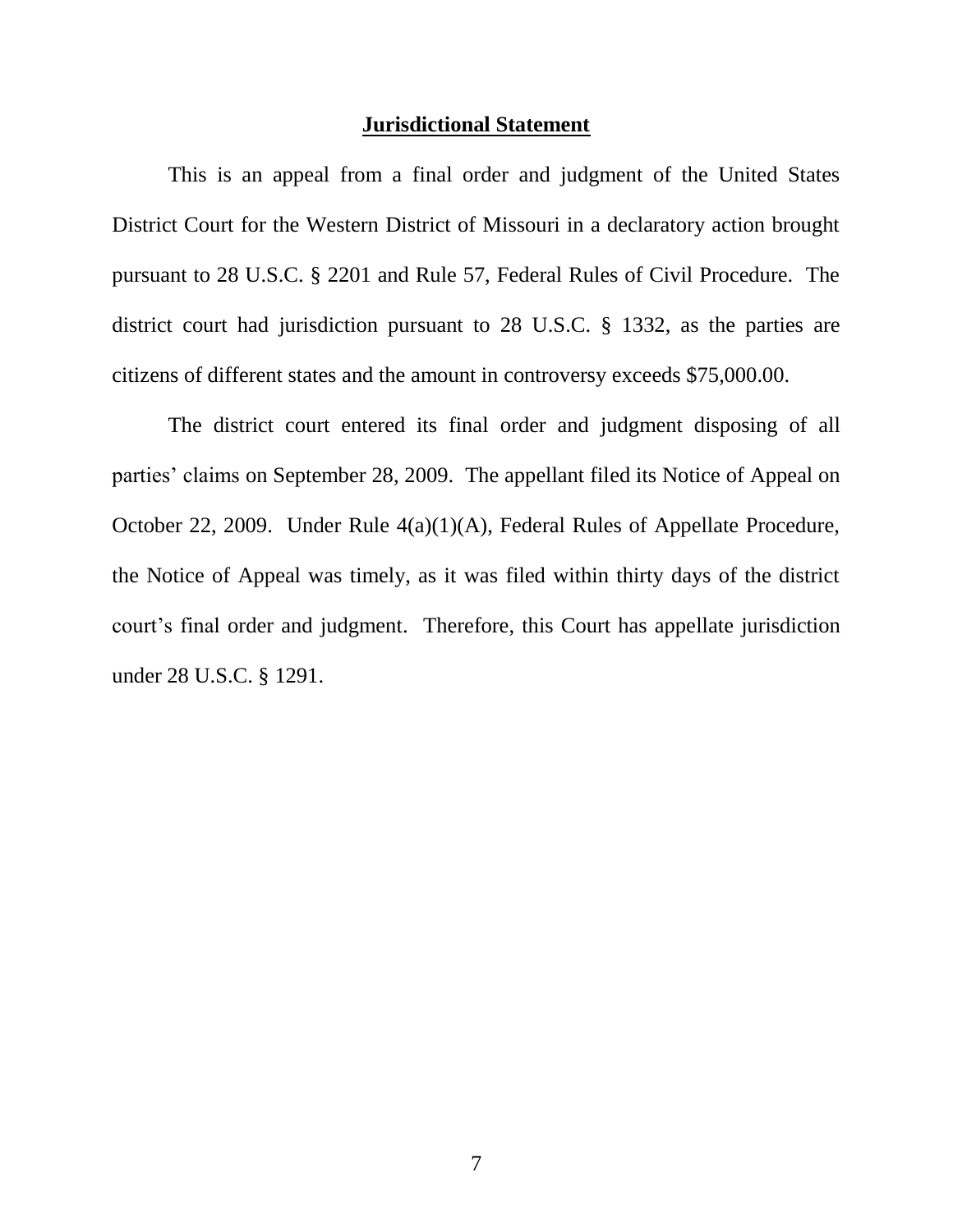### **Statement of the Issues**

I. The district court erred in failing to state any conclusions of law in its memorandum order granting Lafarge judgment on partial findings, because Rule 52(a), Federal Rules of Civil Procedure, requires that in issuing such an order, "the court must find the facts specially and state its conclusions of law separately;" as a result, this Court's review of the legal basis of the district court"s decision is hobbled because no basis was stated.

*Mayo v. Lakeland Highlands Canning Co.*, 309 U.S. 310 (1940)

*Fogarty v. Piper*, 781 F.2d 513 (8th Cir. 1985)

*Supermercados Econo, Inc. v. Integrand Assur. Co.*, 375 F.3d 1 (1st Cir. 2004)

*Ford Motor Co. v. Lloyd Design Corp.*, 22 Fed. Appx. 464 (6th Cir. 2001) Rule 52, Federal Rules of Civil Procedure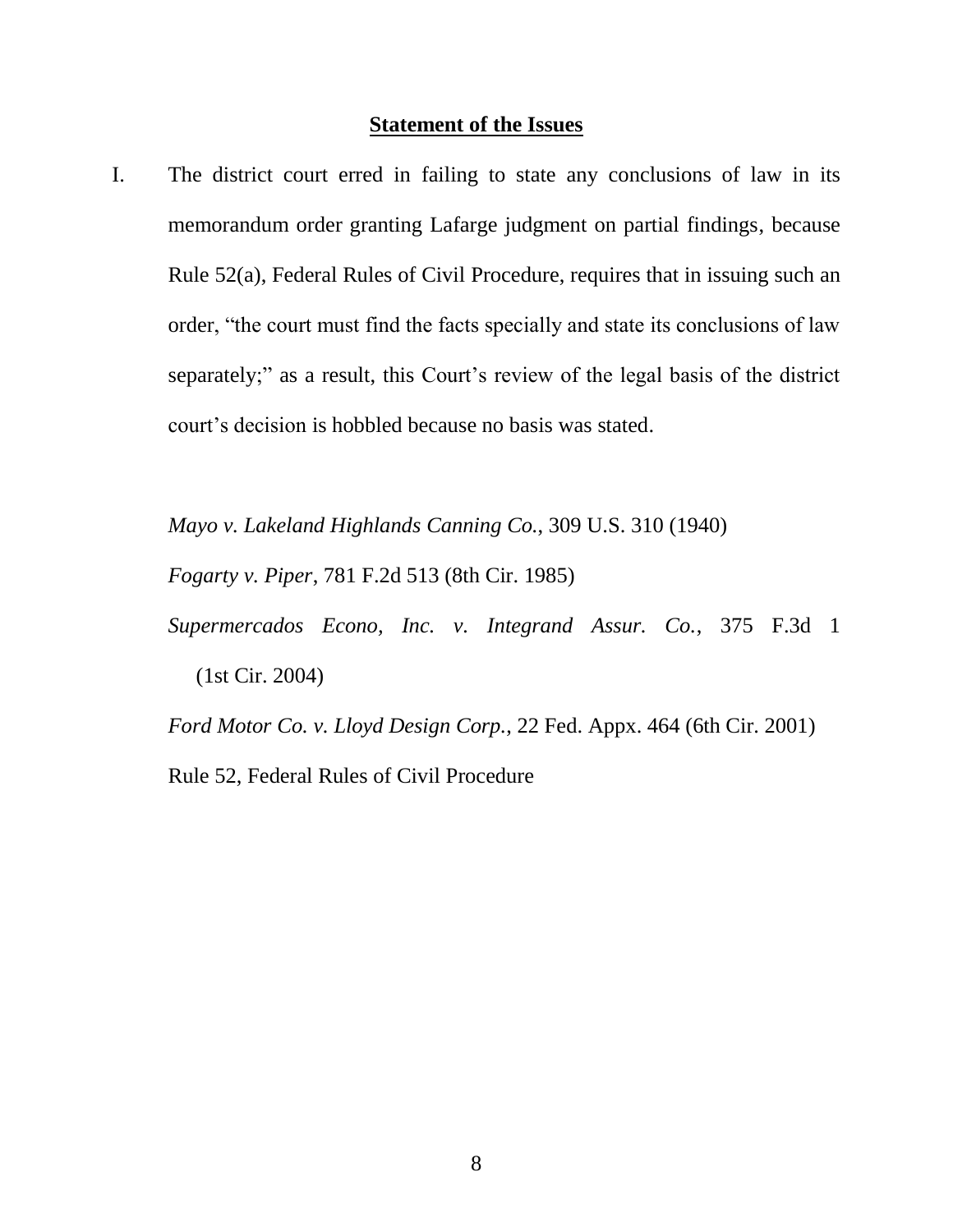II. The district court erred in finding (a) that the Lease did not obligate Lafarge to continue "to pump from and prevent the accumulation of water in" the Chouteau Pit after 2004, and (b) that Lafarge met this obligation prior to 2004, because these findings were contrary to the terms of the Lease, the evidence, and the court's other findings; the Lease obligated Lafarge to keep the Chouteau Pit dry from 2002 until it was terminated in June, 2006, and Lafarge did not meet this obligation.

*United States v. El Paso Nat. Gas Co.*, 376 U.S. 651 (1964) *In re Las Colinas, Inc.*, 426 F.2d 1005 (1st Cir. 1970) *Jetz Serv. Co. v. Botros*, 91 S.W.3d 157 (Mo. App. 2002) *Stacey v. Redford*, 226 S.W.3d 913 (Mo. App. 2007)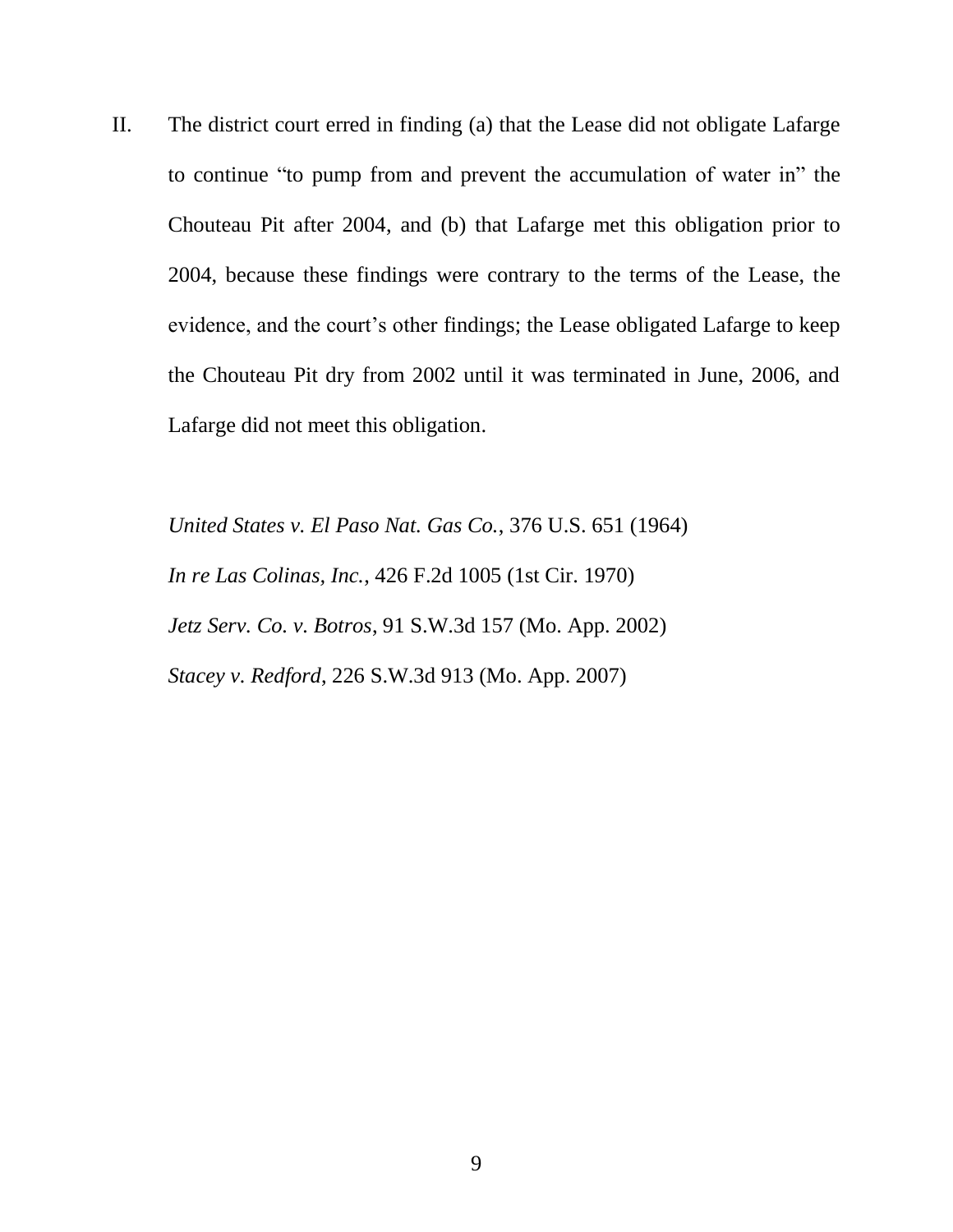#### **Statement of the Case**

W.J. Menefee Construction Company owned five tracts of land in Pettis County, Missouri, on part of which it intended to construct a landfill. In 1996, Lafarge entered into a thirty-year Mineral Lease with Menefee granting Lafarge the right to extract limestone from some of Menefee"s tracts. Mid-Missouri bought Menefee's property in 2001 and succeeded Menefee in the Lease.

In 2006, Mid-Missouri filed a declaratory action against Lafarge in United States District Court for breach of the Lease, damages, and to quiet title in the leased property. Though the case originally was filed in the Northern District of Illinois, the venue was transferred to the Western District of Missouri in 2007.

Both parties filed pretrial motions for summary judgment, which were denied. The district court held a bench trial over three days in May, 2009. Thereafter, it adopted Lafarge"s proposed findings of fact nearly verbatim in a memorandum order, granted Lafarge"s motions for judgment on partial findings at the close of the plaintiff"s evidence and judgment at the close of all evidence for Lafarge, and entered judgment for Lafarge. In its memorandum order, the court neither adopted any party"s conclusions of law nor stated any of its own.

Mid-Missouri timely appealed to this Court.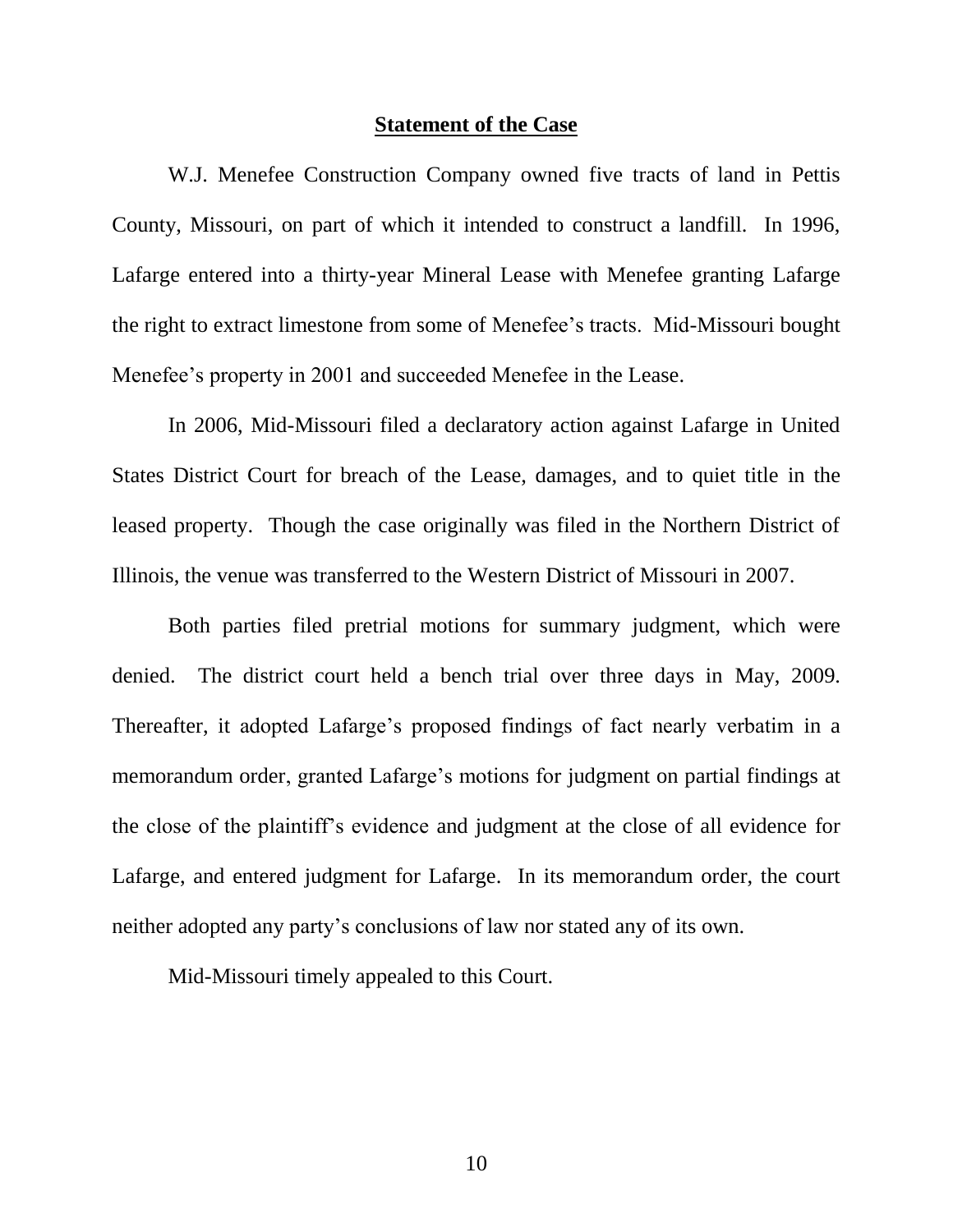#### **Statement of Facts**

Appellant Mid-Missouri Waste Systems, LLC, is an Illinois limited liability company registered to do business in both Illinois and Missouri (Appendix 23). Appellee Lafarge North America, Inc., is a Maryland corporation with its principal place of business in Colorado (Appx. 23). This is an appeal from a declaratory action Mid-Missouri brought against Lafarge for breach of contract, damages, and to quiet title (Appx. 23).

### **Background**

W. J. Menefee Construction Company had owned and operated a quarry near Sedalia, Missouri, since 1954 (Transcript 8; Appx. 326). It owned five tracts of land: Tract 1 (the "retained property"), Tracts 2 and 2A (the "leased property"), and Tracts 3 and 3A (the "North Property") (Tr. 15-17; Appx. 326-27). Menefee mined Burlington and Chouteau limestone and sold it for construction projects (Tr. 8-9). The Burlington layer of rock resides on top of the Chouteau rock (Tr. 32-33; Appx. 331).

In the early 1990s, Menefee obtained a permit to build a landfill on Tract 1 (Tr. 10-11, 391-92; Appx. 327). Certain features, such as a landfill sump drain, were originally designed to be located on Tract 2 (Tr. 557-58; Appx. 327). Menefee intended to sell the Sedalia property and the landfill permit to a company that would develop and operate the landfill (Tr. 11).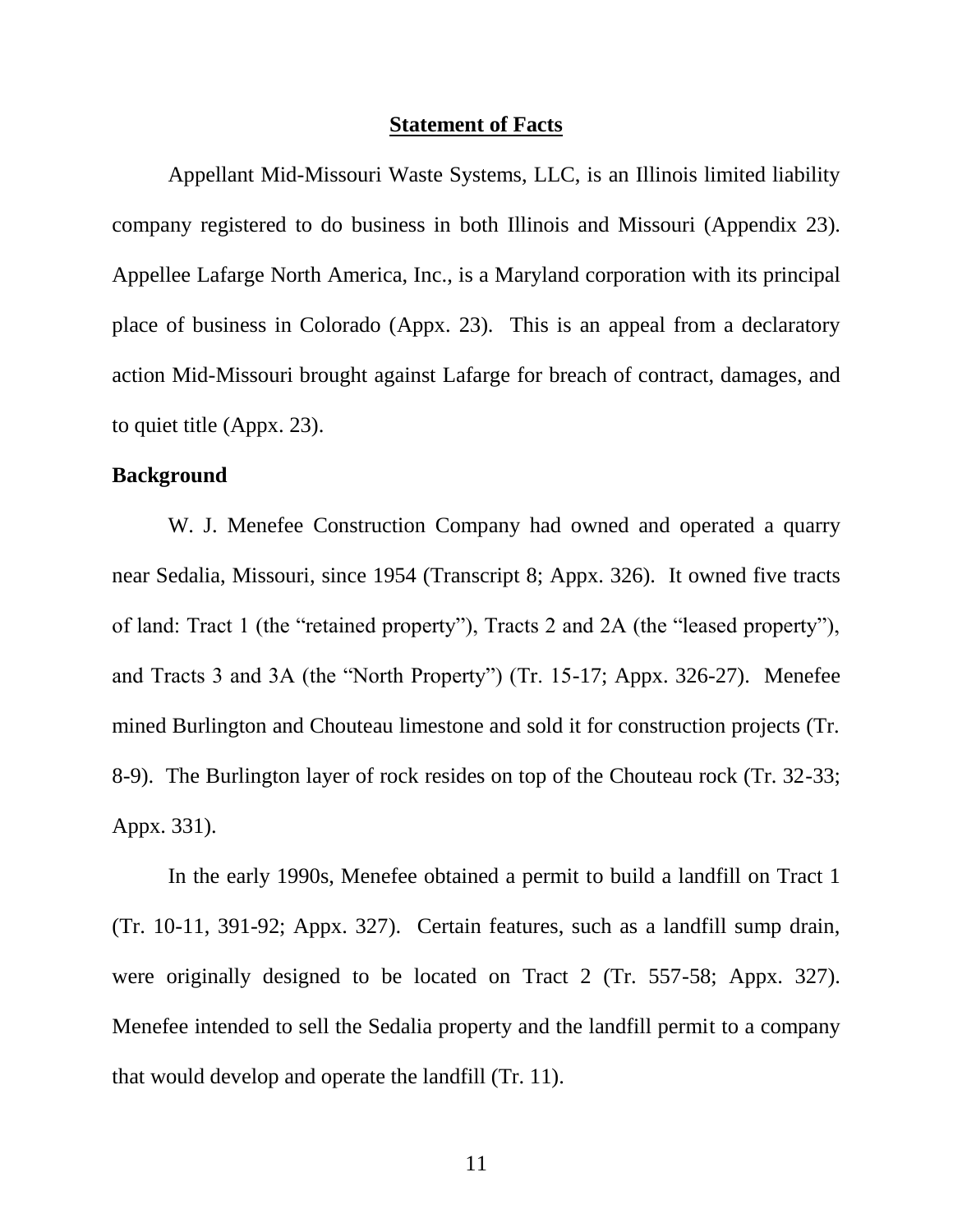In 1996, Menefee sold the North Property to Lafarge (Tr. 15). Simultaneously, it entered into a Mineral Lease with Lafarge covering Tracts 2 and 2A (Tr. 15). The term of the Lease was thirty years, from July 1, 1996, through June 30, 2026 (Tr. 15; Appx. 260). A full copy of the Lease is in the Appendix at pages 260-77, and a copy without its appended land descriptions is in the Addendum to this brief at pages A31-A41.

The Lease granted Lafarge "the exclusive right to enter upon the Leased Property to mine, convert and remove any and all minerals, rock, and other materials located on the Leased Property," subject to its conditions (Appx. 260). Menefee retained the right to construct a landfill on the retained property (Tr. 17; Appx. 260). As soon as the Lease took effect, Lafarge began to mine the quarry on the leased property from where Menefee had stopped (Tr. 15, 69).

Controlling water is very important when planning, building, and operating a landfill (Tr. 101). In order to control the water for the prospective landfill on Tract 1, one of the conditions to which Lafarge's right to enter and mine was subject, paragraph 4(d), required Lafarge "to pump from and prevent the accumulation of water" in a sump drain on the retained property known as the Chouteau Pit (Tr. 18, 19; Appx. 261). Paragraph 4(d) of the Lease states as follows:

Obligation to Pump. As an additional condition to [Lafarge]"s exercise of its right to mine (and exercise its right of entry as granted in paragraph 6 below), [Lafarge] shall use reasonable efforts to pump from and prevent the accumulation of water in the area located on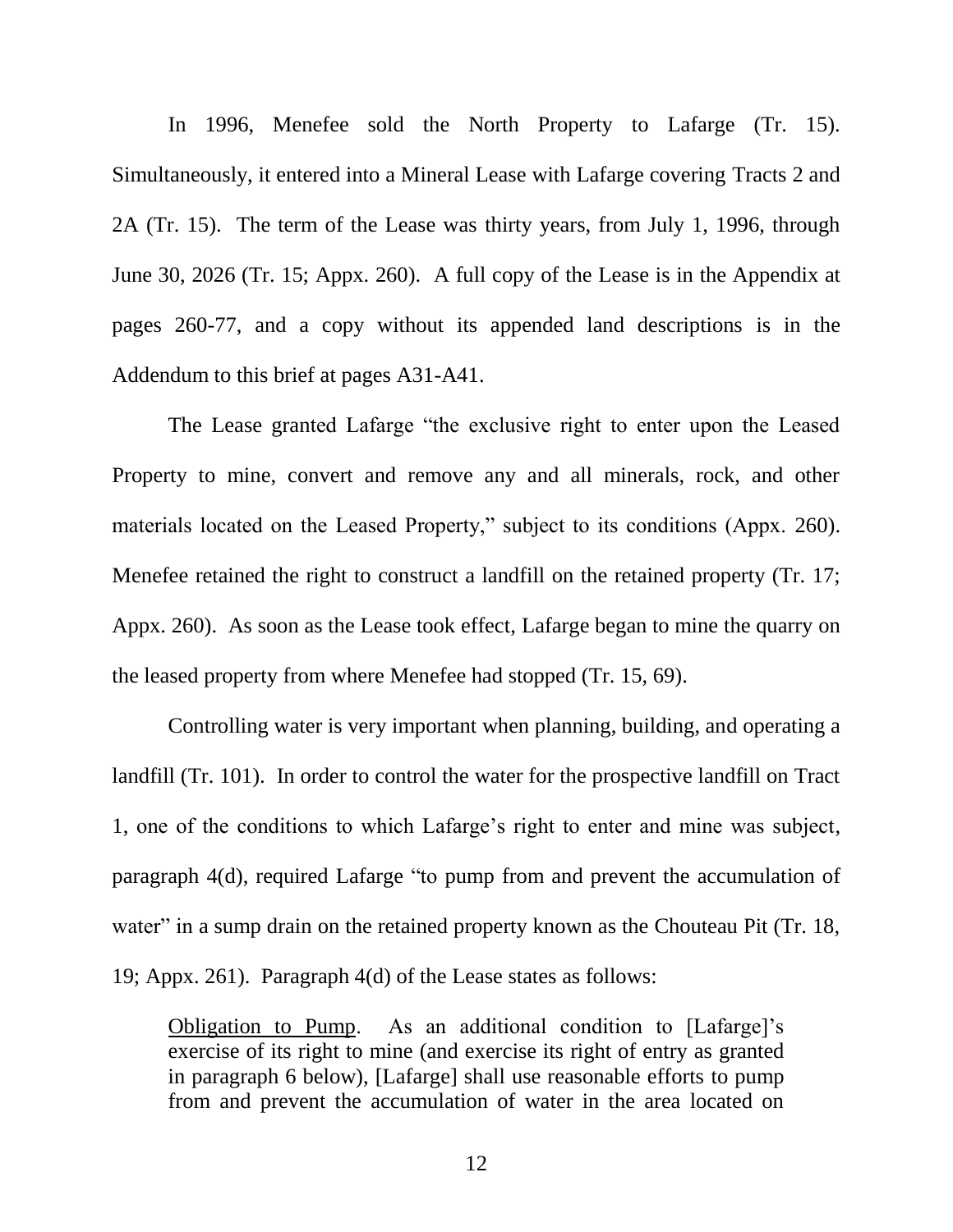[Mid-Missouri]'s Retained Property commonly known between the parties as the "Chouteau Pit", and discharge such water into the lake located at the northeastern corner of [Menefee]'s Retained Property (the "Lake") until such time that [Menefee]"s Retained Property is actually used as a solid waste disposal area or, if not so used, when the land reclamation permit currently affecting such property necessitates the commencement of the complete reclamation of such property.

(Appx. 261).

The Chouteau Pit, which is 70 or 80 feet deep, was created when Menefee mined the area around it below the Burlington rock layer and down into the Chouteau rock layer (Tr. 32-33; Appx. 331). When not pumped, the Chouteau Pit will fill up from surface water (Tr. 32-33; Appx. 331). At trial, Mr. James Menefee, the president of Menfee Construction (Tr. 7), testified that he previously had maintained the water level in the Chouteau Pit between the top of the Chouteau rock and the bottom of the Burlington rock (Tr. 30-31; Appx. 331). He stated that he pumped water from the pit "constantly" at the time Lafarge took over that duty pursuant to the Lease (Tr. 20). He stated, however, that he never kept the pit completely dry (Tr. 30).

In paragraph 6(a), the Lease gave Lafarge a limited right of entry onto the retained property for a variety of purposes (Appx. 262). Because the Chouteau Pit was located on the retained property, rather than the leased property, paragraph 6(a) of the Lease provided as follows:

During the term of the Lease, [Lafarge] will have the right, at its own cost, to enter upon [Menefee]"s Retained Property for the limited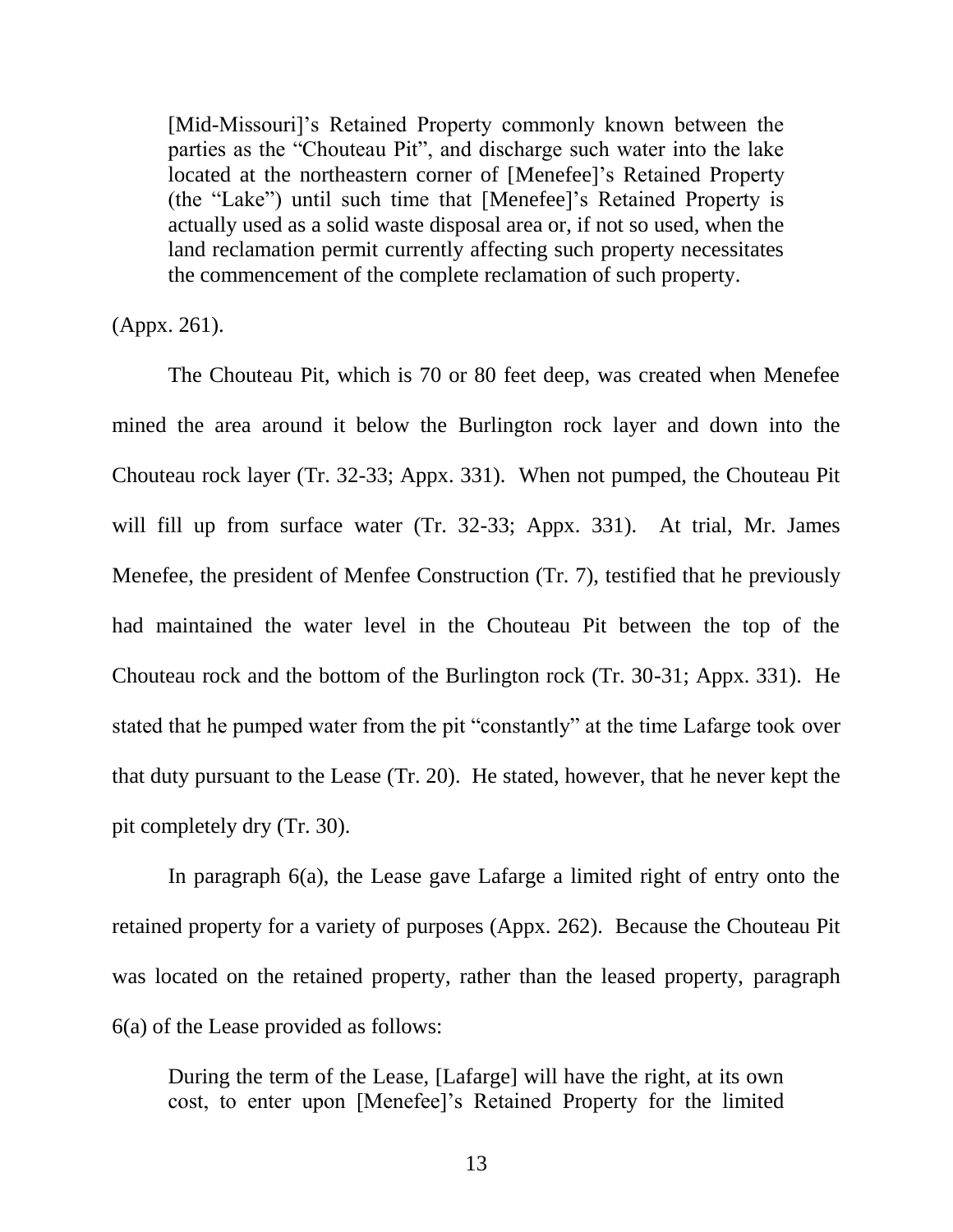purpose of … to meet its obligations to pump water from the Chouteau Pit into the Lake as described in paragraph 4(d) above … The right of entry shall continue for the discharge and removal of water as described above so long as either [Lafarge] or its successors and assigns is conducting mining operations on the Leased Property and/or the real property to the [north property].

(Appx. 262).

In paragraph 15(a), the Lease provided that an "Event of Default" of the

Lease included the following:

[Lafarge]'s failure to perform any of the terms, conditions or covenants of this Lease to be observed or performed by it for more than sixty (60) days after written notice, or if such cure cannot reasonably by effected within such sixty (60) day period, the failure to commence the cure within such sixty (60) day period and diligently to pursue completion of the cure…

(Appx. 266). If an "Event of Default" occurred, then under paragraph 15,

Menefee.

besides all such other rights or remedies it may have hereunder, or in law in equity [*sic*], shall have the immediate right to enter the Leased Property and take possession thereof and of all permanent improvements thereon and may remove all persons and any property from the Leased Property by force, summary action, or otherwise, and such property may be removed and stored in a public warehouse or elsewhere at the cost of and for the account of [Lafarge], all without service of notice or resort to legal process, and without being deemed guilty of trespass or becoming liable for any such loss or damage which may be occasioned thereby.

(Appx. 266).

In August, 2002, Menefee granted Mid-Missouri a power of attorney to enforce the Mineral Lease (Tr. 108-09; Appx. 327). At the same time, Mid-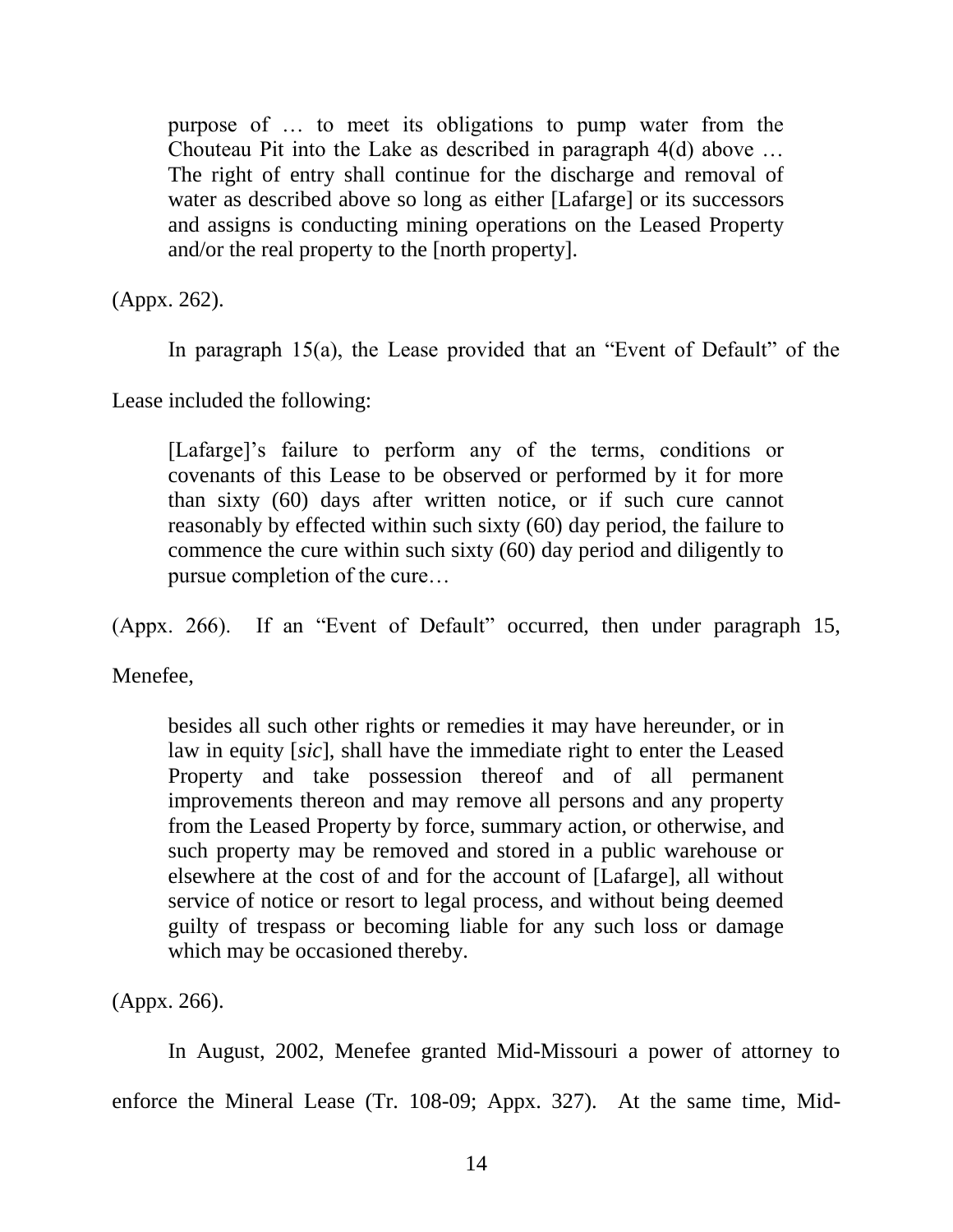Missouri began negotiating with Menefee to purchase the landfill permit and all of Menefee"s property, both leased and retained, subject to the Lease with Lafarge (Tr. 103). Mid-Missouri and Menefee completed their deal in 2004, whereupon Mid-Missouri succeeded Menefee as landlord under the Lease (Tr. 102-03, 111-12; Appx. 327).

#### **Events leading to the proceedings below**

Prior to 2002, Lafarge kept the water level in the Chouteau Pit at between 15 and 20 feet (Tr. 83, 418). On October 28, 2002, Mid-Missouri sent Lafarge a notice of breach letter in which it alleged that Lafarge had breached the lease in three ways, one of which was that "water still remains" in the Chouteau Pit (Tr. 393-94; Appx. 59). In response, Lafarge met with several Mid-Missouri representatives, denied that it was in breach of the Lease, and concluded that Mid-Missouri did not have a good understanding of the Lease"s terms (Tr. 393-95; Appx. 330). Still, Lafarge then began pumping water from the pit "as low as possible" (Tr. 393-95; Appx. 330).

On June 30, 2004, Mid-Missouri sent Lafarge a letter advising it that it "intends to commence construction of the LANDFILL" on the retained property "within 60 days, including development of infrastructure and the first phase of operations" (Appx. 64). Mid-Missouri stated, "Pursuant to paragraph 6(a) of the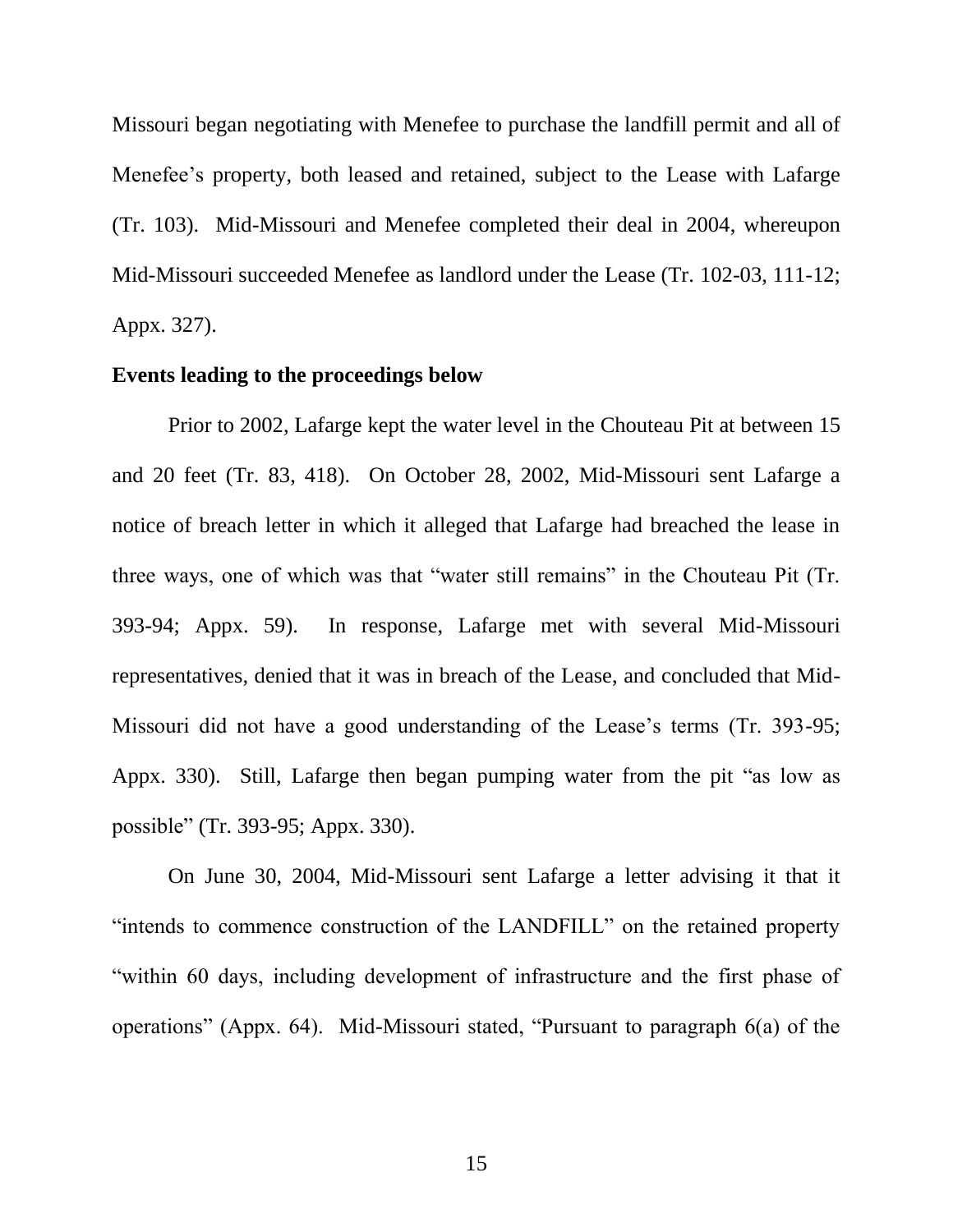LEASE, notice is hereby given to terminate LAFARGE"s right of entry on the retained property" (Appx. 64).

Lafarge continued entering the retained property in the period after June, 2004, without Mid-Missouri"s objection (Tr. 400-01). While Lafarge ceased actively blasting and hauling rock from the leased property in December, 2004, (Tr. 400), it did not stop pumping water from the Chouteau Pit until January, 2005, at which time it claimed it left the pit "dry" (Tr. 401).

At trial, Joe Fitzpatrick, who previously had worked for Menefee and then continued his employment with Lafarge, testified that Lafarge maintained the same water level in the Chouteau Pit as had Menefee, which was between 15 and 20 feet (Tr. 78, 83; Appx. 331). He agreed that a photograph from 1999 showed as much (Tr. 81; Appx. 331). Keith Stoker, Lafarge"s plant manager (Tr. 417), testified that he was in charge of pumping out the Chouteau Pit in 2000 and 2001, and that Lafarge maintained Menefee's water level in the pit (Tr. 418-19; Appx. 331-32). Lafarge's expert, Michael McLaughlin, testified that topographical data showed that Lafarge maintained the same water level as Menefee (Tr. 556-57; Appx. 332).

Kevin Peart, Lafarge"s director of manufacturing in the Western United States and Latin America (Tr. 387), testified that Lafarge increased its pumping of the Chouteau Pit after Mid-Missouri's 2002 breach letter (Tr. 394). He testified that he told his employees to ensure that the water was drained as low as possible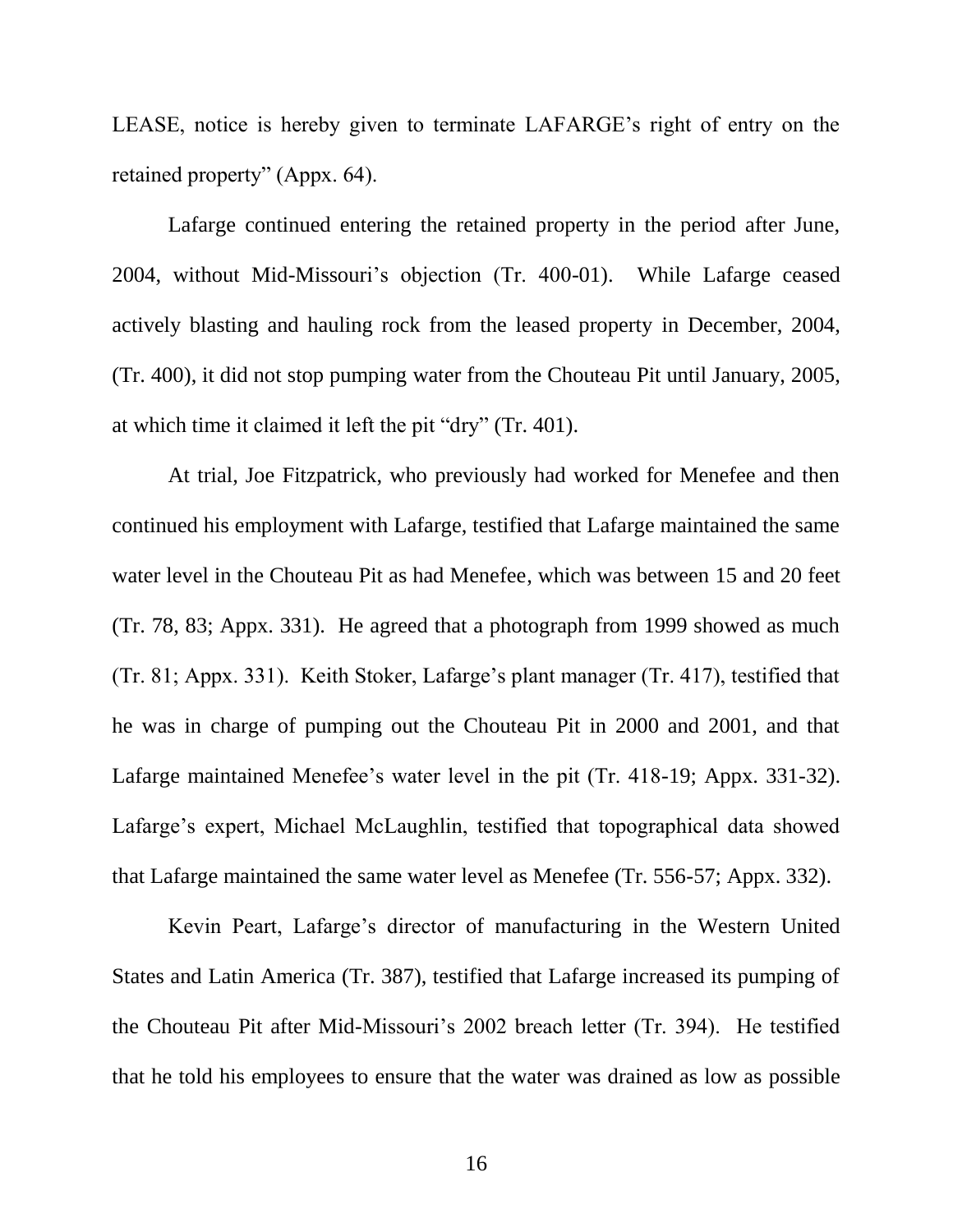(Tr. 394). Rick Crider, a former Mid-Missouri employee, testified that his written activity report for June 28 through July 2, 2004, stated, "The Chouteau Pit is just about pumped out again, but we"re supposed to have a big storm this weekend again" (Tr. 261-62). He testified that his report for July 12, 2004, stated, "Lafarge has just about got the Chouteau Pit pumped out again" (Tr. 262-63). He testified that his report from October 4 through October 15, 2004, stated, "Lafarge is doing a good job pumping the Chouteau Pit with all the rain" (Tr. 263).

Mr. Crider was provided with a photograph that he identified as being of a dry Chouteau Pit (Tr. 265-66). He testified that another photograph showed that the Chouteau Pit was dry except for having a puddle of water in the sump area, where water would be expected (Tr. 266). He further testified that he took a photograph on November 8, 2004, that showed a dry Chouteau Pit (Tr. 267, 283).

In any case, as the district court found, Lafarge stopped pumping water from the Chouteau Pit in December, 2004 (Appx. 333). Thereafter, water from around the surrounding land then began to drain into the pit, which led to massive flooding on the retained property to the point where the property was not suitable for developing a landfill (Tr. 116-17, 448, 558).

To determine the damages from the flooding of the retained property, both Mid-Missouri and Lafarge retained expert witnesses who testified at trial (Tr. 155- 250, 286- 337, 502- 99). Mid-Missouri"s expert calculated that 360 million gallons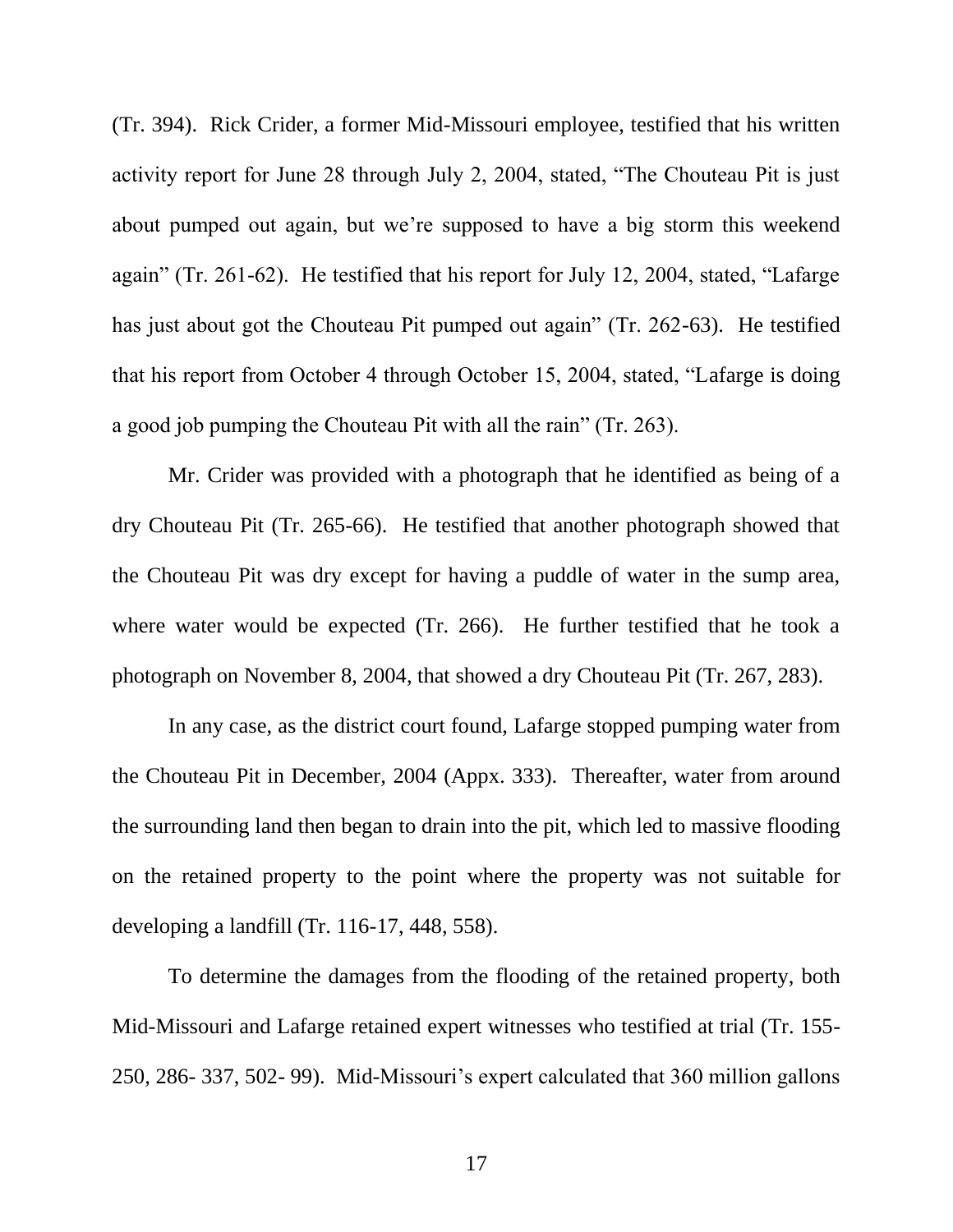of water needed to be pumped from the retained property before construction of the landfill could begin (Tr. 170). Lafarge's expert admitted he was unable to replicate Mid-Missouri's expert's calculations, but he did some calculations on his own (Tr. 513-14, 531-36). He studied old photographs and diagrams (Tr. 531-2, 536, 542), and testified that the damages calculated by Mid-Missouri's expert were too high (Tr. 561). Lafarge"s expert also stated that Mid-Missouri"s internal estimations were lower than the expert's estimation (Tr. 564-65).

On March 18, 2006, having discovered that Lafarge had stopped pumping water from the Chouteau Pit, Mid-Missouri sent Lafarge another letter stating that it was a "written notice of breach of mineral lease" (Tr. 112-13; Appx. 74). In the letter, Mid-Missouri complained of several breaches, among which was the following:

As a condition of its right to mine on Tracts 1 and Tracts 2 and 2A, LA FARGE is to use reasonable efforts to pump water from the Chouteau Pit (Paragraph 4(d) – MINERAL LEASE). Despite repeated oral requests and written notice, LA FARGE has failed to consistently pump water from the Chouteau Pit, and as of February 2006, the Chouteau Pit is filled with water. … MID-MISSOURI demands LA FARGE continue with its obligations to pump as a condition of its right to continue use of Tracts 2 and 2A.

(Appx. 75).

Lafarge responded on March 29, 2006 (Appx. 79). As to the Chouteau Pit, it stated the following: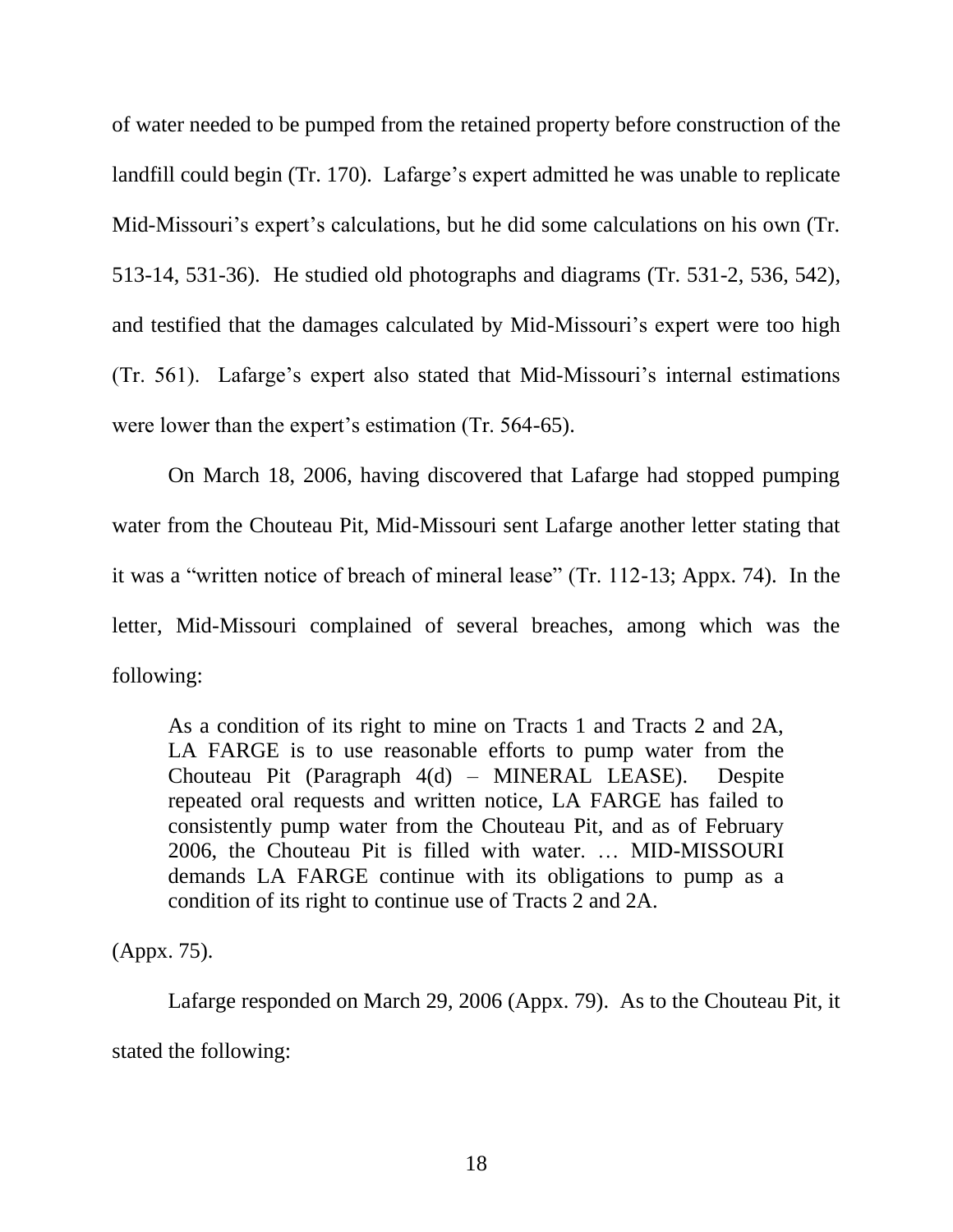Mid-Missouri apparently contends that Lafarge should be engaged in certain pumping activities in the area referred to in the July 1, 1996 Lease as the "Retained Property." Lafarge respectfully disagrees. Lafarge will remind you of your letter dated June 30, 2004, which you do not mention. This letter advised Lafarge of Mid-Missouri's intention to commence landfill construction nearly two years ago and this letter terminated Lafarge's right to enter the "Retained Property." Of course, as you and Mid-Missouri should be aware, the water you are contending Lafarge should be pumping is located on the "Retained Property." By depriving Lafarge of any right of access, Mid-Missouri has itself prevented the activity it is seeking. Thus, Lafarge has no liability for this.

(Appx. 79) (emphasis in the original).

Mid-Missouri replied to Lafarge on June 13, 2006 (Appx. 67). It stated the

following:

In your March 29 correspondence, you state that my letter of June 30, 2004 "terminated Lafarge"s right to enter onto the "Retained Property'." Mid Mo's notice of intent to proceed with construction of the landfill in no way was intended to deny Lafarge access with regard to your obligation to pump water from the Chouteau Pit or otherwise use the sediment basin as was contemplated in the Lease.

(Appx. 67-68). Additionally, Mid-Missouri advised Lafarge that because Lafarge

had not cured the alleged breach of failing to prevent the accumulation of water in

the Chouteau Pit, it was "holding Lafarge in default and is immediately terminating

Lafarge's right to enter on to" the leased property (Appx. 69).

## **The proceedings below**

In November, 2006, Mid-Missouri filed a declaratory action against Lafarge

in the United States District Court for the Northern District of Illinois (Appx. 4).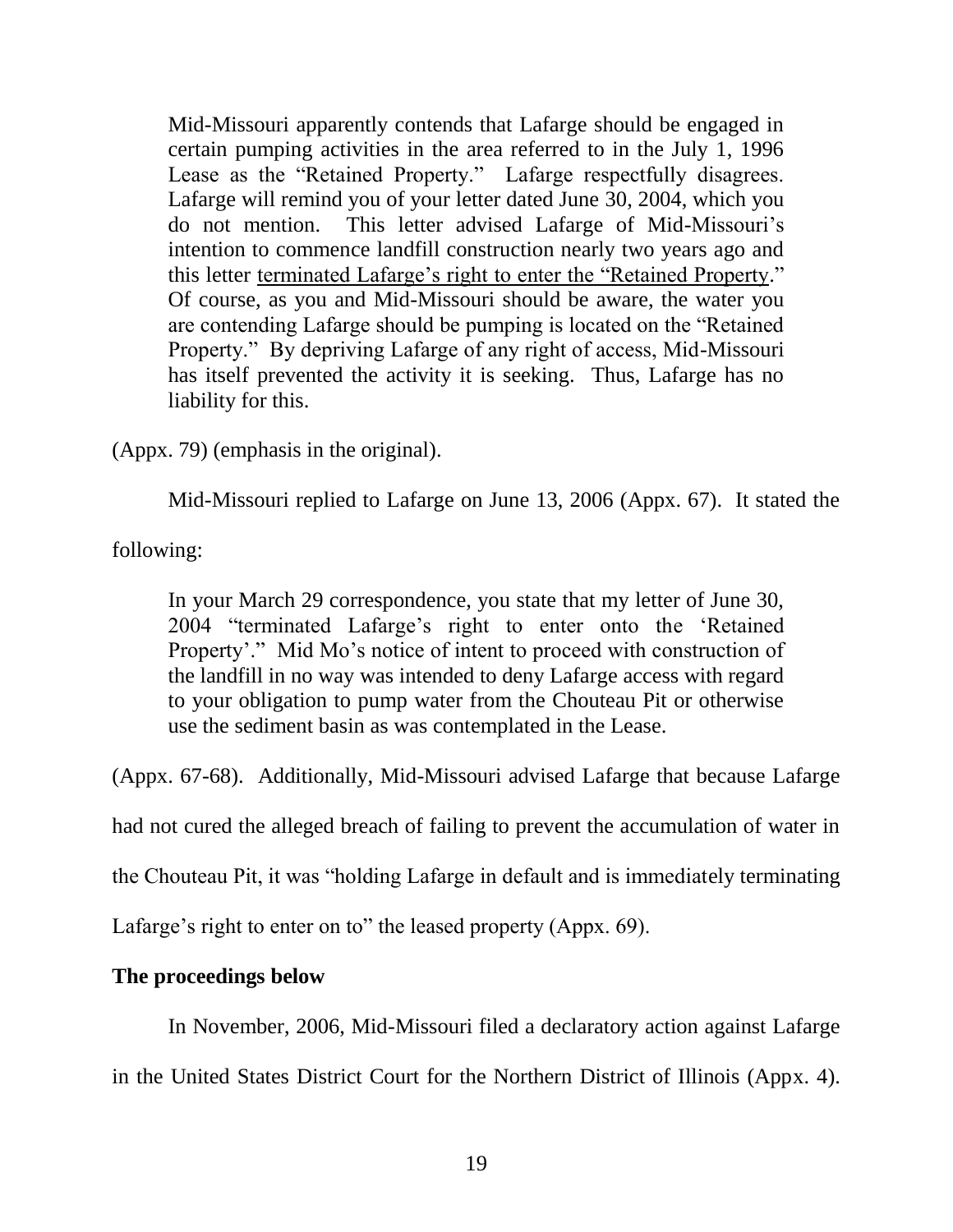On March 20, 2007, the venue was transferred to the Western District of Missouri (Appx. 4). In its complaint, Mid-Missouri sought a declaratory judgment that Lafarge had breached the Lease (Appx. 30), damages for the breach (Appx. 32), and to quiet title over the leased property (Appx. 33).

One of the breaches Mid-Missouri alleged was Lafarge's failure to pump water from the Chouteau Pit since 2002, even after Mid-Missouri had demanded that it do so (Appx. 28-29, 30-31). It alleged that the Lease obligated Lafarge "to keep the Chouteau Pit pumped free of water" (Appx. 25, 26). It alleged that Lafarge's failure to pump water from the Chouteau Pit damaged it in excess of \$75,000, generally because Lafarge's failure "prevented Mid-Missouri from constructing a landfill on Tract 1" (Appx. 32). In its answer, Lafarge denied these allegations (Appx. 87-91, 92, 95-96).

Neither party ever requested a jury trial: as early as May 23, 2007, the case was set for a bench trial (Appx. 5). Before trial, both parties filed motions for summary judgment (Appx. 101, 103). The district court denied them (Appx. 106). After discovery, it held a bench trial over three days in May, 2009 (Appx. 19).

At the close of Mid-Missouri's evidence, Lafarge moved for judgment on partial findings under Rule 52(c), Federal Rules of Civil Procedure (Appx. 110). The district court "provisionally" denied the motion (Appx. 112). At the close of all evidence, Lafarge moved for judgment in its favor (Appx. 113). The court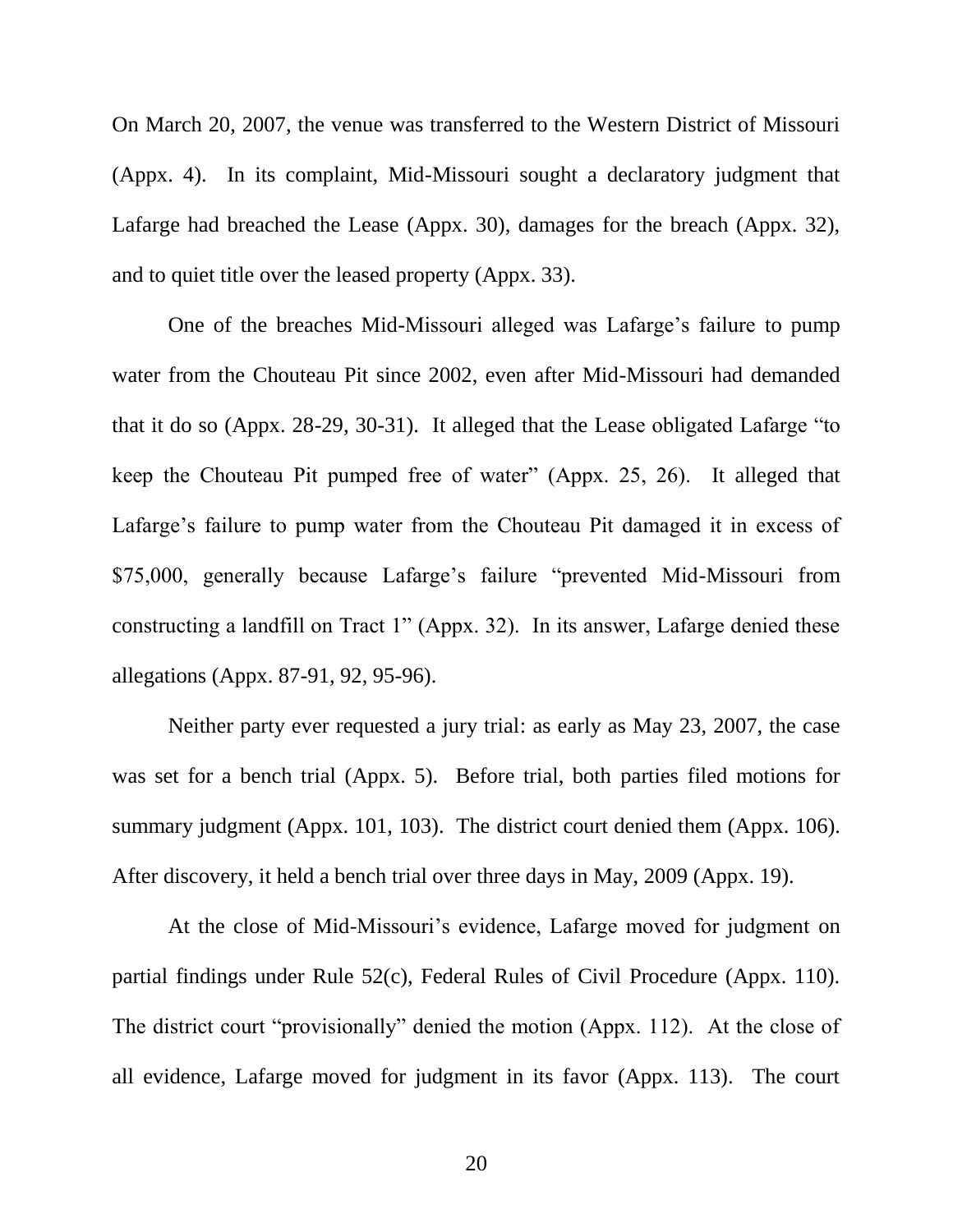asked both parties for proposed findings of fact and conclusions of law (Tr. 601- 02), and took the matter under advisement (Tr. 600).

On June 15, 2009, both parties filed respective proposed findings of fact and conclusions of law (Appx. 115, 217). The district court issued a memorandum order on September 28, 2009, in which it stated it was issuing "Findings of Fact and Conclusions of Law" (Appx. 326). Except for portions of a few paragraphs, however, the court adopted all the language in the order verbatim from Lafarge's proposed findings of fact; it adopted the text of Lafarge"s proposal as follows:

| District court's paragraphs | <b>Paragraphs of Lafarge's proposal</b> |
|-----------------------------|-----------------------------------------|
| $1-10$ (Appx. 326-29)       | $1-10$ (Appx. 122-24)                   |
| 14-19 (Appx. 329-31)        | 11-16 (Appx. 124-26)                    |
| 20-37 (Appx. 331-34)        | 94-126 (Appx. 152-62)                   |
| 39-55 (Appx. 335-40)        | 18-42 (Appx. 126-35)                    |
| 56-60 (Appx. 340-41)        | 56-61 (Appx. 139-43)                    |
| 64-72 (Appx. 341-45)        | 79-93 (Appx. 148-52)                    |
| 73-91 (Appx. 345-48)        | 127-145 (Appx. 163-69)                  |
| 93-107 (Appx. 349-52)       | 63-78 (Appx. 143-47)                    |
| 108-112 (Appx. 352-53)      | 146-153 (Appx. 169-71)                  |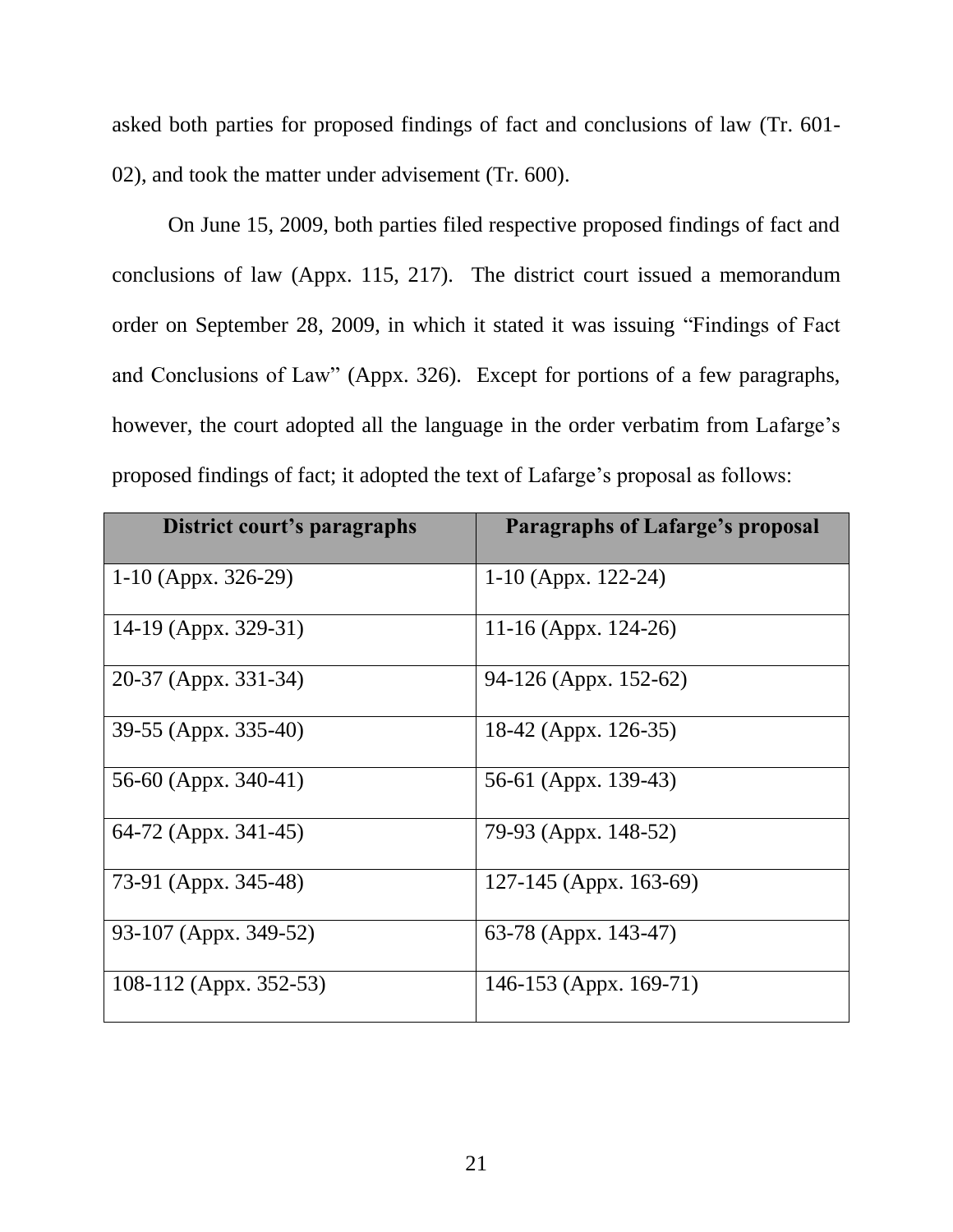Only a portion of paragraph 10, a portion of paragraph 107, and paragraphs 38, 61 through 63, and 92 were from the court's own hand, rather than Lafarge's proposal (*cf.* Appx. 326-53 *and* 122-71). The court even forgot to remove one of Lafarge's footnotes, number 3, which Lafarge had included in its proposal to pray that a trial exhibit in controversy be admitted: "Because MMW "opened the door" on this issue, Lafarge respectfully submits that Def. Ex. 262-E should be admitted on the merits" (Appx. 334).

All the court's findings regarding the Chouteau Pit, paragraphs 14 through 38, were taken verbatim from Lafarge. Using Lafarge"s text, the district court found that Lafarge was not obligated to pump water from the Chouteau Pit after mid-2004 (Appx. 334-35), and that before that time, Lafarge had complied with its obligation (Appx. 331-33).

The court did not, however, adopt any of Lafarge's conclusions of law. Its order does not state any conclusions of law or cite to any legal authority. At the conclusion of the order, the district court granted Lafarge's motions for judgment on partial findings at the close of the plaintiff"s evidence and for judgment at the close of all evidence, which it termed "summary judgment" (Appx. 353-54). Simultaneously, it entered judgment in Lafarge's favor (Appx. 355).

On October 22, 2009, Mid-Missouri filed its notice of appeal to this Court (Appx. 356).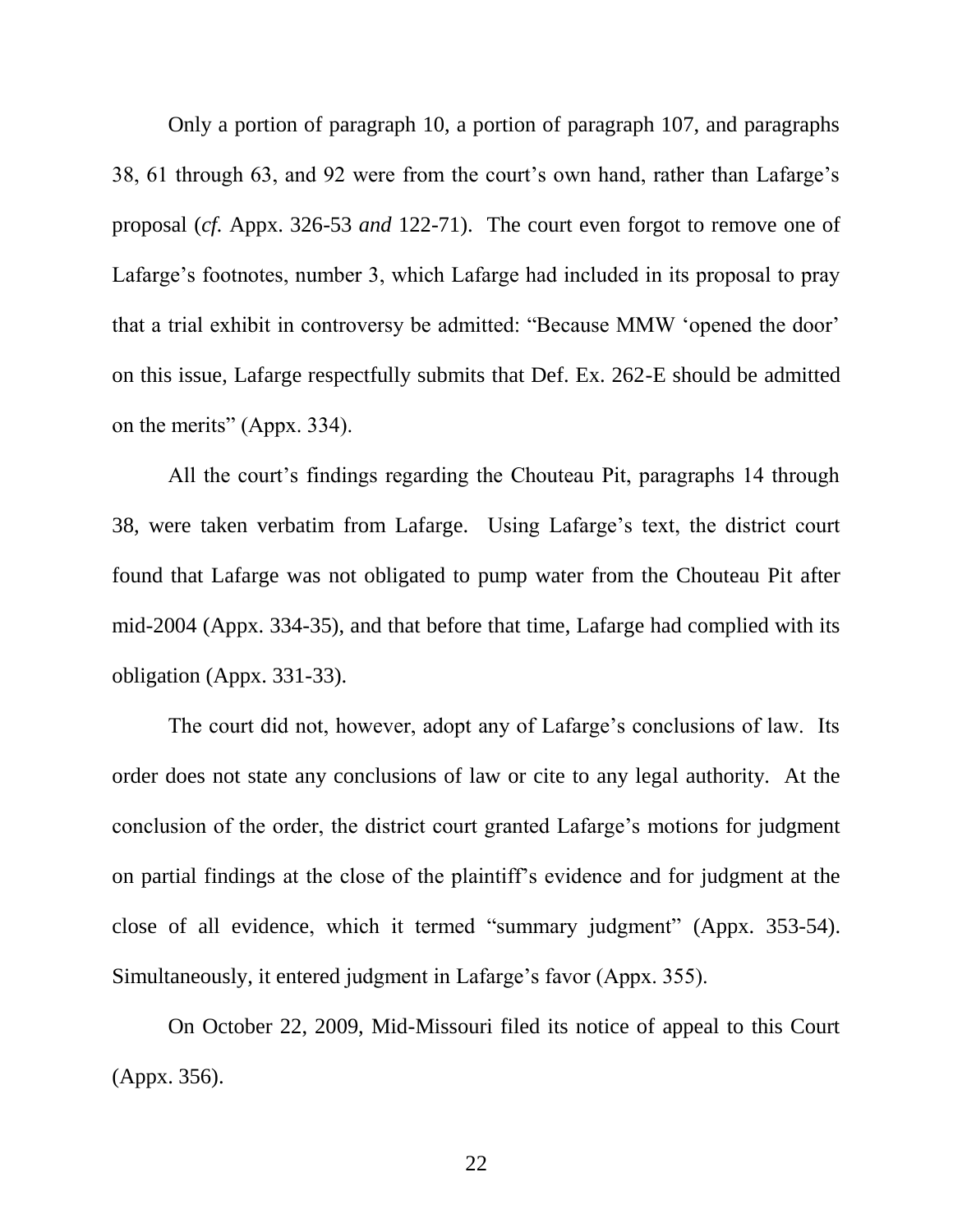#### **Summary of the Argument**

After a three-day bench trial, both parties submitted proposed findings of fact and separate conclusions of law at the district court's request. The court granted judgment on the merits to Lafarge and issued an order purporting to make "Findings of Fact and Conclusions of Law." Rule 52(a), Federal Rules of Civil Procedure, requires that such an order "must find the facts specially and state its conclusions of law separately." While the court adopted nearly the whole of its order from Lafarge"s proposed findings of fact, it failed to state any conclusions of law. By doing so, the court deprived Mid-Missouri of a meaningful appeal, because it left this Court to infer the legal basis of its decision. This was error.

In the findings of fact that the district court did issue, it materially misread the parties' Mineral Lease. One condition of Lafarge's rights to enter and to mine the property it leased from Mid-Missouri obligated it to pump from and prevent the accumulation of water in a limestone pit on Mid-Missouri's retained property. The Lease provided that Lafarge must perform this duty until Mid-Missouri actually begins operating the retained property as a landfill, which to this day has not happened. But the district court found that Lafarge only was required to do this when it actively mined on the leased property, which it had not since late 2004. The Lease also required Lafarge to keep the pit dry, but the court found that before 2004, keeping 15-20 feet of water in it sufficed. These findings were error.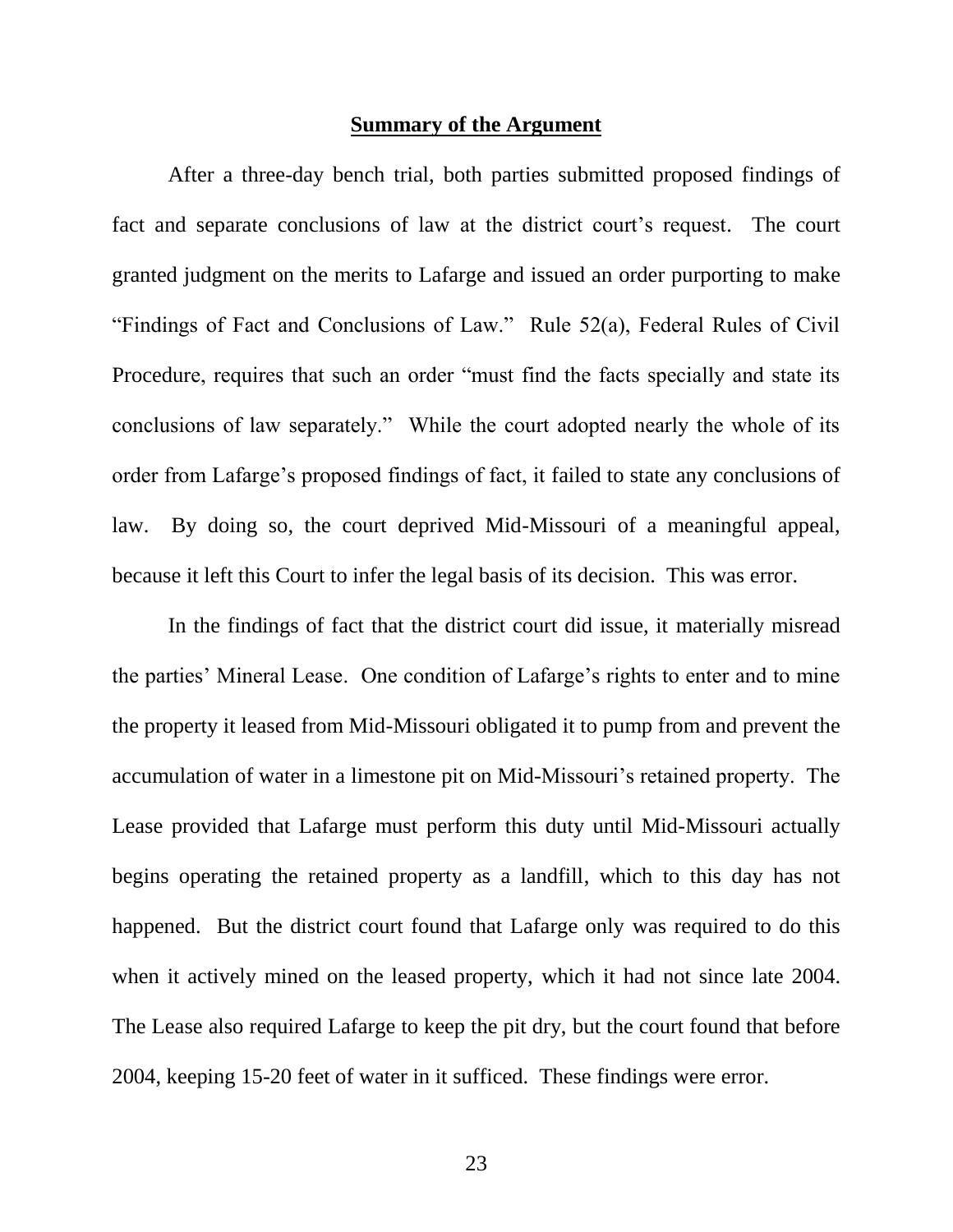#### **Argument**

I. The district court erred in failing to state any conclusions of law in its memorandum order granting Lafarge judgment on partial findings, because Rule 52(a), Federal Rules of Civil Procedure, requires that in issuing such an order, "the court must find the facts specially and state its conclusions of law separately;" as a result, this Court's review of the legal basis of the district court"s decision is hobbled because no basis was stated.

#### Standard of Review

This is an appeal from a judgment that the district court entered on partial findings after a bench trial. Rule 52(c), Federal Rules of Civil Procedure, requires that such a judgment be in the form prescribed by Rule 52(a). Under Rule 52(a), "The court must find the facts specially and state its conclusions of law separately." This Court reviews the conclusions of law in a Rule 52(a) order *de novo*. *Kelley v. S. Pac. Co.*, 419 U.S. 318, 323 (1974).

\* \* \*

Rule 52(a), Federal Rules of Civil Procedure, expressly mandates that, when issuing final judgment in a judge-tried case, the trial court "must find the facts specially and state its conclusions of law separately." The law of the United States is that a Rule 52(a) order mingling ultimate findings of fact with mere arguments of law does not meet this requirement. In this case, after a bench trial, both parties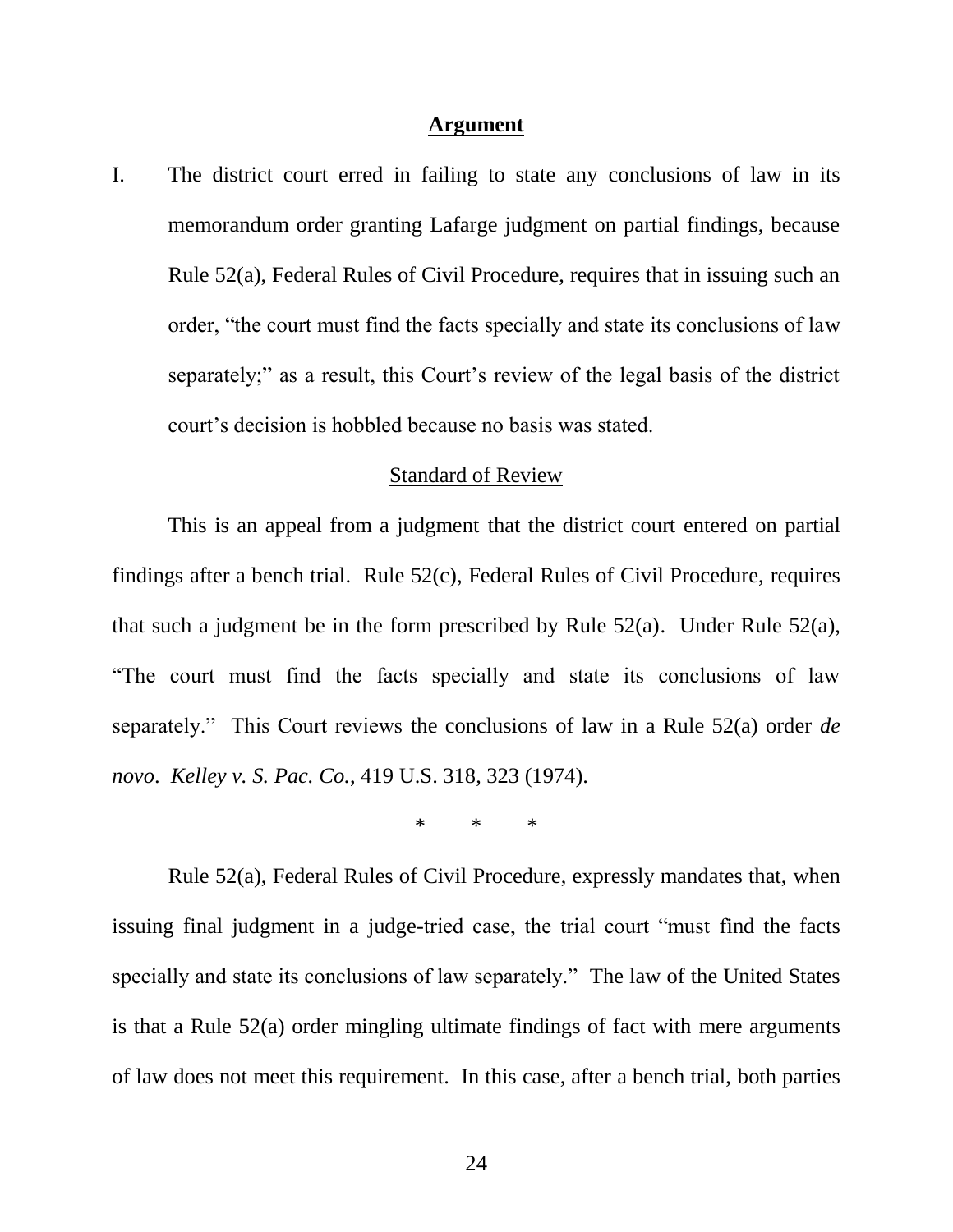submitted detailed proposed findings of fact and separate conclusions of law that each cited numerous authorities. While the district court accepted the appellee's findings of fact nearly verbatim and stated that it was issuing "findings of fact and conclusions of law," it actually omitted any conclusions of law, separate or otherwise. Its final order cited no statutes, rules, or court decisions and gave no discussion or opinion of the law involved in its decision. Instead, the court recited numerous findings of facts and then proceeded to grant judgment to the appellee without explaining its basis for doing so. Was this error?

Rule 52(c), Federal Rules of Civil Procedure, states:

If a party has been fully heard on an issue during a nonjury trial and the court finds against the party on that issue, the court may enter judgment against the party …. The court may, however, decline to render any judgment until the close of the evidence. A judgment on partial findings must be supported by findings of fact and conclusions of law as required by Rule 52(a).

The pertinent part of Rule 52(a) states:

In an action tried on the facts without a jury …, *the court must find the facts specially and state its conclusions of law separately*. The findings and conclusions may be stated on the record after the close of the evidence or may appear in an opinion or a memorandum of decision filed by the court.

(Emphasis added).

The requirement in Rule 52(a) that the trial court "find the facts specially and state its conclusions of law separately" "has a twofold purpose: (1) to engender care on the part of the trial judge in ascertaining the facts and (2) to make possible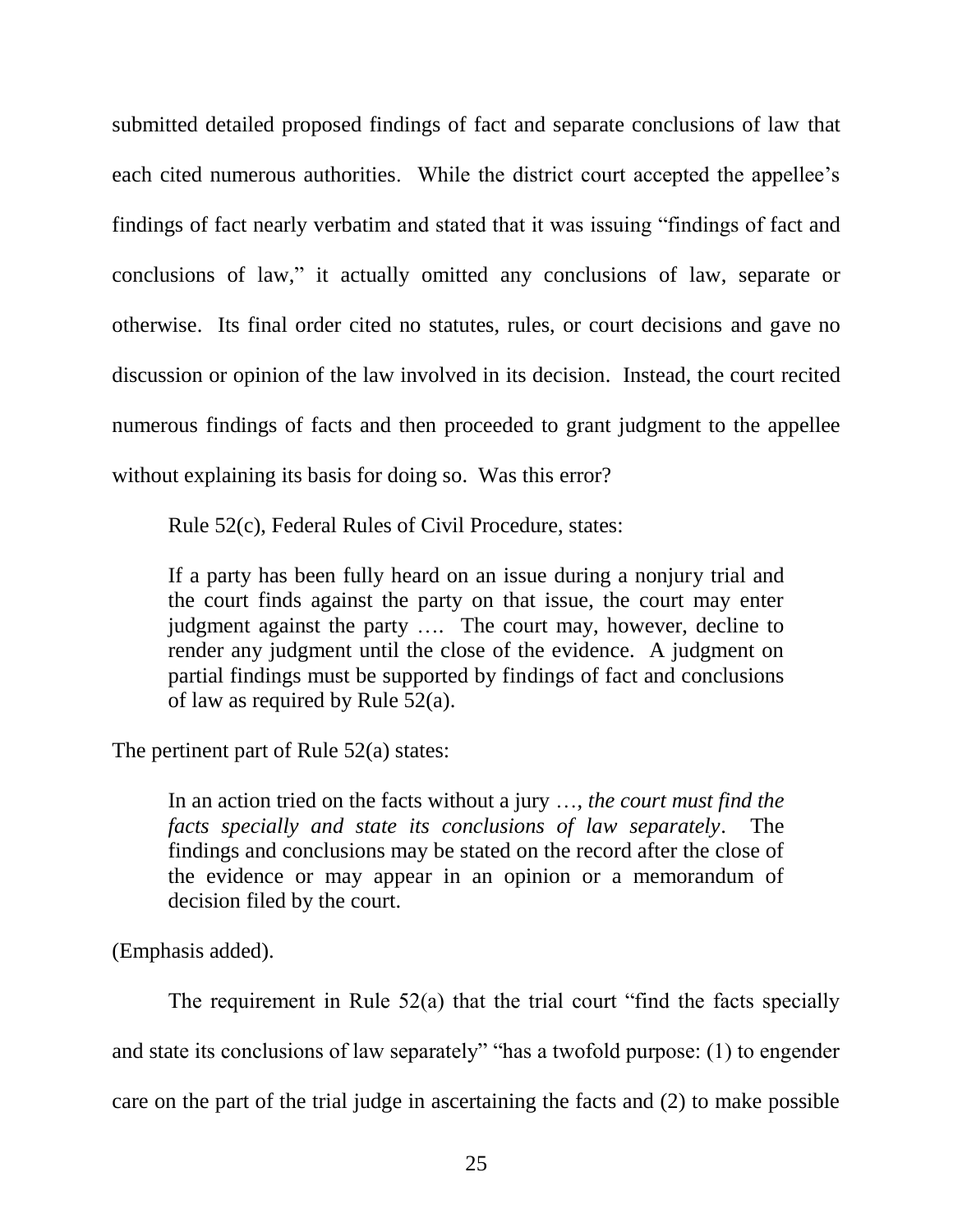meaningful review in the appellate courts." *Gupta v. E. Tex. State Univ.*, 654 F.2d 411, 415 (5th Cir. 1981). As such, beyond merely making "particular findings," the district court should "refer in its opinion to the applicable legal analysis." *Id.* The "conclusions of law must be sufficient to indicate the bases of the trial court's decision." *Kruger v. Purcell*, 300 F.2d 830, 831 (3d Cir. 1962).

Thus, the findings of fact and conclusions of law entered pursuant to this rule "should be such that they "furnish the Court with a clear understanding of the grounds upon which the district court based its decision."" *Fogarty v. Piper*, 767 F.2d 513, 515 (8th Cir. 1985) (citing *Cross v. Pasley*, 267 F.2d 824, 826 (8th Cir. 1959)). Proper findings of fact and conclusions of law should "[s]tate the legal and factual basis for the order" and "[d]iscuss" the law at issue. *Id.* The "absence of findings of fact *or* conclusions of law may require remand." *Kennedy Bldg. Assocs. v. CBS Corp.*, 576 F.3d 872, 881 (8th Cir. 2009) (citing *Fogarty*, 767 F.2d at 515) (emphasis added).

This case concerns a Missouri mineral lease in which Appellant Mid-Missouri Waste Systems, LLC, was the landlord and Appellee Lafarge North America, Inc., was the tenant. Mid-Missouri sought (1) a declaratory judgment that Lafarge had breached the lease (Appendix 30), (2) damages for the breach (Appx. 32), and (3) a determination that its title in the leased property was superior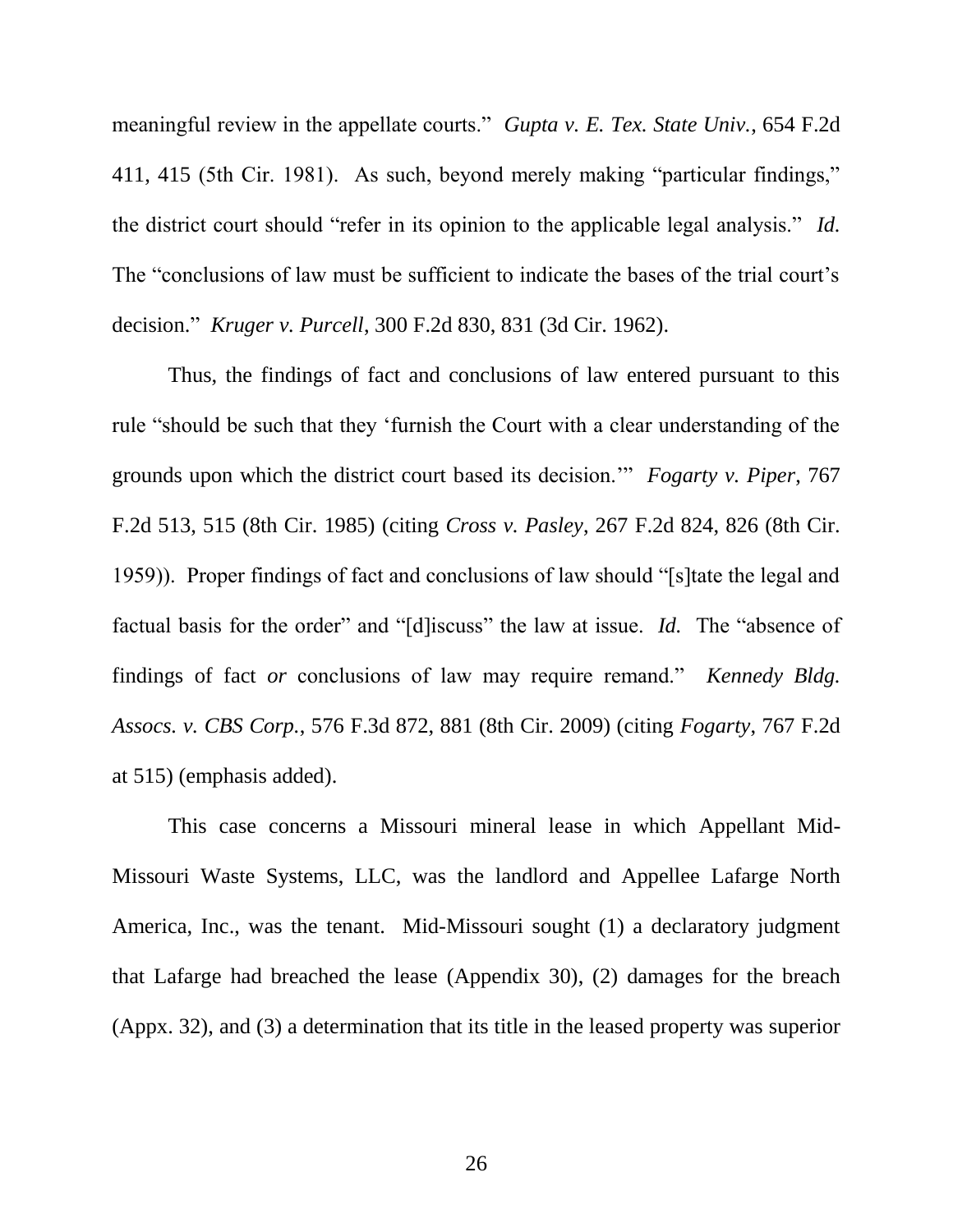to that of Lafarge (Appx. 33). The parties' respective accounts of the facts differed greatly (*cf.* Appx. 122-96 *and* 219-31).

Neither Mid-Missouri nor Lafarge ever requested a jury trial to resolve their factual disputes. As early as May 23, 2007, the case was set for a bench trial (Appx. 5). Before trial, both parties filed motions for summary judgment, which were denied (Appx. 101, 103, 106). The court held a bench trial over three days in May, 2009 (Appx. 19), requested proposed findings of fact and conclusions of law, and took the matter under advisement (Transcript 600-04). The district court stated in its final order that it was granting Lafarge"s motions for "Judgment on Partial Findings Made at the Close of All Evidence" and judgment at the close of all evidence (which it incorrectly termed "summary judgment") (Appx. 353-54), and then entered judgment for Lafarge (Appx. 355). The court tried the case without a jury and partially found facts so as to reach its judgment. Its final order was therefore a "judgment on partial findings" under Rule 52(c), requiring the court to "find the facts specially and state its conclusions of law separately" under Rule 52(a).

As requested, both parties filed proposed findings of fact and conclusions of law after trial (Appx. 115, 217). Each followed Rule 52(a) and included detailed, specific findings of fact and separate, enumerated conclusions of law that thoroughly discussed the relevant legal questions, cited to authority, and made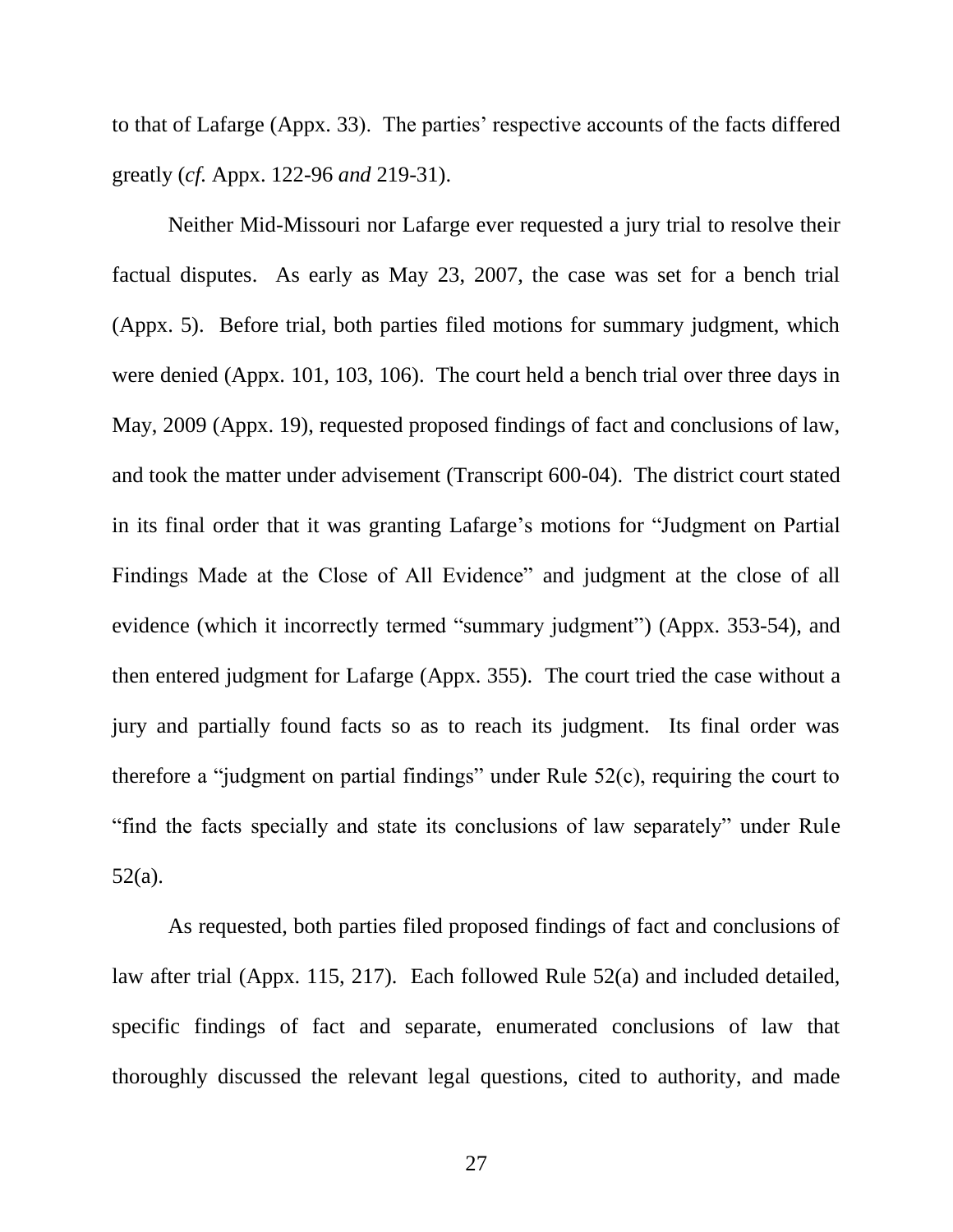conclusions based on the proposed facts found. Mid-Missouri's proposed separate conclusions of law were 25 pages long (Appx. 232-57), and Lafarge's were twelve pages long (Appx. 196-208).

In its Rule 52(a) order, the district court stated it was issuing "Findings of Fact and Conclusions of Law" (Appx. 326). It adopted Lafarge's proposed findings of fact nearly verbatim. *See* Statement of Facts, *ante*, at 21. Indeed, the court even forgot to remove a footnote, number 3, which Lafarge had included to ask that a certain trial exhibit whose admissibility was in controversy be admitted: "Because MMW "opened the door" on this issue, Lafarge respectfully submits that Def. Ex. 262-E should be admitted on the merits" (Appx. 344).

Conspicuously missing, however, were *any* conclusions of law, either adopted from one of the parties' proposals or drafted by the court. While in its long discussion of the facts the court occasionally interposed argumentative remarks that the appellee likely will term "conclusions of law" (*see, e.g.* Appx. 335 ("Therefore, because Lafarge was no longer mining the property, it was not obligated to continue to pump the Chouteau Pit")), none of these remarks actually discuss any legal bases.

These brief statements were not conclusions of law. They were mere arguments citing to no authority and providing no legal discussion. Nowhere in the final order did the court cite anything besides the Record or discuss any legal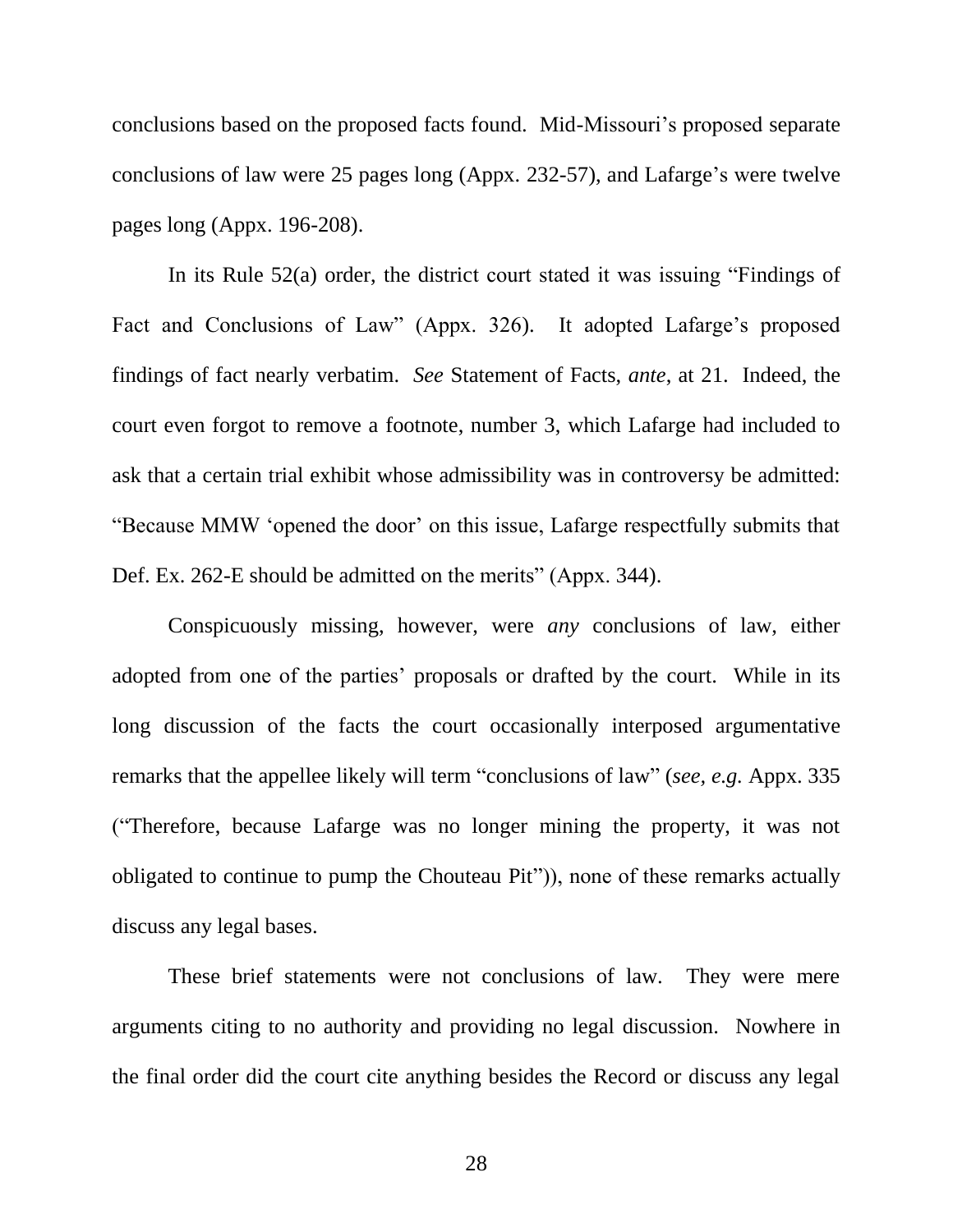principles. It apparently believed that Lafarge did not breach the mineral lease and Mid-Missouri was not damaged. But while the court thoroughly stated the findings of facts from which it ostensibly derived these beliefs – taken nearly verbatim from Lafarge's proposal – the court gave no explanation of how any controlling law mandated that result. Rather, it simply issued findings of fact followed by a singleparagraph "conclusion" granting judgment in favor of Lafarge (Appx. 353-54).

The court could have adopted Lafarge's proposed conclusions of law, which purport to explain at length just why under Missouri law Mid-Missouri had not met its burden of proof. Lafarge cited to numerous federal and Missouri authorities governing what constitutes notice and breach, the terms and rights involved in a mineral estate, what defines "mining," and how courts should resolve disputes over water (Appx. 196-208). While Mid-Missouri disagrees with Lafarge's assessment of both the facts and the law, had the district court agreed with Lafarge and entered Lafarge's proposed conclusions of law, the court at least would have met the terms of Rule 52(a), providing Mid-Missouri meaningful appellate review of the legal basis for its decision that it could challenge in this Court.

As it stands, however, the Court is left to infer the "the applicable legal analysis," *Gupta*, 654 F.2d at 415 "the bases of the trial court's decision," *Kruger*, 300 F.2d at 831, and "the grounds upon which the district court based its decision,"" *Fogarty*, 767 F.2d at 515. As a result, Mid-Missouri is unable to appeal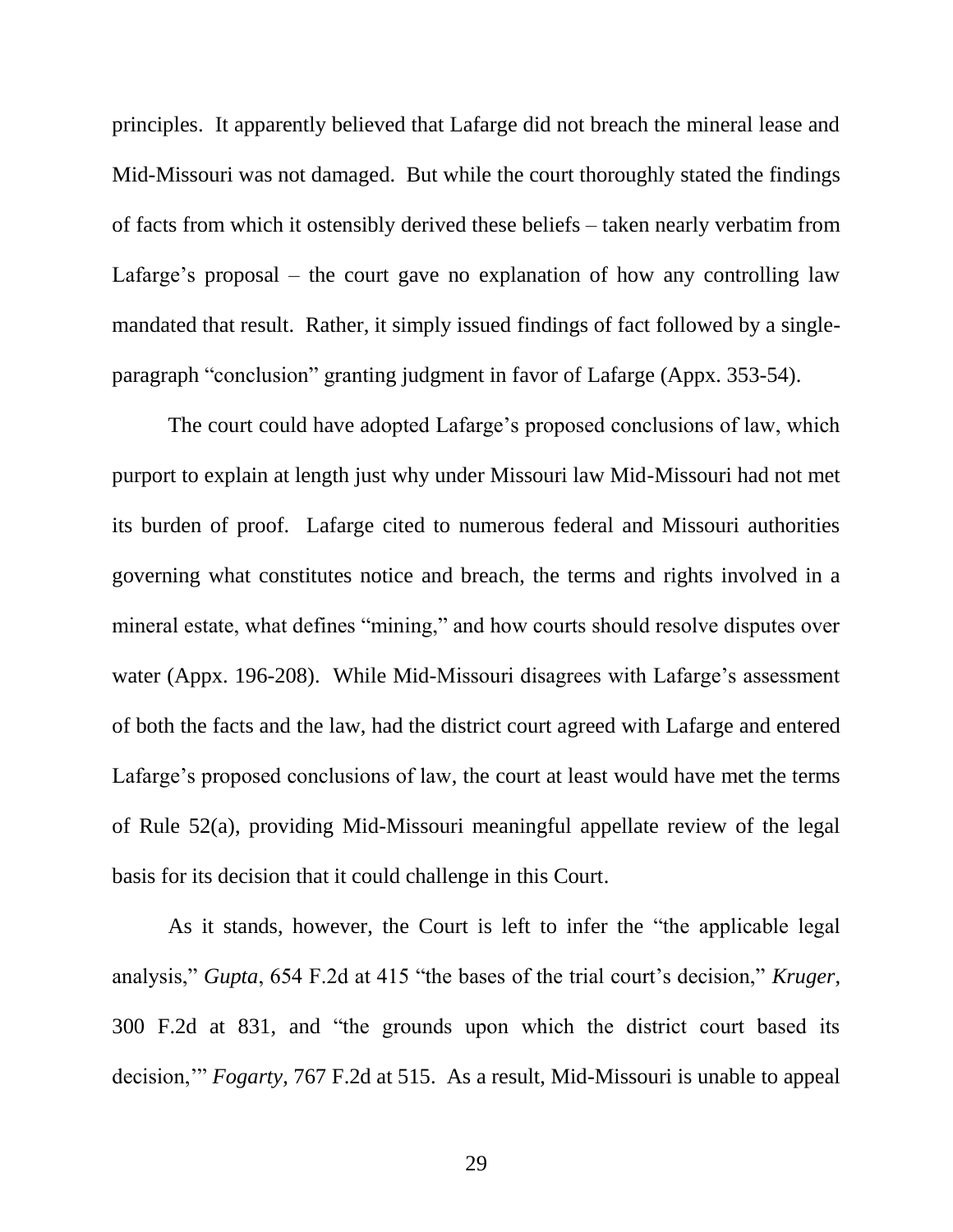the district court"s legal conclusions. Neither it nor this Court can have any clear understanding of what those conclusions were or how the court reached them.

Very few reported cases have involved Rule 52(a) orders that make findings of fact but fail to state any actual conclusions of law. Cases construing the "separateness" requirement of Rule 52(a) more often involve orders that make legal conclusions but lack adequate findings of fact. *See, e.g.*, *SquirtCo v. Seven-Up Co.*, 628 F.2d 1086, 1092 (8th Cir. 1980); *Finney v. Ark. Bd. of Correction*, 505 F.2d 194, 212 (8th Cir. 1974). In those cases, if "(1) the record itself sufficiently informs the court of the basis for the trial court's decision on the material issue, or (2) the contentions raised on appeal do not turn on findings of fact," the district court"s failure is no bar to appellate review. *Id.* at 212 n.16.

But the few cases that have involved solely missing conclusions of law in Rule  $52(a)$  orders hold that if reviewing the district court's Rule  $52(a)$  order would require the Court "to infer the conclusions of law," the judgment should be vacated and the case remanded for "conclusions in compliance with Rule  $52(a)$ ." *Supermercados Econo, Inc. v. Integrand Assur. Co.*, 375 F.3d 1, 4-5 (1st Cir. 2004). When a district court makes "no conclusions of law on [an] issue at all" in a Rule 52(a) order, the appellate court "cannot without resorting to speculation determine the basis on which the district court rested its decision," and "the appropriate procedure is to vacate the decision of the district court and remand for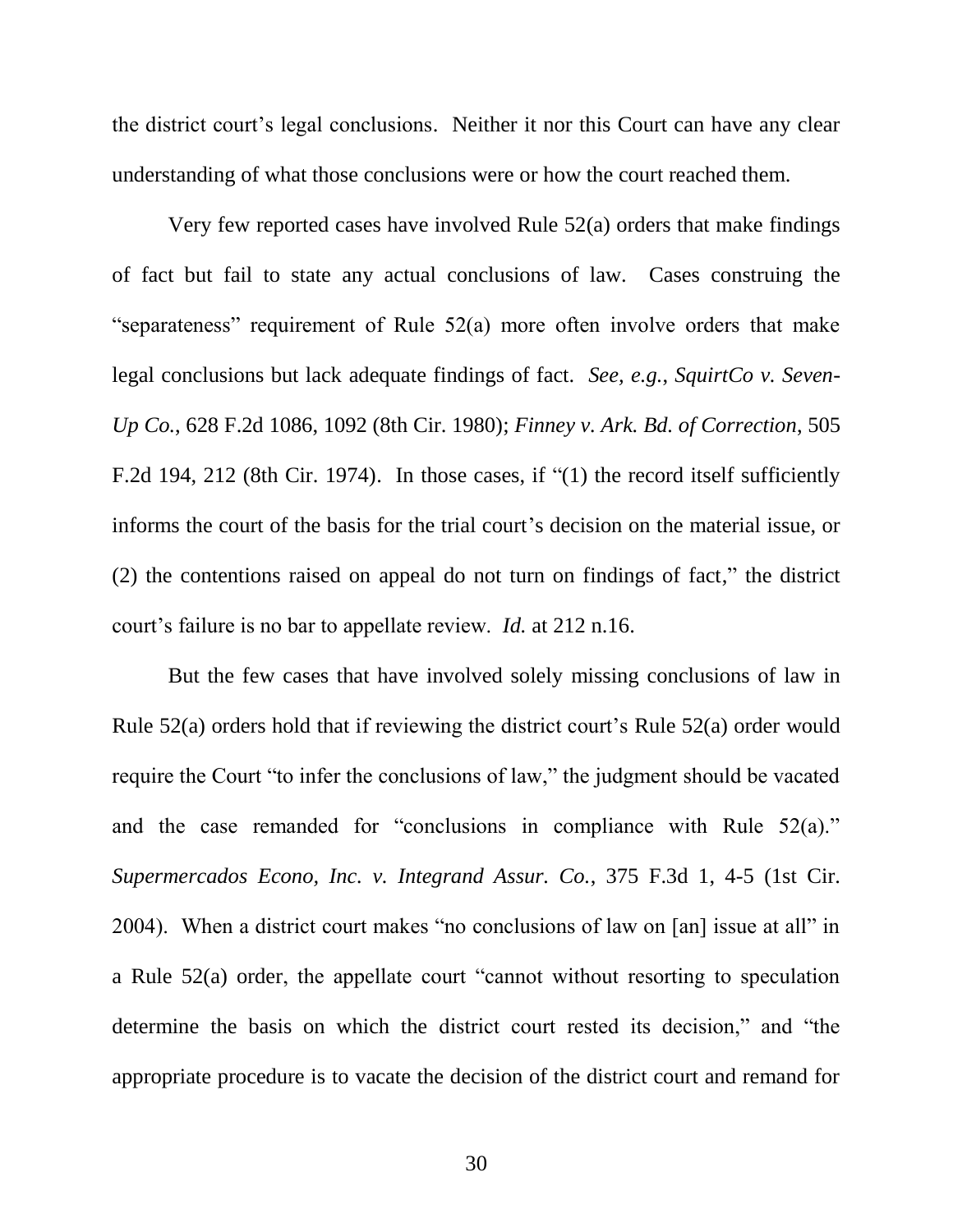an explanation of its decision." *Ford Motor Co. v. Lloyd Design Corp.*, 22 Fed. Appx. 464, 469 (6th Cir. 2001).

The Supreme Court has noted that "mingling" findings of fact in a Rule 52(a) order with legal arguments fails to comply with Rule 52(a). *Mayo v. Lakeland Highlands Canning Co.*, 309 U.S. 310, 316 (1940). It "is of the highest important to a proper review of the action of a court … that there should be fair compliance with Rule 52(a)." *Id.* Consequently, a district court's Rule 52(a) order containing statements of ultimate fact that "are mingled" with arguments of law should be reversed and the case remanded for separate, "explicit findings of fact and conclusions of law," as Rule 52(a) mandates. *See Daniel v. Wash. County Bd. of Ed.*, 488 F.2d 82, 83 (5th Cir. 1973) (following *Mayo*, *supra*).

When the district court has failed under Rule 52(a) "adequately to explain its conclusions of law, as distinguished from findings of fact," it is "advisable" for the Court of Appeals to remand the case "to require the district court to explicitly state the legal basis for" reaching its ultimate conclusion. *Schwartz v. Internal Rev. Svc.*, 511 F.2d 1303, 1306-07 (D.C. Cir. 1975). Indeed, in *Fogarty*, *supra*, this Court vacated the trial court's judgment and remanded the case precisely for this reason: the Rule 52(a) order failed to state the separate findings of fact and conclusions of law, as required. 781 F.2d at 515. In *Fogarty*, the Rule 52(a) order at issue contained no conclusions of law at all. *Id.*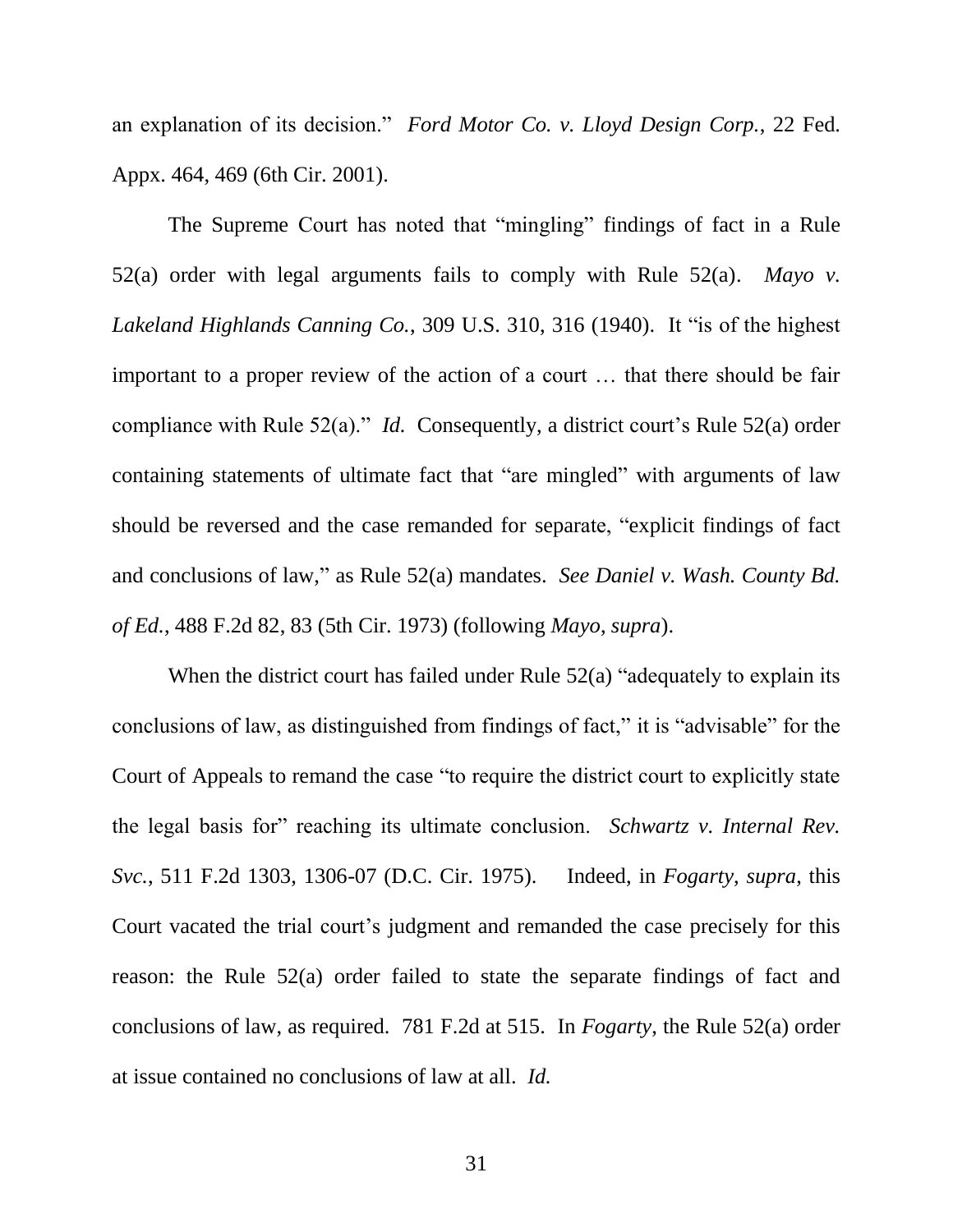The district court's Rule  $52(a)$  order in this case does not facilitate this Court"s review. Mid-Missouri has no way to appeal its conclusions of law and meaningfully discuss them before this Court, because the district court entered no conclusions of law at all. It only mingled among its findings of fact a few cursory, argumentative statements citing to no authority whatsoever.

In so doing, the district court failed to comply with Rule 52(a) and prejudiced Mid-Missouri"s ability to have a meaningful appeal of the law at issue. The trial court left this Court "to infer the conclusions of law." *Supermercados*, 375 F.3d at 4. It made "no conclusions of law on the issue[s] at all," and this Court "cannot without resorting to speculation determine the basis on which the district court rested its decision." *Ford Motor Co.*, 22 Fed. Appx. at 469. The district court failed "adequately to explain its conclusions of law, as distinguished from findings of fact." *Schwartz*, 511 F.2d at 1306.

The "appropriate procedure" in this situation "is to vacate the decision of the district court and remand for an explanation of its decision." *Ford Motor Co.*, 22 Fed. Appx. at 469. It is "advisable" for this Court "to require the district court to explicitly state the legal basis for" reaching its ultimate conclusion. *Schwartz*, 511 F.2d at 1307. Therefore, the Court should follow *Fogarty*, 781 F.2d at 515, vacate the judgment below, and remand this case for the making of "conclusions in compliance with Rule 52(a)." *Supermercados*, 375 F.3d at 5.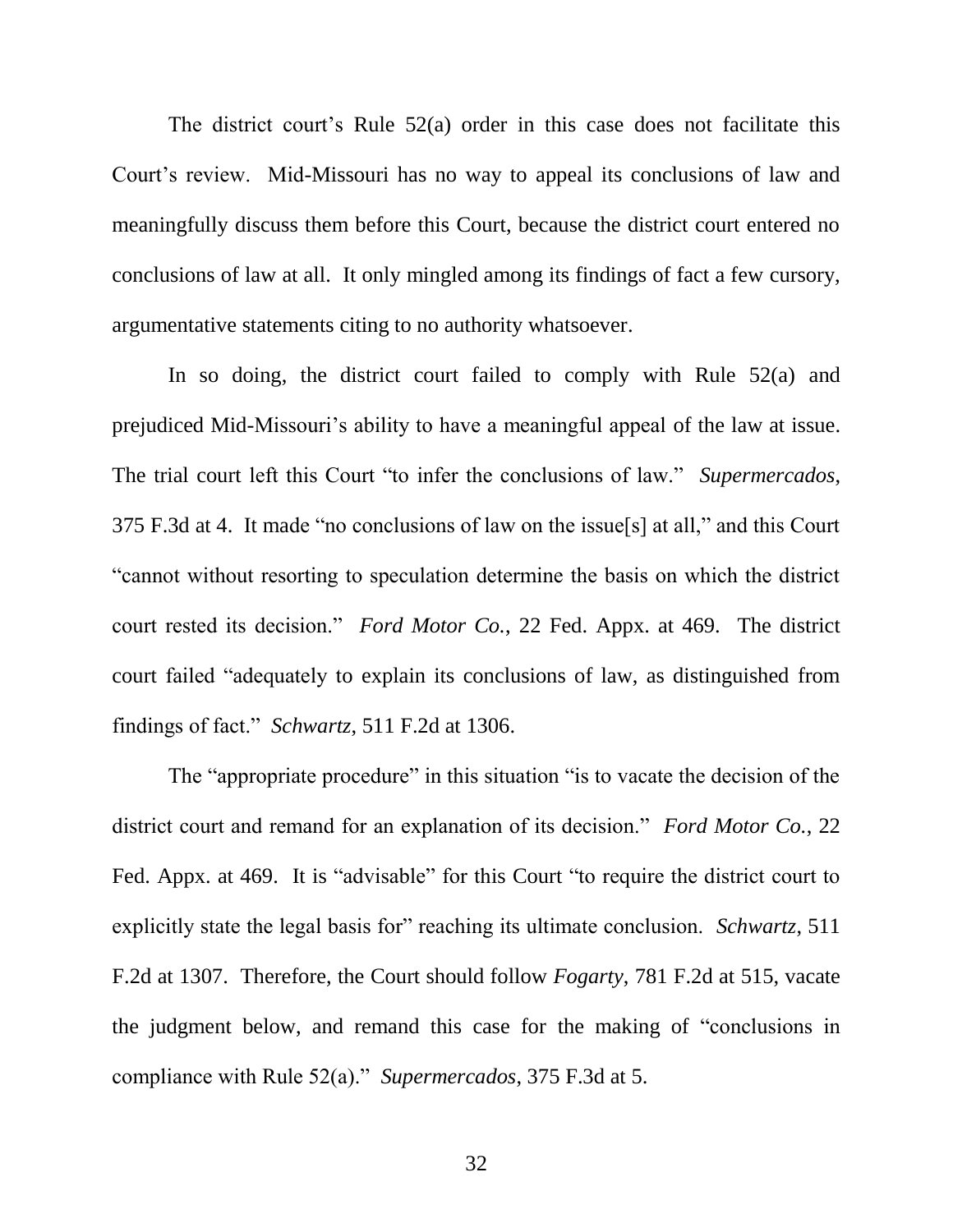II. The district court erred in finding (a) that the Lease did not obligate Lafarge to continue "to pump from and prevent the accumulation of water in" the Chouteau Pit after 2004, and (b) that Lafarge met this obligation prior to 2004, because these findings were contrary to the terms of the Lease, the evidence, and the court's other findings; the Lease obligated Lafarge to keep the Chouteau Pit dry from 2002 until it was terminated in June, 2006, and Lafarge did not meet this obligation.

#### Standard of Review

This is an appeal from a judgment the district court entered on partial findings after a bench trial. Rule 52(c), Federal Rules of Civil Procedure, requires that such a judgment be in the form prescribed by Rule 52(a). Under Rule 52(a), "The court must find the facts specially and state its conclusions of law separately." This Court reviews the conclusions of law in a Rule 52(a) order *de novo* and its findings of fact for clear error. *Kelley v. S. Pac. Co.*, 419 U.S. 318, 323 (1974).

"A finding is "clearly erroneous" when although there is evidence to support it, the reviewing court is left with the definite and firm conviction that a mistake has been committed." *Anderson v. Bessemer City*, 470 U.S. 564, 573 (1985) (quoting *United States v. United States Gypsum Co.*, 333 U.S. 365, 395 (1948)). When "an adjudication of parties' rights and obligations under a contract rests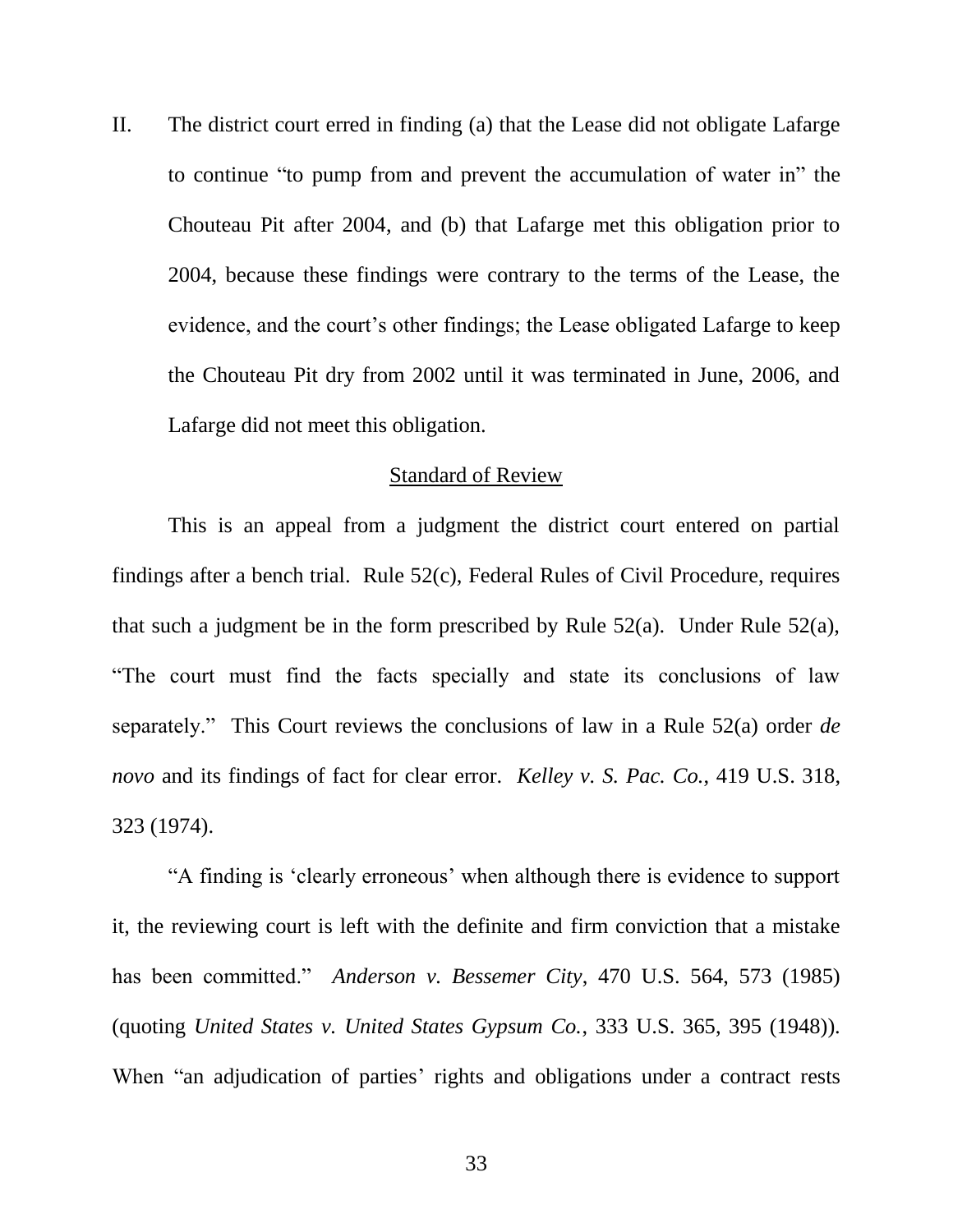solely upon a reading of the contract itself," the Court's review of the contractual language is *de novo*. *In re Stevenson Assocs, Inc.*, 777 F.2d 415, 418 (8th Cir. 1985).

\* \* \*

The parties' written mineral lease granted Lafarge the rights to enter and to mine the leased property. As a condition of these rights, it also obligated Lafarge "to pump from and prevent the accumulation of water" in a pit on Mid-Missouri"s land adjacent to the lease property until Mid-Missouri actually begins operating the adjacent land as a landfill or the land is reclaimed. Mid-Missouri alleged that Lafarge had breached the lease by failing to meet this obligation from 2002 through 2006. The district court found that Lafarge was only obligated to do so as long as it was mining, and it had stopped mining in 2004. It also found that Lafarge had met this obligation by keeping the water level in the pit the same as when the previous owner of the leased property had owned it. Was this error?

## **A. While the district court's findings of fact are subject to the "clearly erroneous" test, the Court should review the findings of fact in this case especially critically because the district court adopted the appellee's proposed findings of fact nearly verbatim.**

As discussed in Point I, in issuing its Rule 52(a) order the district court mechanically adopted Lafarge"s proposed findings of fact. It omitted the portions of Lafarge"s proposal that were irrelevant to the judgment, reordered the remaining paragraphs, drafted a few argumentative statements citing to no authority that it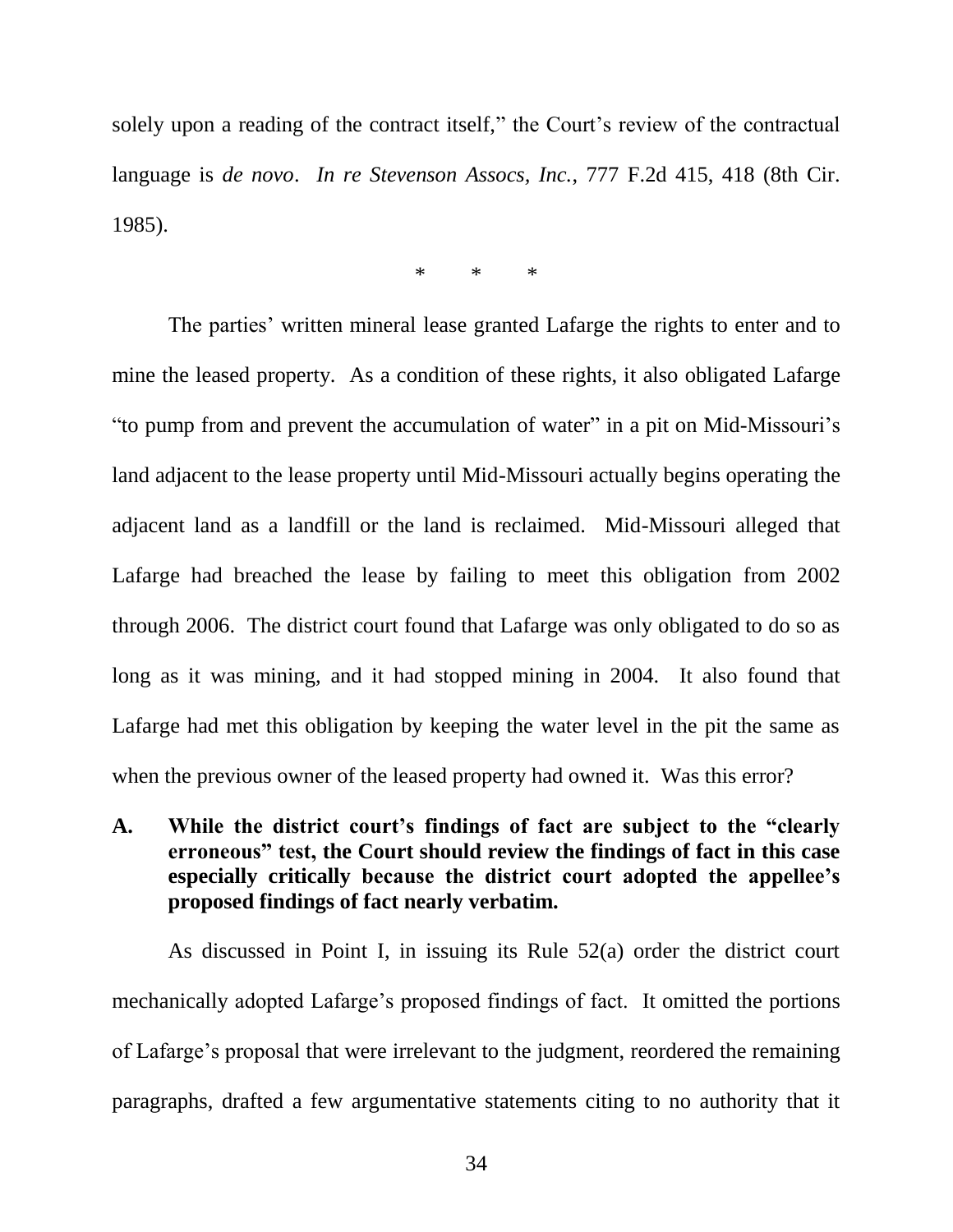mingled into the findings of fact. As the Statement of Facts, above, shows, the district court's order corresponds with Lafarge's proposal as follows:

| District court's paragraphs | Paragraphs of Lafarge's proposal |
|-----------------------------|----------------------------------|
| 1-10 (Appx. $326-29$ )      | 1-10 (Appx. 122-24)              |
| 14-19 (Appx. 329-31)        | 11-16 (Appx. 124-26)             |
| 20-37 (Appx. 331-34)        | 94-126 (Appx. 152-62)            |
| 39-55 (Appx. 335-40)        | 18-42 (Appx. 126-35)             |
| 56-60 (Appx. 340-41)        | 56-61 (Appx. 139-43)             |
| 64-72 (Appx. 341-45)        | 79-93 (Appx. 148-52)             |
| 73-91 (Appx. 345-48)        | $127-145$ (Appx. 163-69)         |
| 93-107 (Appx. 349-52)       | 63-78 (Appx. 143-47)             |
| 108-112 (Appx. 352-53)      | 146-153 (Appx. 169-71)           |

The court only drafted the introduction and conclusion, a portion of paragraph 10, a portion of paragraph 107, and paragraphs 38, 61 through 63, and 92. These portions only make short, argumentative statements that do not cite either the record or any authority. The court even forgot to remove one of Lafarge's footnotes, number 3, which Lafarge had included in its proposal to ask that a certain trial exhibit in controversy be admitted: "Because MMW "opened the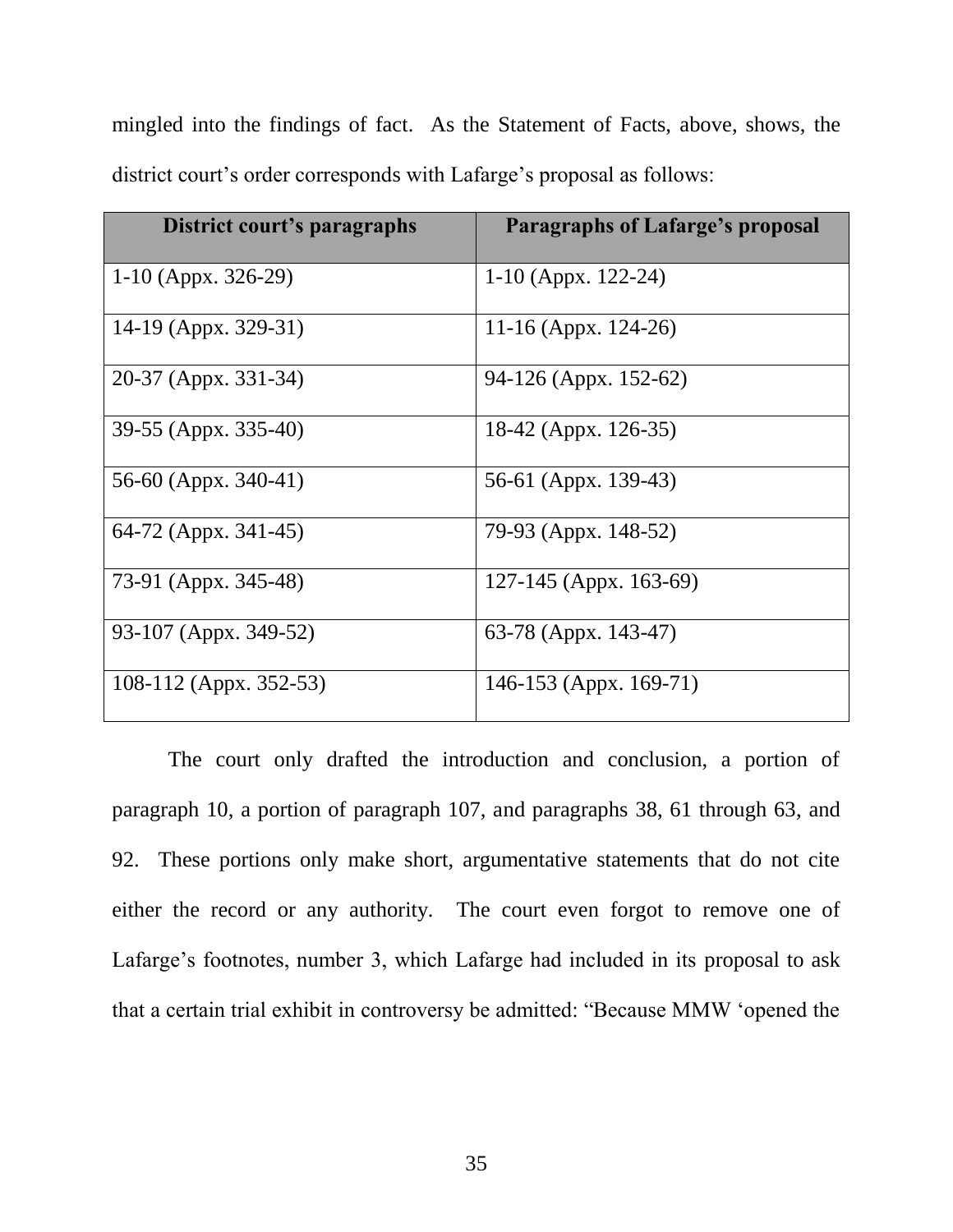door" on this issue, Lafarge respectfully submits that Def. Ex. 262-E should be admitted on the merits" (Appx. 344).

While the "clearly erroneous test is to be applied whether the lower court personally prepares such findings and conclusions or adopts those submitted by counsel," nonetheless the "use of this practice by district judges" of adopting counsel"s proposed findings of fact is "disfavored." *George W. Bennett Bryson & Co., Ltd. v. Norton Lilly & Co., Inc.*, 502 F.2d 1045, 1049 n.17 (5th Cir. 1974); *see also United States v. Howard*, 360 F.2d 373, 378 n.7 (3d Cir. 1966). This is because findings of fact "drawn with the insight of a disinterested mind are … more helpful to the appellate court." *United States v. El Paso Nat. Gas Co.*, 376 U.S. 651, 656 (1964).

In his opinion for the Court in *El Paso*, Justice Douglas quoted a passage that Judge J. Skelly Wright of the United States Court of Appeals for the District of Columbia Circuit wrote advising district judges of their duty under Rule 52(a):

Who shall prepare the findings? Rule 52 says the court shall prepare the findings. "The court shall find the facts specially and state separately its conclusions of law." We all know what has happened. Many courts simply decide the case in favor of the plaintiff or the defendant, have him prepare the findings of fact and conclusions of law and sign them. ... This is an abandonment of the duty and the trust that has been placed in the judge by these rules. It is a noncompliance with Rule 52 specifically and it betrays the primary purpose of Rule 52 – the primary purpose being that the preparation of these findings by the judge shall assist in the adjudication of the lawsuit.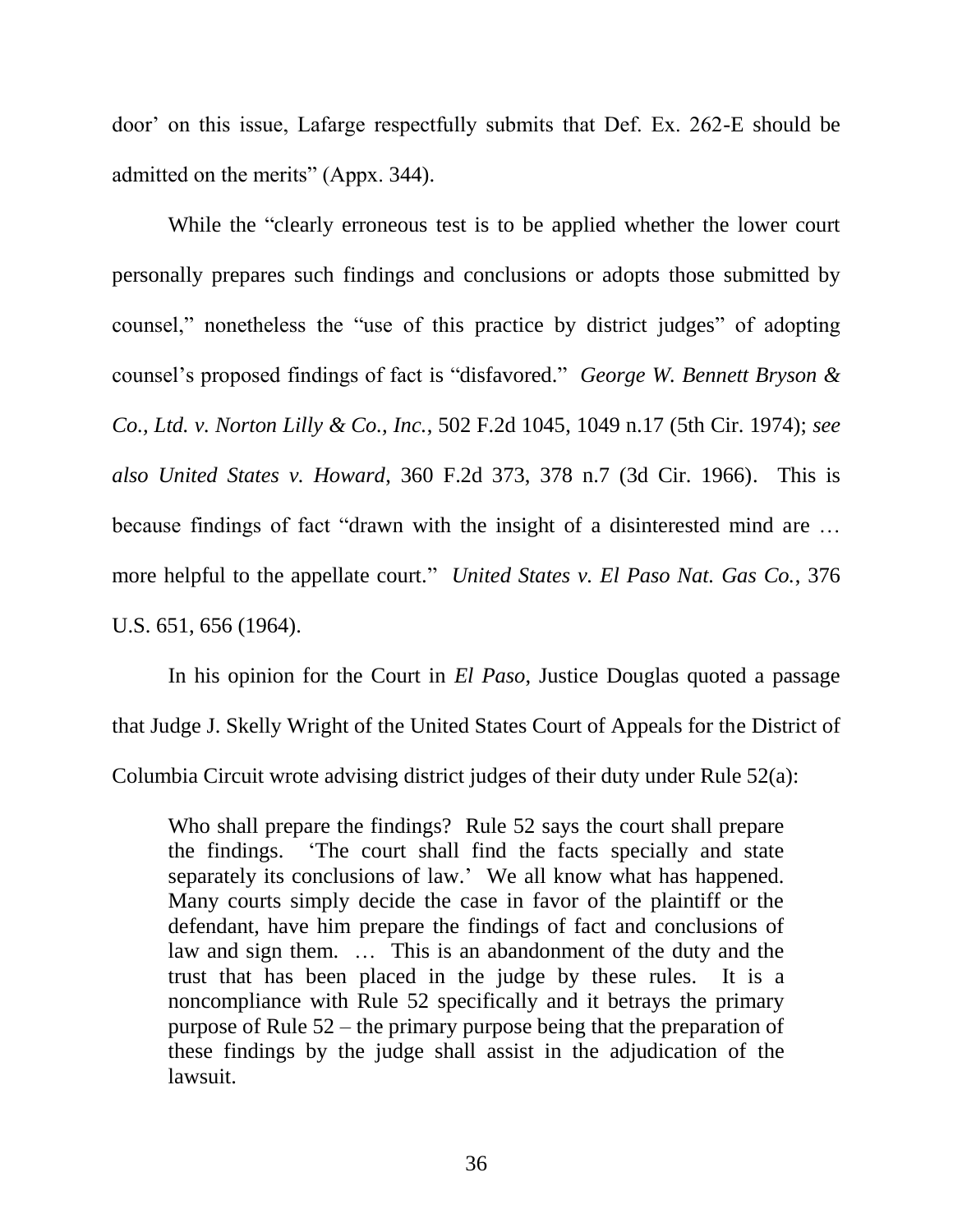I suggest to you strongly that you avoid as far as you possibly can simply signing what some lawyer puts under your nose. These lawyers, and properly so, in their zeal and advocacy and their enthusiasm are going to state the case for their side in these findings as strongly as they possibly can. When these findings get to the courts of appeals they won"t be worth the paper they are written on as far as assisting the court of appeals in determining why the judge decided the case.

*Id.* at 656 n.4 (quoting J. Skelly Wright, SEMINARS FOR NEWLY APPOINTED UNITED STATES DISTRICT JUDGES 166 (1963)). Judge Wright earlier had spent many years as a district judge himself.

Mechanically adopting findings proposed by one of the parties has a consequence that some of findings made by district court will not be supported by evidence. *United States v. Forness*, 125 F.2d 928, 942 (2d Cir. 1942). "Ordinarily," it is "the better practice for the trial court to prepare its own findings with such help as it may derive from counsels' requests." *In re Las Colinas, Inc.*, 426 F.2d 1005, 1009 (1st Cir. 1970). "The practice of adopting proposed findings verbatim should be limited to extraordinary cases where the subject matter is of a highly technical nature requiring expertise which the court does not possess." *Id.*

The purpose of  $[Rule 52(a)]$  is to require the trial judge to formulate and articulate his findings of fact and conclusions of law in the course of his consideration and determination of the case and as a part of his decision making process, so that he himself may be satisfied that he has dealt fully and properly with all the issues in the case before he decides it and so that the parties involved and th[e] court on appeal may be fully informed as to the bases of his decision when it is made. Findings and conclusions prepared ex post facto by counsel, even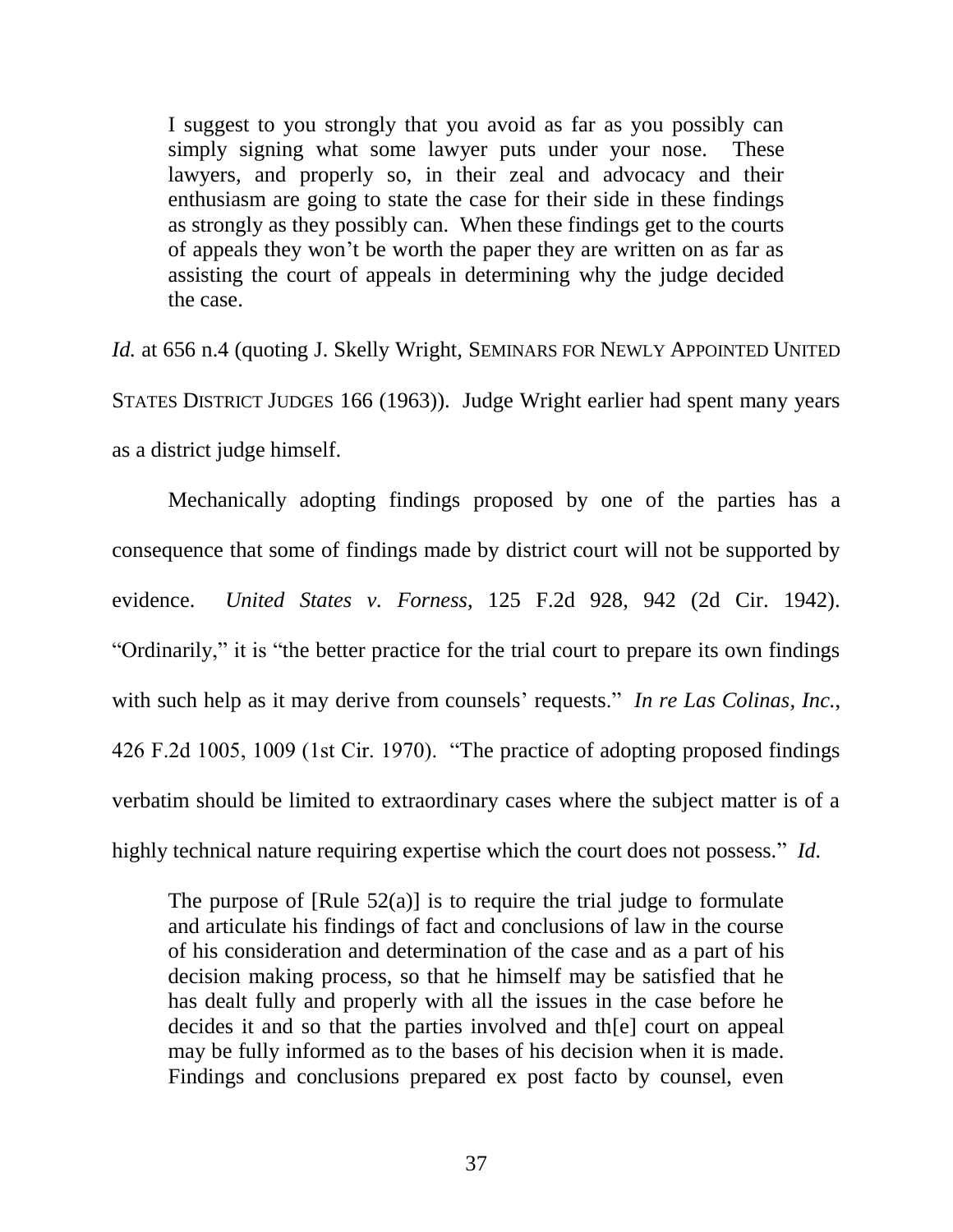though signed by the judge, do not serve adequately the function contemplated by the rule.

*Roberts v. Ross*, 344 F.2d 747, 752 (3d Cir. 1965).

"The independence of the court's thought process may be cast in doubt when the findings proposed by one of the parties winds up as the court"s opinion." *Las Colinas*, 426 F.2d at 1009. The practice of "adopt[ing] the findings … prepared by victorious counsel" raises "the possibility that such findings …, prepared by the nonobjective advocate, may not fully and accurately reflect the thoughts entertained by the impartial judge at the time of his initial decision." *Indust. Bldg. Materials, Inc. v. Interchemical Corp.*, 437 F.2d 1336, 1339 (9th Cir. 1970). Mechanically adopting counsel"s proposed findings of fact "is an abandonment of the duty imposed on trial judges by [Rule  $52(a)$ ], because findings so made fail to "reveal the discerning line for decision."" *Kelson v. United States*, 503 F.2d 1291, 1296 (10th Cir. 1974) (quoting *El Paso*, 376 U.S. at 656-57). "[T]he greater the extent to which the court's eventual decision reflects no independent work on its part, the more careful [this Court is] obliged to be in [its] review." *Las Colinas*, 426 F.2d at 1010.

As such, "While the 'clearly erroneous' rule of  $[Rule 52(a)]$  applies to a trial judge"s findings of fact whether he prepared them or they were developed by one of the parties and mechanically adopted by the judge," the Court ""can take into account the District Court's lack of personal attention to factual findings in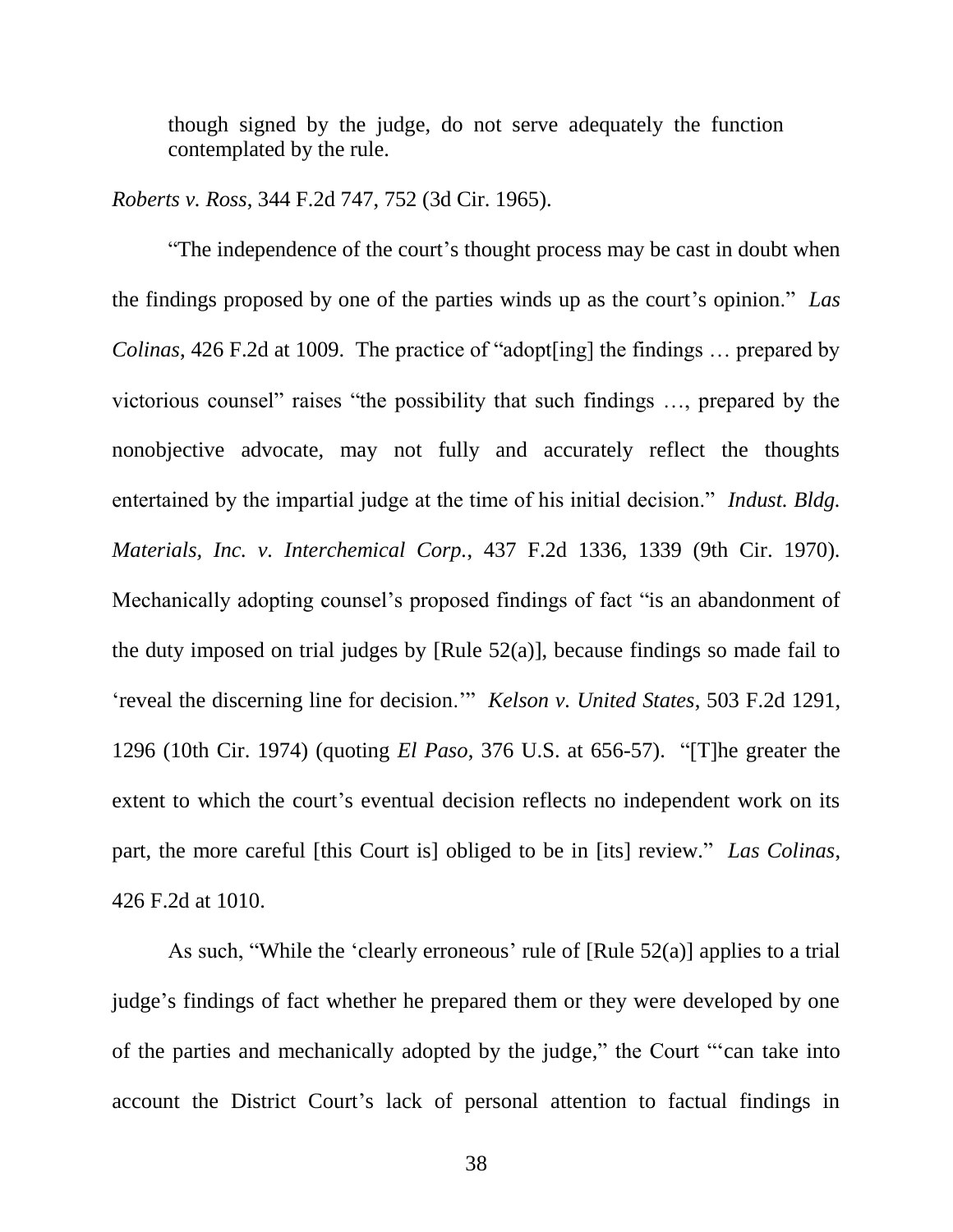applying the clearly erroneous rule."" *Amstar Corp. v. Domino's Pizza, Inc.*, 615 F.2d 252, 258 (5th Cir. 1980) (citation omitted). "Thus, when a district court adopts a party"s proposed findings of fact, "[the appellate court] examines the findings *especially critically* when deciding whether they are clearly erroneous."" *Andre v. Bendix Corp.*, 774 F.2d 786, 800 (7th Cir. 1985) (citations omitted) (emphasis added).

In this case, the district court mechanically adopted Lafarge's proposed findings of fact. In engaging in this disfavored practice, the court abandoned the duty imposed on it by Rule 52(a), and its findings of fact do not reflect the thoughts entertained by an impartial trial judge. Thus, while the "clearly erroneous" standard still applies to the findings of fact in this case, this Court should be more careful in reviewing those findings. The Court should examine the district court's findings of fact especially critically when deciding whether they are clearly erroneous.

# **B. The district court erred in finding (a) that the Lease did not obligate Lafarge to continue to prevent the accumulation of water in the Chouteau Pit after 2004, and (b) that Lafarge did meet this obligation before 2004.**

As discussed in Point I, although the trial court issued numerous findings of fact in its Rule 52(a) order, it did not issue any conclusions of law whatsoever. This Court is left to speculate just how the district court's findings of fact legally necessitated the result that judgment should be entered for Lafarge. As Mid-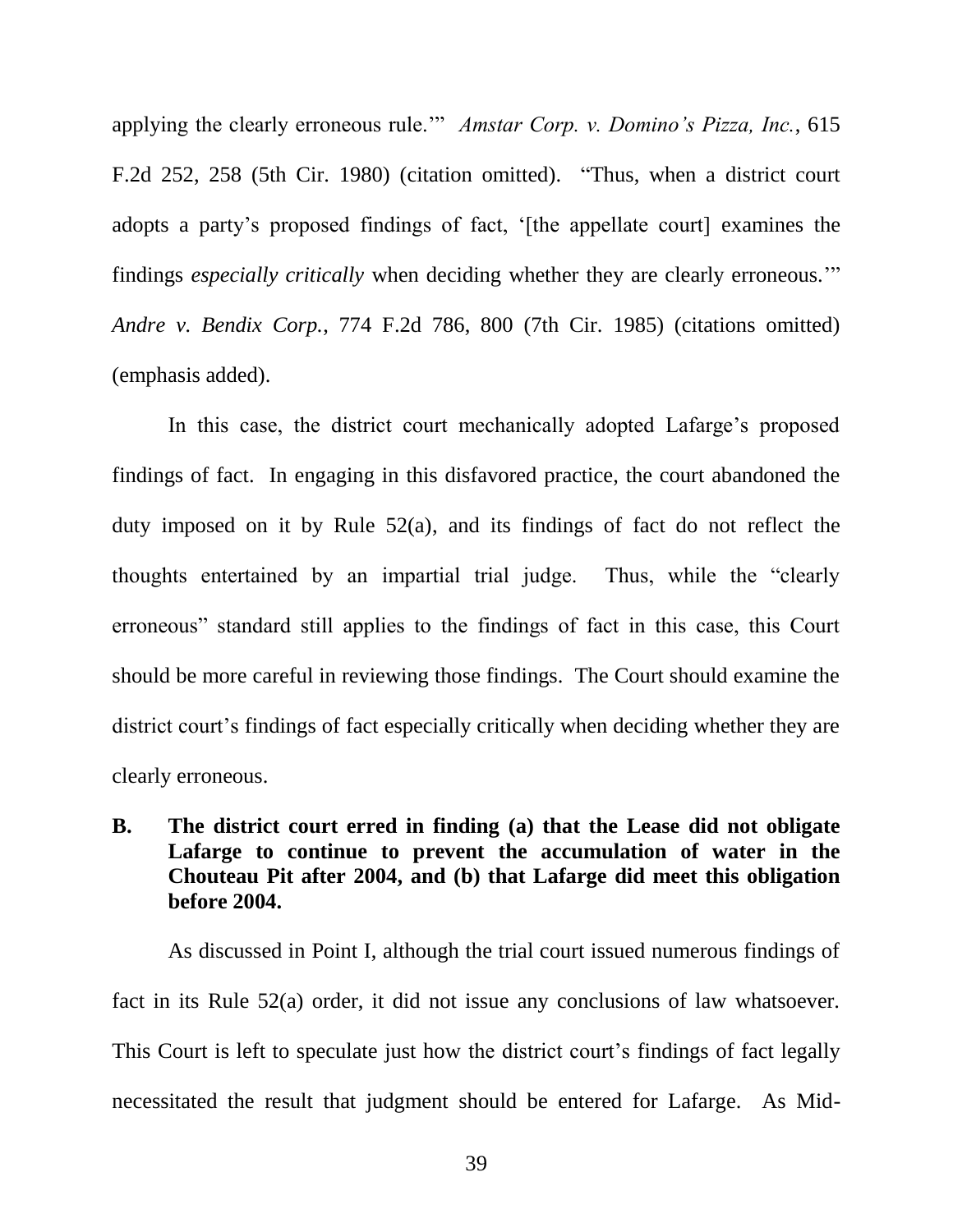Missouri explained in Point I, this alone necessitates that the judgment be vacated and the case remanded for entry of proper conclusions of law.

But to the extent that the district court did make findings about what result the facts necessitated, some of them were error: specifically (a) that Lafarge was not obligated to prevent the accumulation of water in the Chouteau Pit after 2004, and (b) that Lafarge did meet this obligation before 2004.

Mid-Missouri alleged that Lafarge had breached the Lease by failing to pump from and prevent the accumulation of water in the Chouteau Pit. Under a heading "Failure to Pump the Chouteau Pit" (Appx. 330), the district court found that "because Lafarge was no longer mining the property, it was not obligated to continue to pump the Chouteau Pit" (Appx. 335). The district court premised these findings on a fundamental misreading of the Lease. Read correctly, and taking the other findings of fact as true, the court should have granted judgment for Mid-Missouri on its claims concerning Lafarge"s failure to pump from and prevent the accumulation of water in the Chouteau Pit between 2002 and June, 2006.

In Missouri, "[t]he primary rule in the interpretation of a contract is to ascertain the intention of the parties and to give effect to that intention." *Speedie Food Mart, Inc. v. Taylor*, 809 S.W.2d 126, 129 (Mo. App. 1991). Extrinsic evidence to ascertain this intention is only admitted if the contract is unclear and ambiguous. *Id.* The test for determining if an ambiguity exists in a written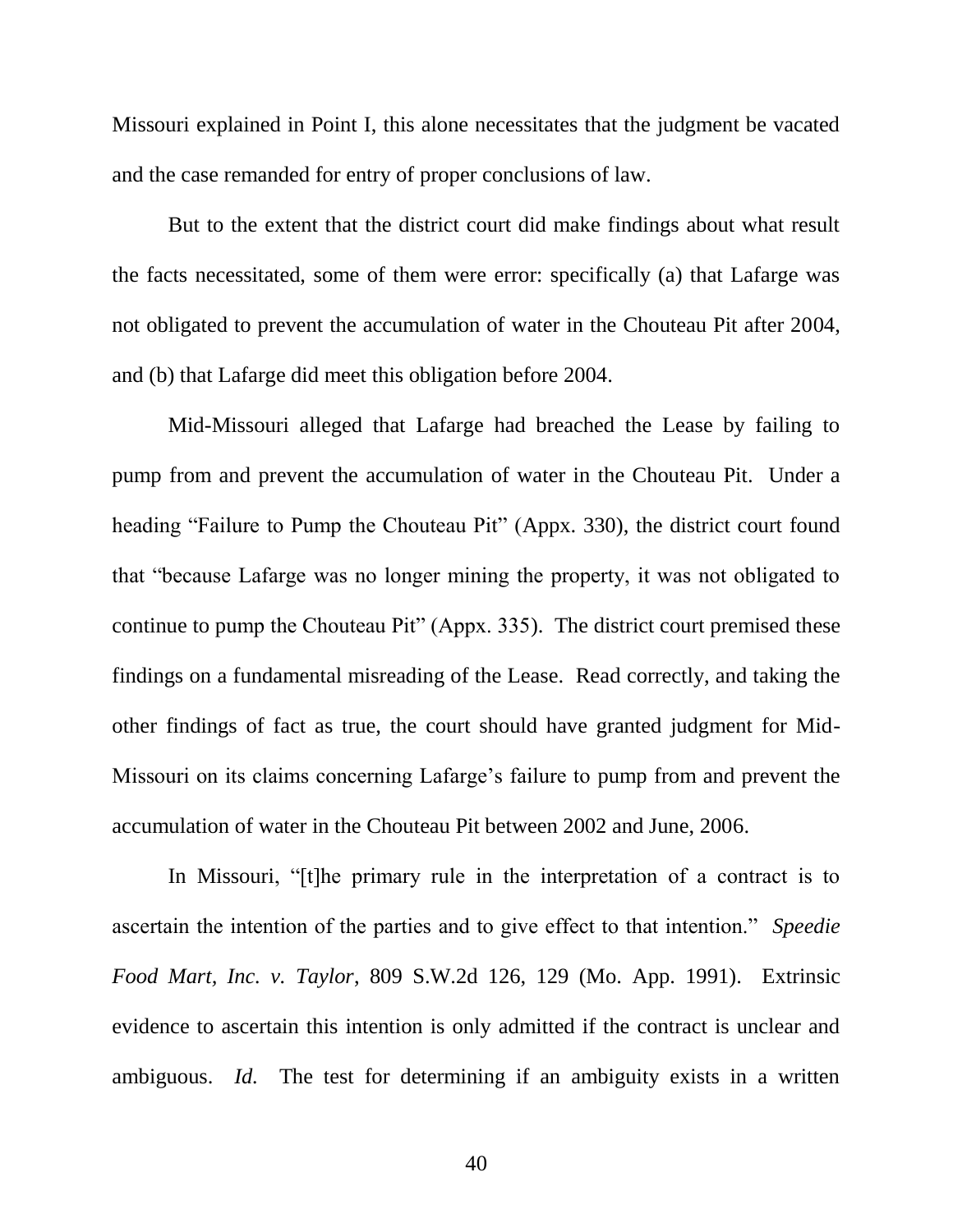contract is "whether the disputed language, in the context of the entire agreement, is reasonably susceptible of more than one construction giving the words their plain meaning as understood by a reasonable average person." *Id.*

**i. The Lease required Lafarge to keep the Chouteau Pit free of water until Mid-Missouri actually began using its retained property as a landfill or until the reclamation of the property began; whether Lafarge was conducting mining operations was irrelevant.**

In its Rule 52(a) order, the district court cited to paragraph 6(a) of the Lease, which grants Lafarge a right of entry on Mid-Missouri's adjacent retained property "during the term of the lease" for a variety of reasons, including "to meet its obligations to pump water from the Chouteau Pit into the Lake as described in paragraph 4(d)" (Appx. 262). That paragraph goes on to state, as the district court quoted (Appx. 329):

The right of entry shall continue for the discharge and removal of water as described above so long as either [Lafarge] or its successors and assigns is conducting mining operations on the Leased Property and/or [Lafarge"s North Property].

(Appx. 262).

The district court found that the evidence was that Lafarge had ceased its mining operations on the leased property in 2004 (Appx. 334). From this, the court found that "because Lafarge was no longer mining the property," under paragraph 6(a) of the Lease "it was not obligated to continue to pump the Chouteau Pit" (Appx. 335).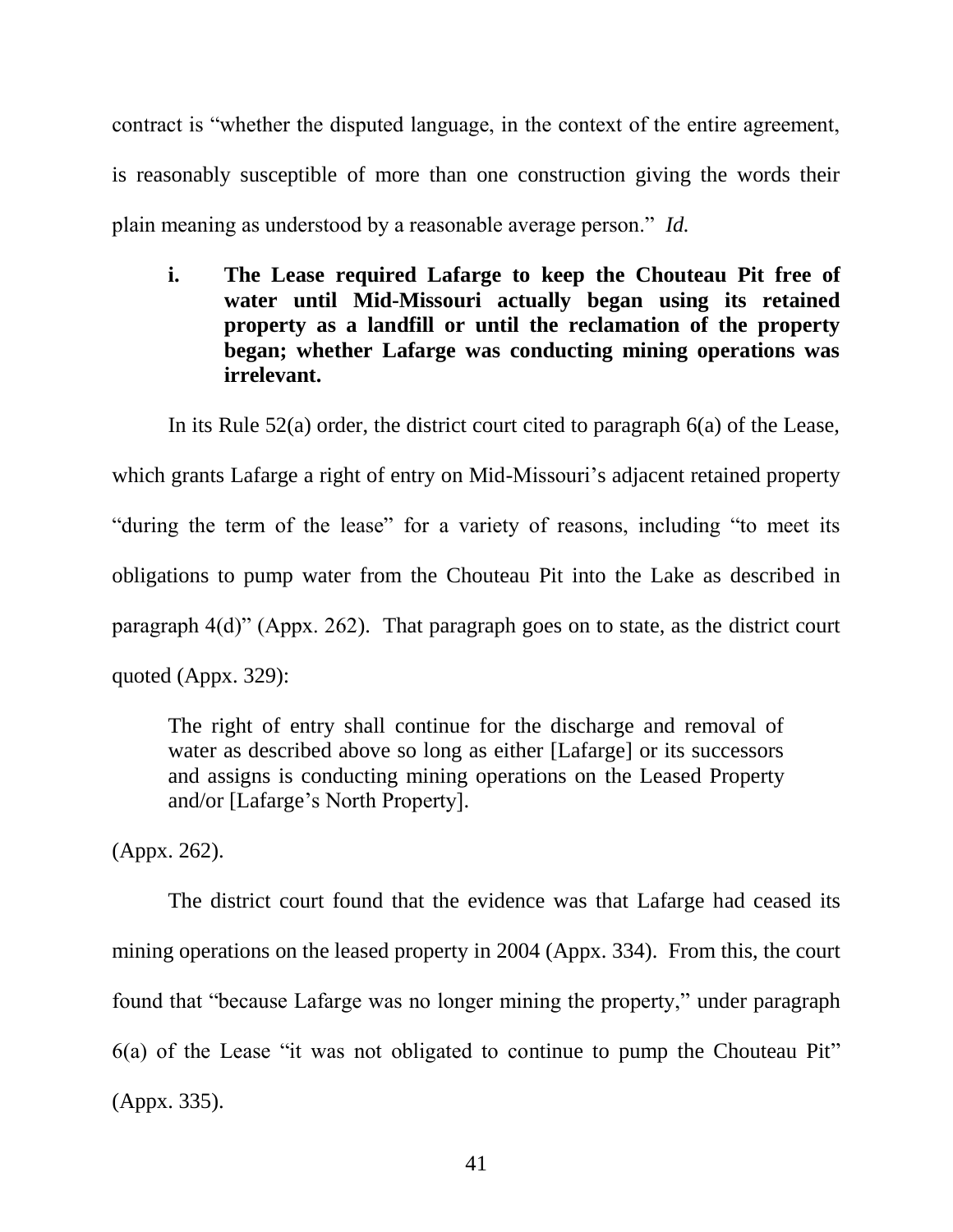Paragraph 6(a), however, does not detail the terms of Lafarge's obligation to

pump the Chouteau Pit. Instead, that language is contained in paragraph 4(d), as

paragraph 6(a) references:

Obligation to Pump. As an additional condition to [Lafarge]"s exercise of its right to mine (and exercise its right of entry as granted in paragraph 6 below), [Lafarge] shall use reasonable efforts *to pump from and prevent the accumulation of water in* the area located on [Mid-Missouri]'s Retained Property commonly known between the parties as *the "Chouteau Pit"*, and discharge such water into the lake located at the northeastern corner of [Mid-Missouri]'s Retained Property (the "Lake") *until* such time that *[Mid-Missouri]'s Retained Property is actually used as a solid waste disposal area or, if not so used, when the land reclamation permit currently affecting such property necessitates the commencement of the complete reclamation of such property*.

(Appx. 261) (emphasis added).

Thus, the provision of the Lease titled "Obligation to Pump" states plainly that for as long as it has the "right to mine," Lafarge is obligated "to pump from and prevent the accumulation of water" in the Chouteau Pit "until" the "Retained Property is actually used as a solid waste disposal area" or when "the complete reclamation" of the property is necessary. The terms of when Lafarge's obligation to pump the Chouteau Pit ends are stated in paragraph 4(d), "Obligation to Pump."

The provision that the district court found to be controlling, paragraph 6(a), plainly is not. Paragraph 6(a) merely describes the terms of Lafarge"s right of entry onto Mid-Missouri's retained property, on which it was hoping to build the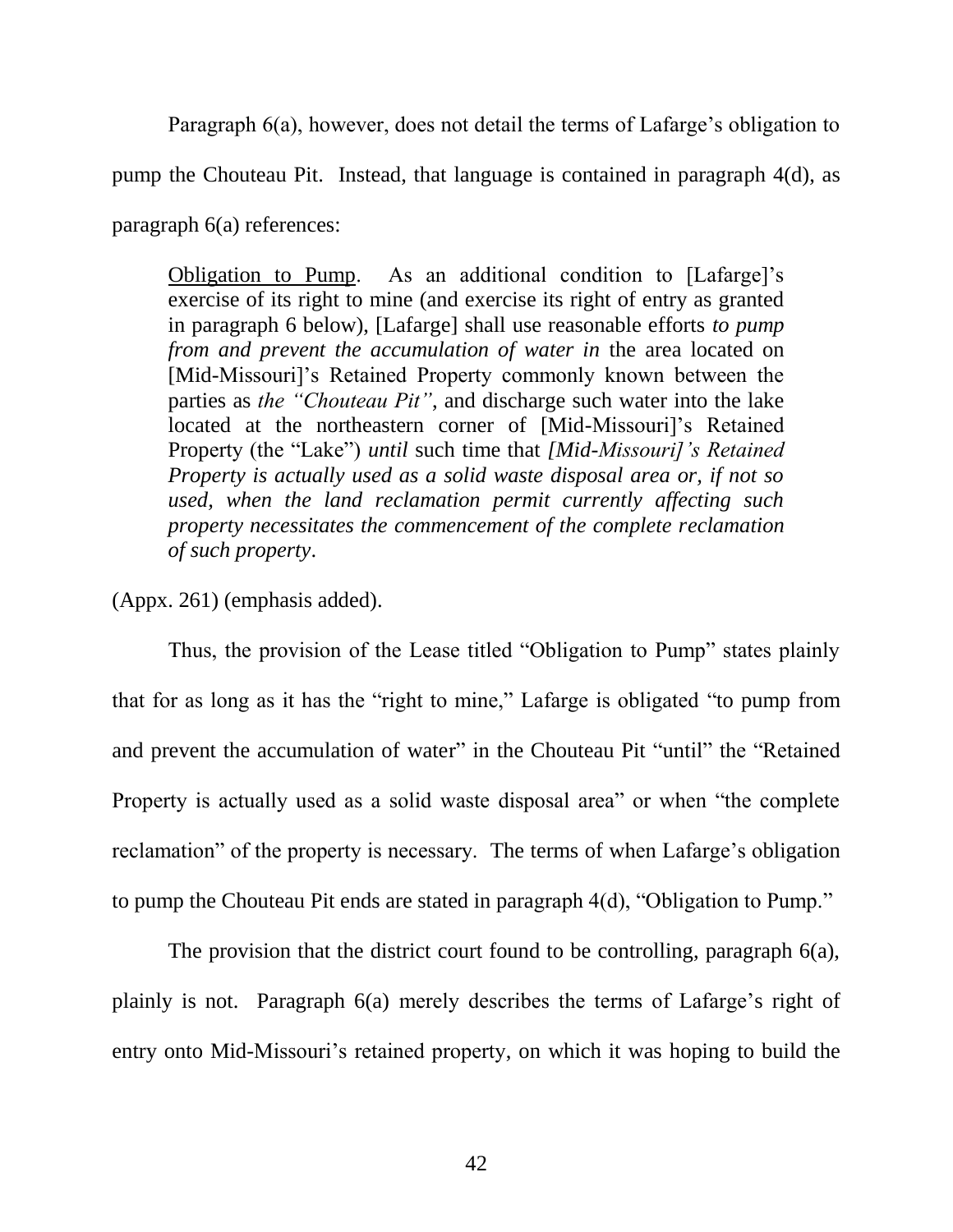landfill. The district court interpreted this irrelevant paragraph incorrectly and gave it undue weight.

Under Paragraph 6(a), "During the term of the Lease," Lafarge was extended the right of entry onto the retained property "to meet its obligations to pump water from the Chouteau Pit … as described in paragraph 4(d)" (Appx. 262). If, for some reason, the Lease term had expired, but Lafarge was conducting mining in the area, the right of entry would continue as long as the mining was continuing (Appx. 262). But during the term of the lease, Lafarge *always* had the right to enter to pump the Chouteau Pit. If Lafarge was not mining, as the district court found, then its right of entry onto the adjacent retained property, not the leased property, only would hinge on whether the entry was during the term of the lease. The breaches Mid-Missouri alleged between 2002 and June, 2006, plainly were within the term of the Lease.

The right of entry provisions in paragraph 6(a) say nothing of how long Lafarge was obligated to pump out the Chouteau Pit. Paragraph 4(d) does, and controls that question. Paragraph 4(d) expressly obligates Lafarge to pump the Chouteau Pit and "prevent the accumulation of water" in the pit until Mid-Missouri actually began landfill operations on the retained property or the retained property was entirely reclaimed.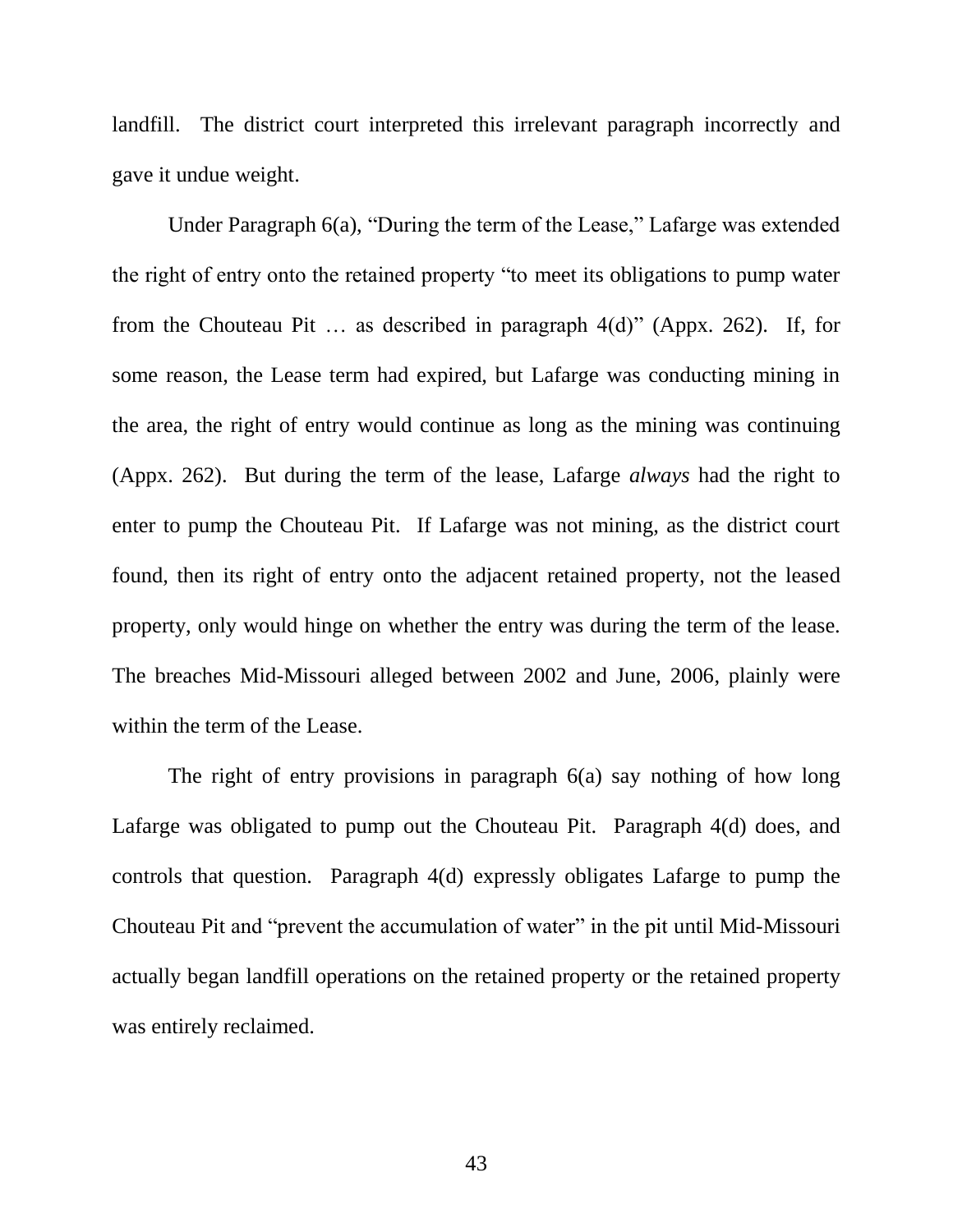**ii. Even taking the district court's non-contract findings as true, under a correct reading of the Lease Lafarge breached it by failing to prevent the accumulation of water in the Chouteau Pit at times between 2002 and June, 2006.**

There was no evidence that Mid-Missouri had actually begun landfill operations on the retained property by June, 2006, or that the property had been entirely reclaimed. Neither contingency alleviating Lafarge of its obligation to pump the Chouteau Pit under paragraph 4(d) had in fact occurred. Even if Lafarge were not actively mining, the district court found that the Lease gave it the right to mine on the leased property until 2026 (Appx. 328). The Lease was not terminated until June, 2006, when Mid-Missouri declared Lafarge to be in default (Appx. 69). Mid-Missouri alleged that Lafarge"s breach of failing to pump from and prevent the accumulation of water in the Chouteau Pit extended back to 2002 (Appx. 28).

The thirty-year term of the Lease did not mean that Lafarge would be blasting and hauling mined material continuously from 1996 to 2026. But the right to enter the leased property and right to mine was Lafarge"s for those thirty years, as long as it was licensed to do so. During the period of that time before Mid-Missouri actually began operating the landfill on the retained property or the retained property was entirely reclaimed, Lafarge was obligated to prevent the accumulation of water in the Chouteau Pit under paragraph 4(d) of the Lease.

Mid-Missouri acknowledges that it generally terminated Lafarge"s right of entry onto the retained property on June 30, 2004, due to impending construction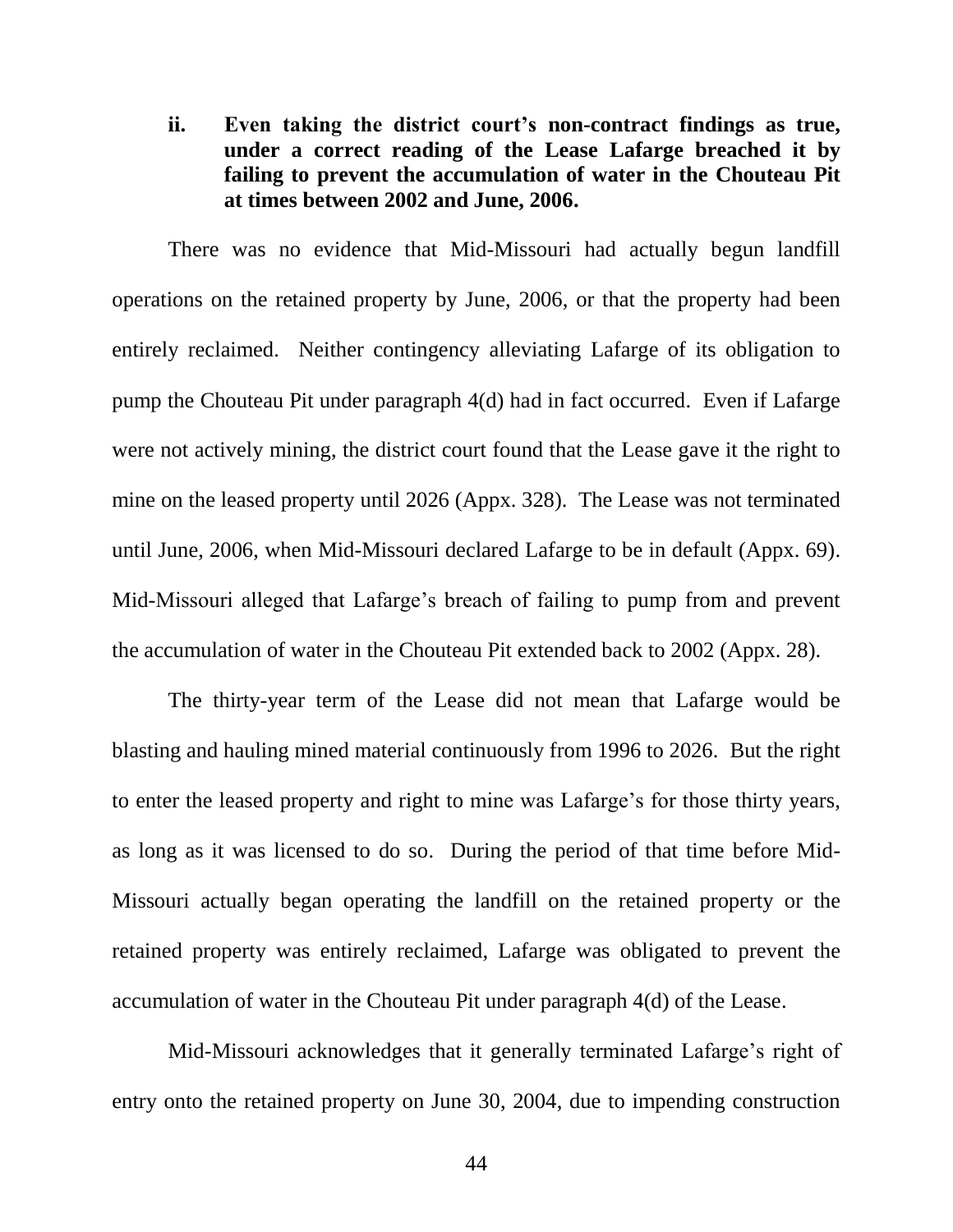of the landfill, as the district court found (Appx. 331). But Mid-Missouri specifically told Lafarge that it still had the right of entry onto the retained property under paragraph 6(a) of the Lease to meet its "obligation to pump water from the Chouteau Pit" (Appx. 68).

In fact, Lafarge pumped water from the Chouteau Pit up until January, 2005 (Tr. 401), months after the general right of entry was terminated in June, 2004 (Appx. 331). Lafarge claimed it had pumped the Chouteau Pit "dry" in January, 2005 (Tr. 401). Mr. Crider, whose written reports the district court found credible, extensively detailed Lafarge's pumping endeavors after June, 2004 (Appx. 332). His written activity report for June 28 through July 2, 2004, stated, "The Chouteau Pit is just about pumped out again, but we"re supposed to have a big storm this weekend again" (Appx. 332). His report for July 12, 2004, stated, "Lafarge has just about got the Chouteau Pit pumped out again" (Appx. 332). His report from October 4 through October 15, 2004, stated, "Lafarge is doing a good job pumping the Chouteau Pit with all the rain" (Appx. 332).

Apparently, in June, 2004, when Lafarge stopped actively blasting and hauling rock, it did not believe that Mid-Missouri's general termination of its right to enter the retained property alleviated it from its obligation to pump water out of the Chouteau Pit. Otherwise, Lafarge would have been trespassing, which it plainly was not. Regardless of whether Lafarge was actively blasting and hauling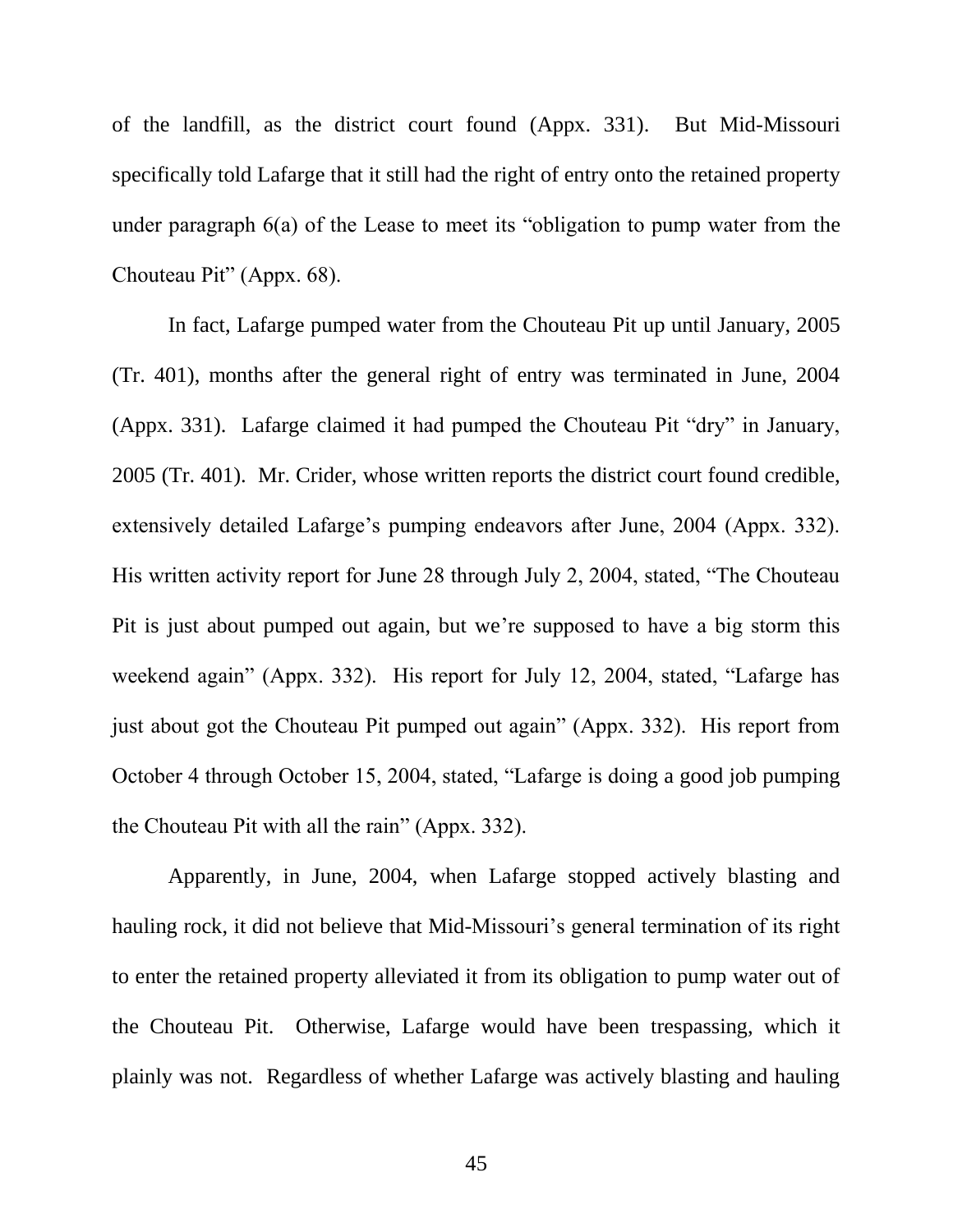rock, it was obligated to prevent the accumulation of water in the Chouteau Pit until Mid-Missouri actually began landfill operations on the retained property or the property was entirely reclaimed.

The breach regarding the Chouteau Pit Mid-Missouri described in its complaint extended back to 2002 (Appx. 27). It alleged that Lafarge was obligated to prevent "the accumulation of water" in the Chouteau Pit "by pumping it so that it was free of water" (Appx. 25), and also that Lafarge was "required to keep the Chouteau Pit pumped free of water" (Appx. 26). Mid-Missouri alleged that Lafarge had failed adequately to meet these obligations "since 2002" (Appx. 27).

Based on its erroneous interpretation of paragraph 6(a) of the Lease, taken verbatim from Lafarge"s proposed language, the district court found that, for the period after 2004, Lafarge was not obligated to pump water from the Chouteau Pit (Appx. 334-35). It made no findings on whether Lafarge had done so or not after 2004 (Appx. 334-35). Lafarge claimed it last had done so in January, 2005 (Tr. 401). The district court accepted reports that Lafarge was pumping water out of the pit after Mid-Missouri terminated its general right of entry (Appx. 332). For the period *before* 2004, it found that "Lafarge complied with its obligation under the Mineral Lease to pump the Chouteau Pit at least through the end of 2004" (Appx. 333).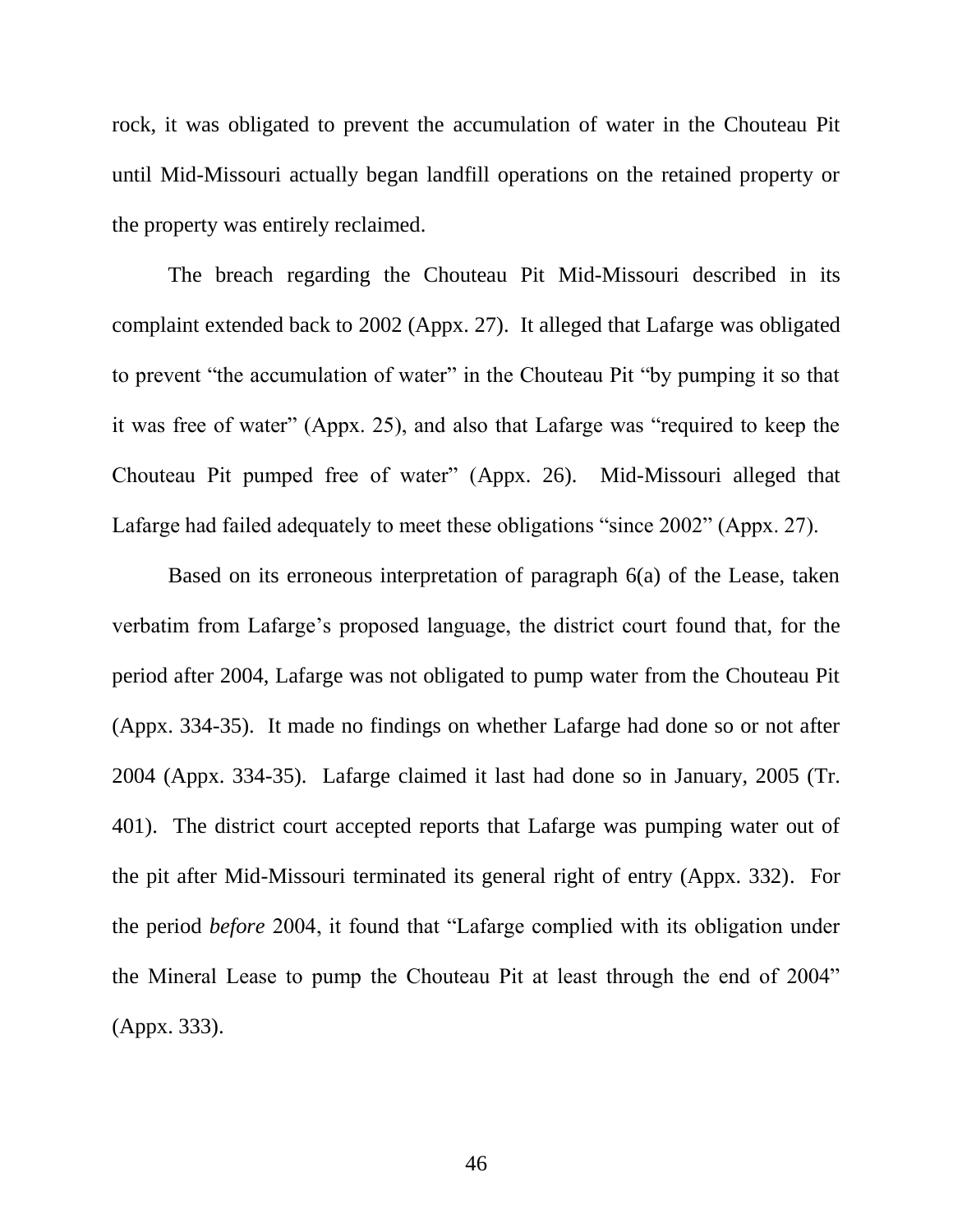The court based this finding on several pieces of evidence. The Chouteau Pit is 70 or 80 feet deep and proceeds down through two layers of rock, the Burlington rock and the Chouteau rock (Appx. 331). "The Burlington layer of rock resides on top of the Chouteau layer" (Appx. 331). At trial, "Mr. Menefee," the president of the company to whose Lease rights Mid-Missouri had succeeded, "testified that he maintained the water level between the top of the Chouteau rock and the bottom of the Burlington rock" (Appx. 331). "Mr. Fitzpatrick who previously worked for Menefee and then continued his employment with Lafarge, also testified that Lafarge maintained the same water level in the Chouteau Pit as Menefee" (Appx. 331).

"Additionally, Mr. Stoker, who was in charge of pumping the Chouteau Pit from September 2000 until the fall of 2001, also testified to maintaining the water level under the Burlington rock layer and within the Chouteau rock layer" (Appx. 331-32). "Topographical data also proves that Lafarge maintained the same water level as Menefee" (Appx. 332). Lafarge even may have been "keeping the water level a tenth of a foot lower than Menefee" (Appx. 332). The court noted that "Despite taking multiple photos of the site, not one MMW photo shows the Chouteau Pit full of water between 2002-2004" (Appx. 332).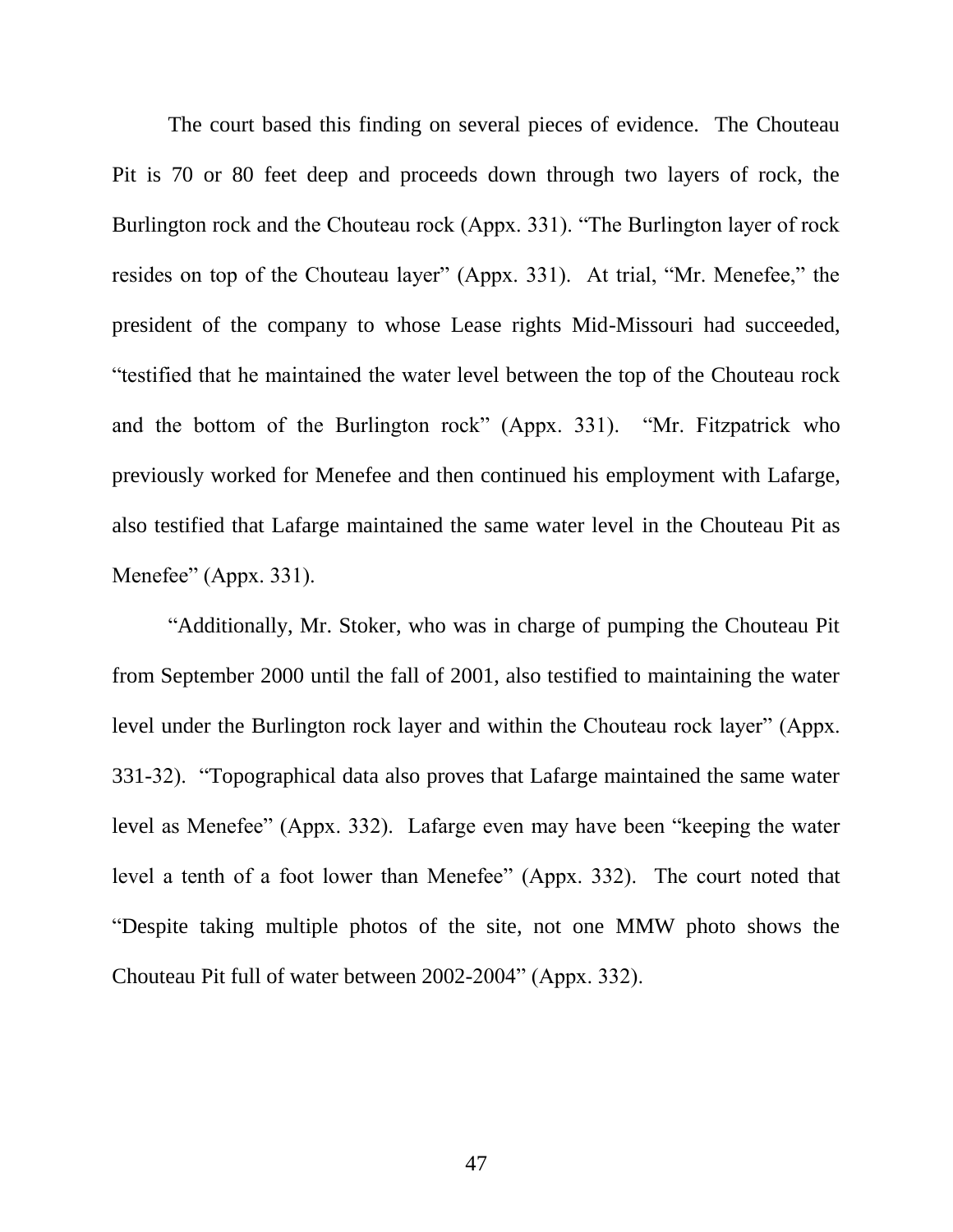Mid-Missouri, however, did not allege in court that Lafarge"s breach was necessarily in keeping the pit "full of water." It alleged that Lafarge had failed "to keep the Chouteau Pit *pumped free of water*" (Appx. 26) (emphasis added).

In paragraph 4(d), the Lease describes Lafarge's "obligation to pump" as requiring it "to prevent the accumulation of water" in the Chouteau Pit. The plain language of the Lease obligated Lafarge to keep the Chouteau Pit *dry*, as it occasionally attempted to do after Mid-Missouri complained in writing (Appx. 331-32). While Menefee may have kept the water level between the top of the Chouteau rock and the bottom of the Burlington rock, and Lafarge may have kept the same water level, doing merely that patently did *not* meet Lafarge"s obligation under paragraph  $4(d)$  of the Lease. That Mr. Menefee did the same is irrelevant – he did not seek to build a landfill on the property.

The district court found that Lafarge did not keep the pit dry, but rather that it kept the water at the same level as Menefee, which plainly was *not* dry. Menefee may not have "prevented the accumulation of water" in the Chouteau Pit, but Lafarge was obligated to. Taken as true, the district court's findings regarding the level to which Lafarge pumped water from the Chouteau Pit plainly show that Lafarge *did not* meet its obligation under paragraph 4(d) of the Lease.

The Lease required Lafarge to prevent the accumulation of water in the Chouteau Pit – to keep it dry – as long as it had the right to mine on the leased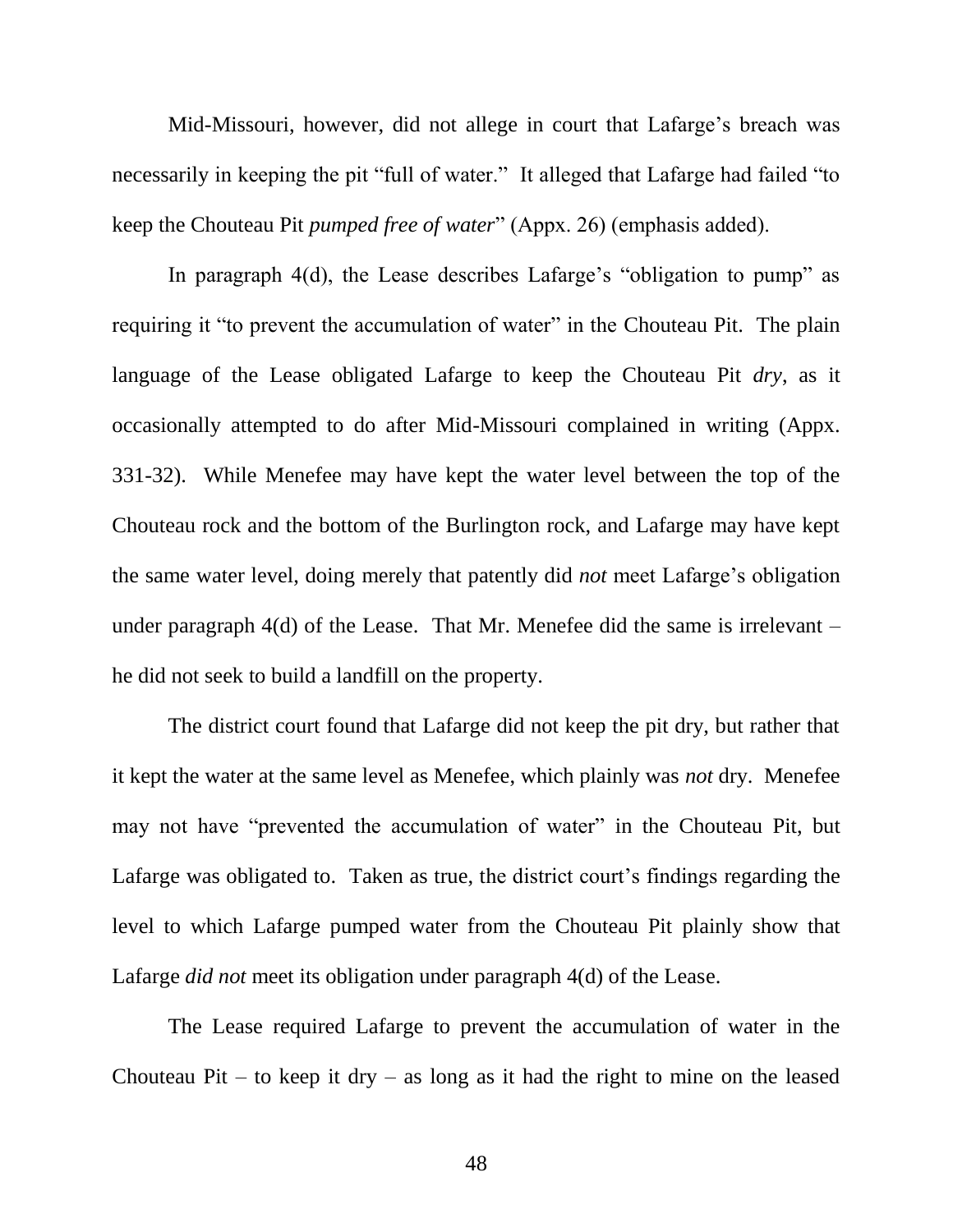property, except until Mid-Missouri started using the retained property as a landfill or the retained property was reclaimed. By June, 2006, when Mid-Missouri declared Lafarge in default and terminated the Lease, Mid-Missouri had not actually started using the retained property as a landfill, and the retained property had not been reclaimed. The district court erred in finding that Lafarge had met this obligation prior to 2004, and after 2004 was not so obligated at all. Even taking its other findings as true, the court entirely misread and misinterpreted the portions of the Lease concerning Lafarge"s obligation to keep the Chouteau Pit free of water. Under a correct interpretation, the facts it found necessitate a different conclusion. This is one of the unfortunate results of a district court mechanically adopting one counsel's proposed findings.

**iii. The Lease's notice-and-cure provision does not hinder Mid-Missouri's claim that Lafarge breached the Lease by failing to pump from and prevent the accumulation of water in the Chouteau Pit between 2002 and June, 2006, because that provision addresses termination of the Lease, not claims for breach.**

Because it did not issue any conclusions of law at all, the district court did not directly conclude that, as a matter of law, Mid-Missouri had failed to give Lafarge adequate notice of its breach in failing to prevent the accumulation of water in the Chouteau Pit, barring it from suit. It did, however, briefly discuss the Lease's "event of default" provisions (Appx. 329-30) and find that besides a letter in 2002, Mid-Missouri did not send any "additional notices of breach" regarding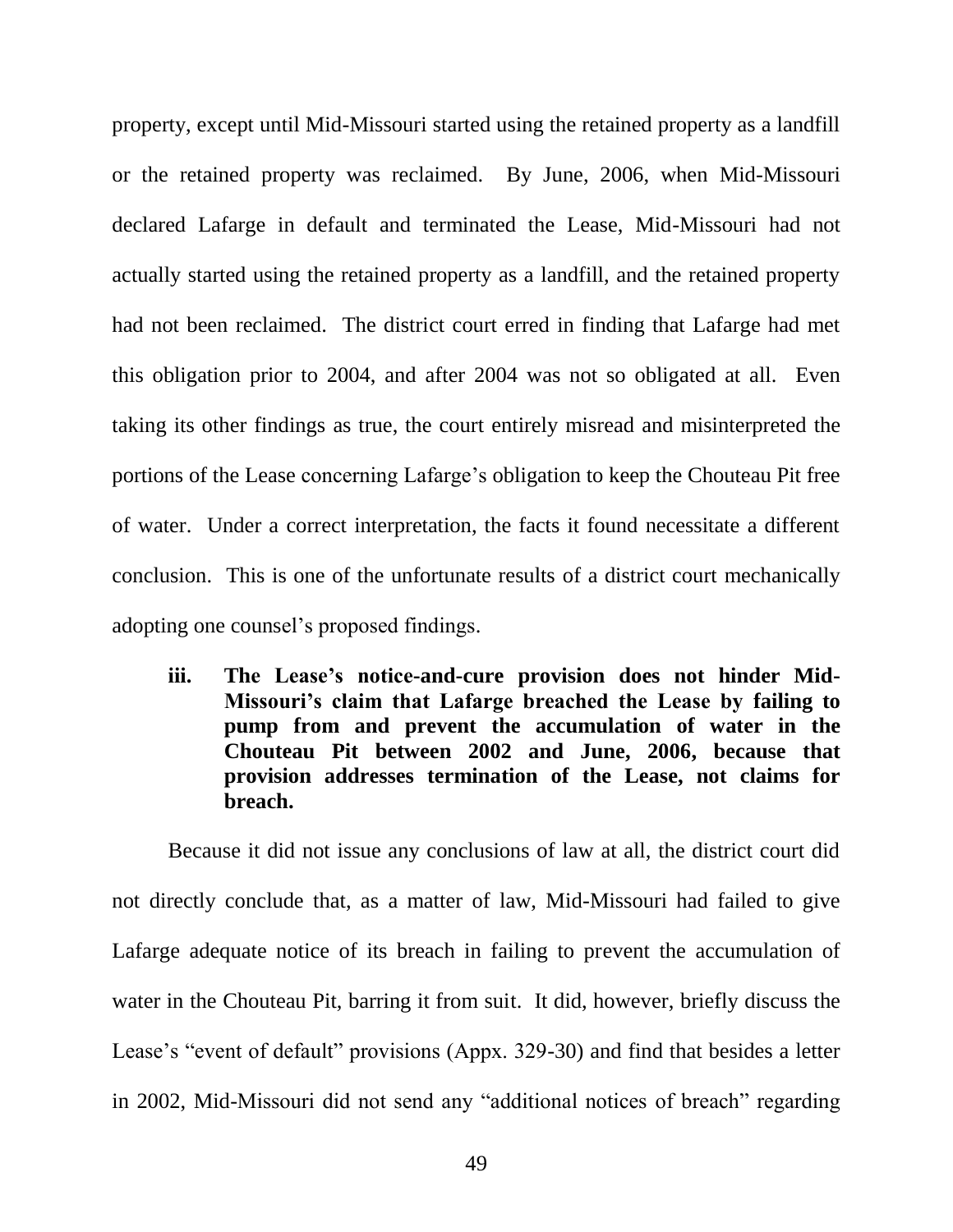this obligation "until March 2006 (Appx. 330). The district court misunderstood the Lease"s "event of default" provisions. It also misunderstood what constitutes "notice" in Missouri.

The district court found that "before an 'Event of Default' can occur" under the Lease, Mid-Missouri "is required to give written notice to Lafarge of its alleged breach. Lafarge then has 60 days to cure the breach, or commence the cure within 60 days and diligently pursue completion of the cure" (Appx. 330). But the provision of the Lease to which the court cited, paragraph 15(a), said nothing of barring Mid-Missouri from suing Lafarge. Rather, it deals exclusively with Mid-Missouri terminating the Lease should Lafarge default. The Lease is crafted in such a way that default is not a condition precedent to a suit for breach. The parties can sue for breach while the thirty-year lease continues. Mid-Missouri did not actually exercise its right to declare Lafarge in default until June, 2006, after giving notice and opportunity to cure that was legally sufficient in Missouri.

Paragraph 15(a) states as follows:

Default. The following shall constitute a default or an "Event of Default" under this Lease: (a) [Lafarge]'s failure to perform any of the terms, conditions or covenants of this Lease to be observed or performed by it for more than sixty (60) days after written notice thereof, or if such cure cannot reasonably be effected within such sixty (60) days period and diligently to pursue completion of the cure.

(Appx. 266). The remainder of paragraph 15 provides the effect on the agreement of an "Event of Default:"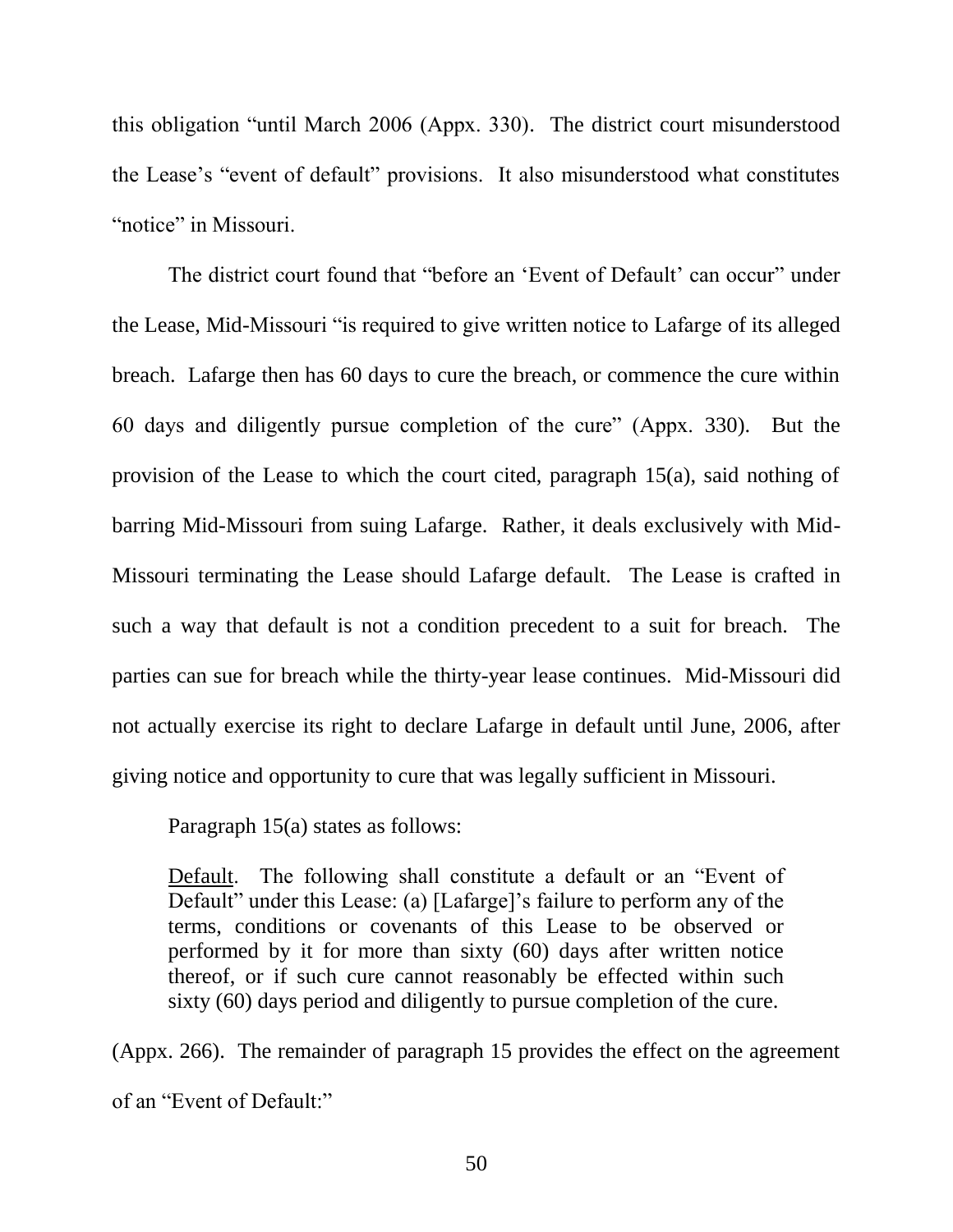If any Event of Default occurs [Mid-Missouri], besides all such other rights or remedies it may have hereunder, or in law in equity [*sic*], shall have the immediate right to enter the Leased Property and take possession thereof and of all permanent improvements thereon and may remove all persons and property from the Leased Property by force, summary action, or otherwise, and such property may be removed and stored in a public warehouse or elsewhere at the cost of and for the account of [Lafarge], all without service of notice or resort to legal process, and without being deemed guilty of trespass or becoming liable for any loss or damage which may be occasioned thereby.

(Appx. 266).

Nowhere does the Lease"s default provision, paragraph 15, state or imply that a default is a condition precedent to Mid-Missouri's ability to file a lawsuit against Lafarge for a breach of the Lease. Generally, in Missouri, "Conditions precedent are disfavored and contract provisions are construed as such only if unambiguous language so requires or they arise by necessary implication. … A condition precedent denotes an event, which qualifies a duty under an already enforceable contract." *Jetz Serv. Co. v. Botros*, 91 S.W.3d 157, 162 (Mo. App. 2002). Where notice-and-cure is expressly a condition precedent to a party having the ability to sue on the contract, it will be enforced as such. *Gillioz v. State Hwy. Comm'n*, 153 S.W.2d 18, 21 (Mo. 1941).

The law of Missouri is that, if the parties in this case had intended a declaration of default in compliance with paragraph 15(a) of the Lease to be a condition precedent to filing a lawsuit for breach, that intention plainly must have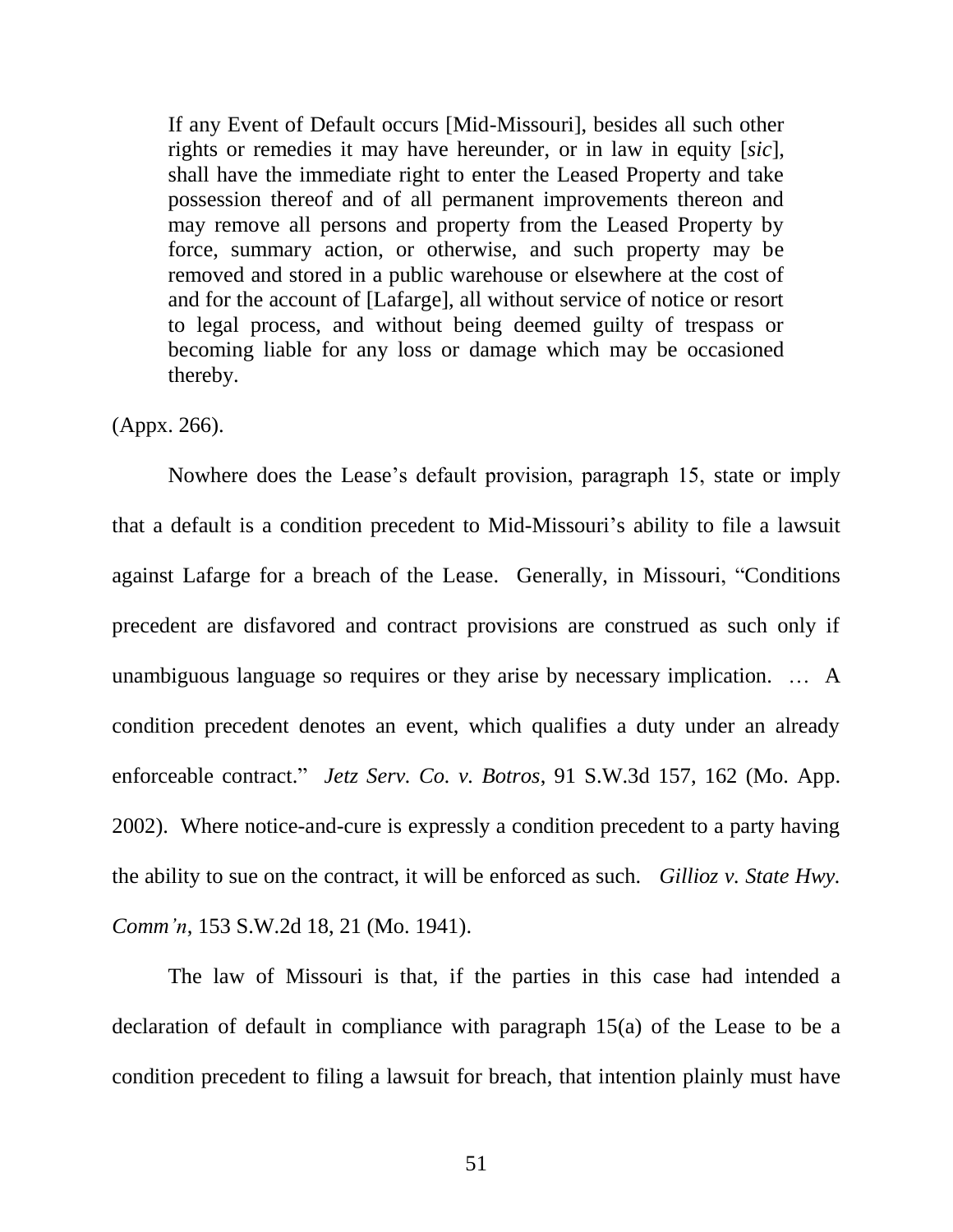been expressed in the Lease. It was not, either in paragraph 15(a) or anywhere else. As a result, paragraph 15 cannot operate to bar Mid-Missouri's claim that Lafarge breached the Lease by failing to pump from and prevent the accumulation of water in the Chouteau Pit, and the district court erred in suggesting otherwise. Instead, written notice of a breach is a prerequisite only to the finding of a notice of default, which in turn triggers Mid-Missouri's ability to immediately enter and take the property and permanent improvements on it.

When in June, 2006, Mid-Missouri eventually *did* declare Lafarge to be in default, it *did* comply with paragraph 15 vis-à-vis its claim that Lafarge had breached the lease by failing to meet its obligation to pump. It filed this case in November, 2006, months later. Lafarge did not countersue Mid-Missouri for breach in somehow invalidly declaring it to be in default and terminating its right of entry. The district court recounts these events well. "On October 28, 2002, MMW sent Lafarge a notice of breach letter wherein it" stated that Lafarge was in breach of the lease in part because "water still remains" in the Chouteau Pit (Appx. 330).

In response to the October 2002 letter, Lafarge met with several [Mid-Missouri] representatives to discuss its concerns. Lafarge denied that it was in breach of the Mineral Lease and concluded that [Mid-Missouri] did not have a good understanding of the terms of the Mineral Lease. However, in order to show good will Lafarge began draining the water "as low as possible" from the Chouteau Pit.

(Appx. 330) (citations to record omitted).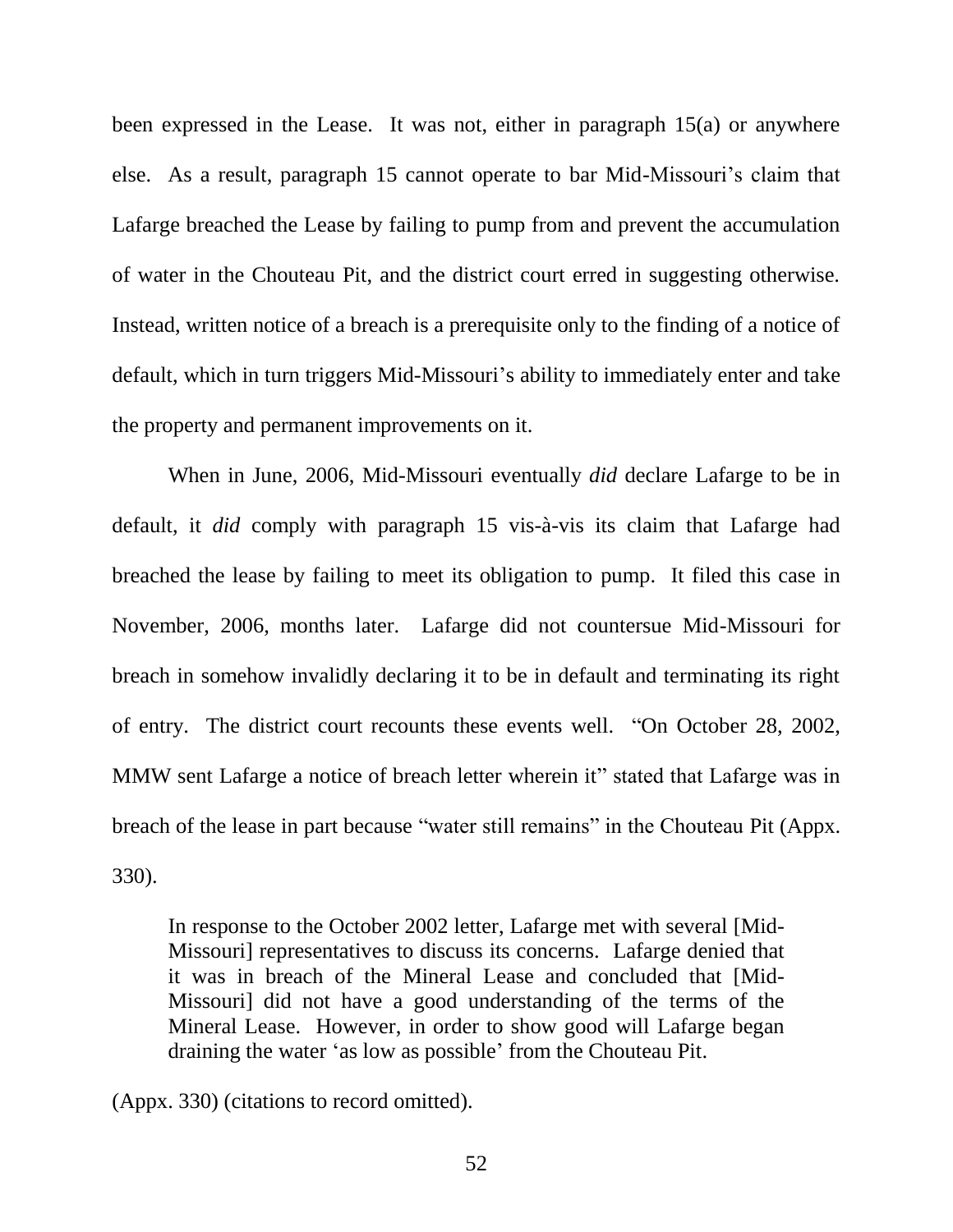Then, on March 18, 2006 "[Mid-Missouri] sent Lafarge a second written notice of breach wherein [Mid-Missouri] demanded," in part, that Lafarge "pump water from the Chouteau Pit" (Appx. 331). Lafarge responded on March 29, 2006, stating that it "has no liability" to pump water from the Chouteau Pit (Appx. 79). On June 13, 2006, after more than 60 days had gone by and Lafarge had taken no action to cure its breach or diligently pursue completion of such a cure, Mid-Missouri sent Lafarge a letter advising "that Mid-Missouri Waste Systems, LLC is holding Lafarge in default and is immediately terminating Lafarge's right to enter on to [the leased property]" (Appx. 69), partly "due to Lafarge"s decision to stop pumping" the Chouteau Pit (Appx. 68).

In Missouri, even oral notice can be sufficient under a written-notice-andcure provision if written notice would be "useless," because "the law does not require a party to do a useless act." *Darr v. Structural Sys., Inc.*, 747 S.W.2d 690, 694 (Mo. App. 1988). "The law does not require written notice to be given when doing so would be a vain and useless act." *Stacey v. Redford*, 226 S.W.3d 913, 918 (Mo. App. 2007). Even though it did not have to in order to sue Lafarge for breach of contract, Mid-Missouri plainly did provide Lafarge the requisite notice to trigger an Event of Default under paragraph 15(a), both in 2002 and again in 2006.

The Lease did not put Mid-Missouri under any duty to send Lafarge a continuous stream of breach letters regarding the Chouteau Pit. Doing so would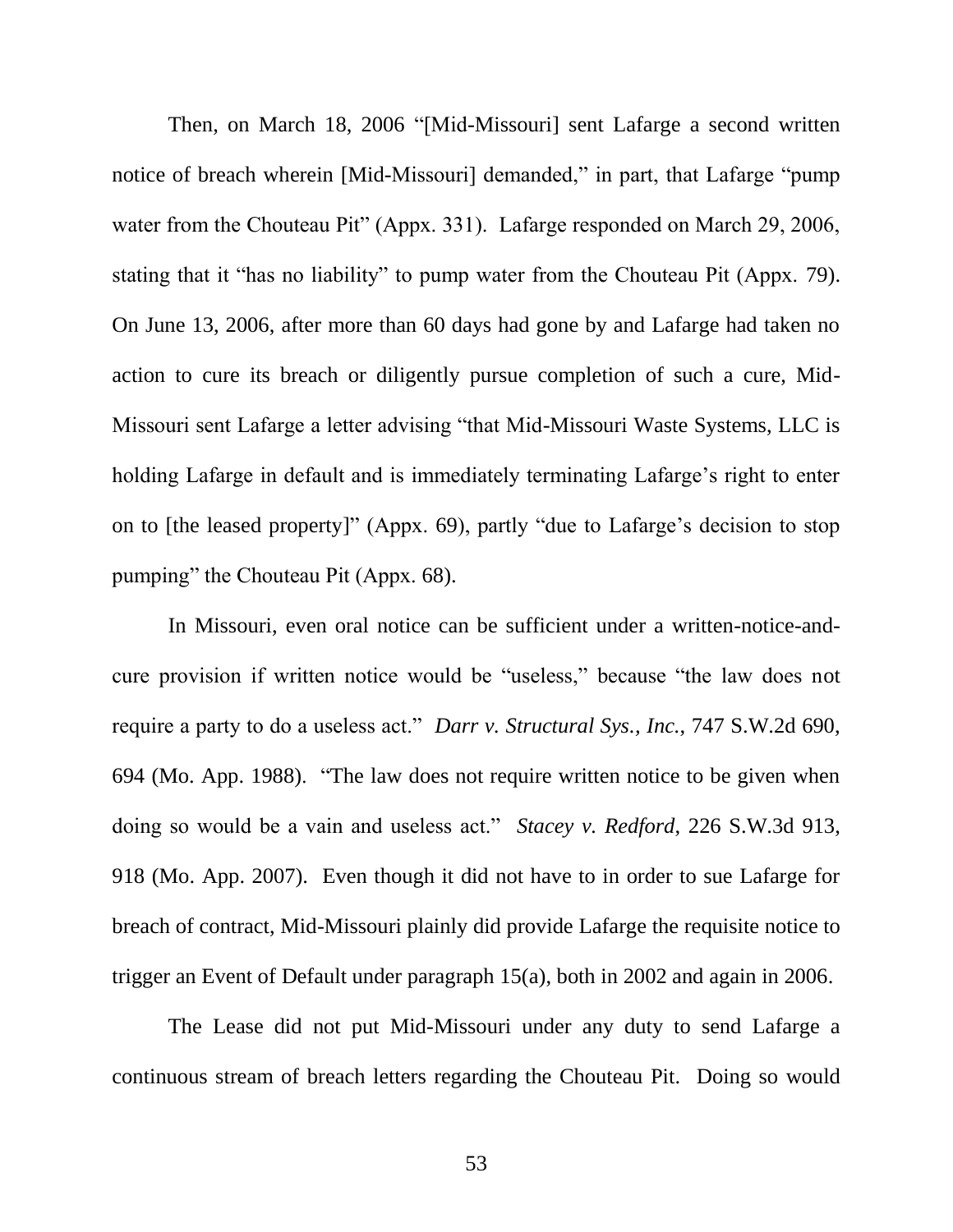have been a "vain and useless act" that the law of Missouri does not require. From as early as 2002, Lafarge knew well that Mid-Missouri expected it to fulfill its obligation "to pump from and prevent the accumulation of water in" the Chouteau Pit by keeping it dry. When Lafarge did not do so in 2002, Mid-Missouri notified it that it was in breach of the Lease. Lafarge acknowledged this and took some steps to cure its failure. When in 2006 Mid-Missouri again found the Chouteau Pit not pumped dry and found out that Lafarge had not been pumping the Chouteau Pit at all since 2005, it reminded Lafarge of its obligation. That time, Lafarge disclaimed liability. Thereafter, Mid-Missouri waited more than 60 days, declared Lafarge to be in default, and then sued it for breach of contract.

The notice-and-cure provision of the Lease is a condition precedent only to an event of default, not Mid-Missouri's ability to sue on the lease. In any case, Mid-Missouri sued on the lease only after declaring Lafarge in default pursuant to the Lease. Taking the district court's findings as true, Mid-Missouri gave Lafarge sufficient notice and opportunity to cure its failure to prevent the accumulation of water in the Chouteau Pit, properly declared it in default, and then filed this case. To the extent that the district court in any way may have found that Mid-Missouri failed to adhere to paragraph 15(a) vis-à-vis the Chouteau Pit and found that doing so affected the result of that issue in some manner, that finding was error.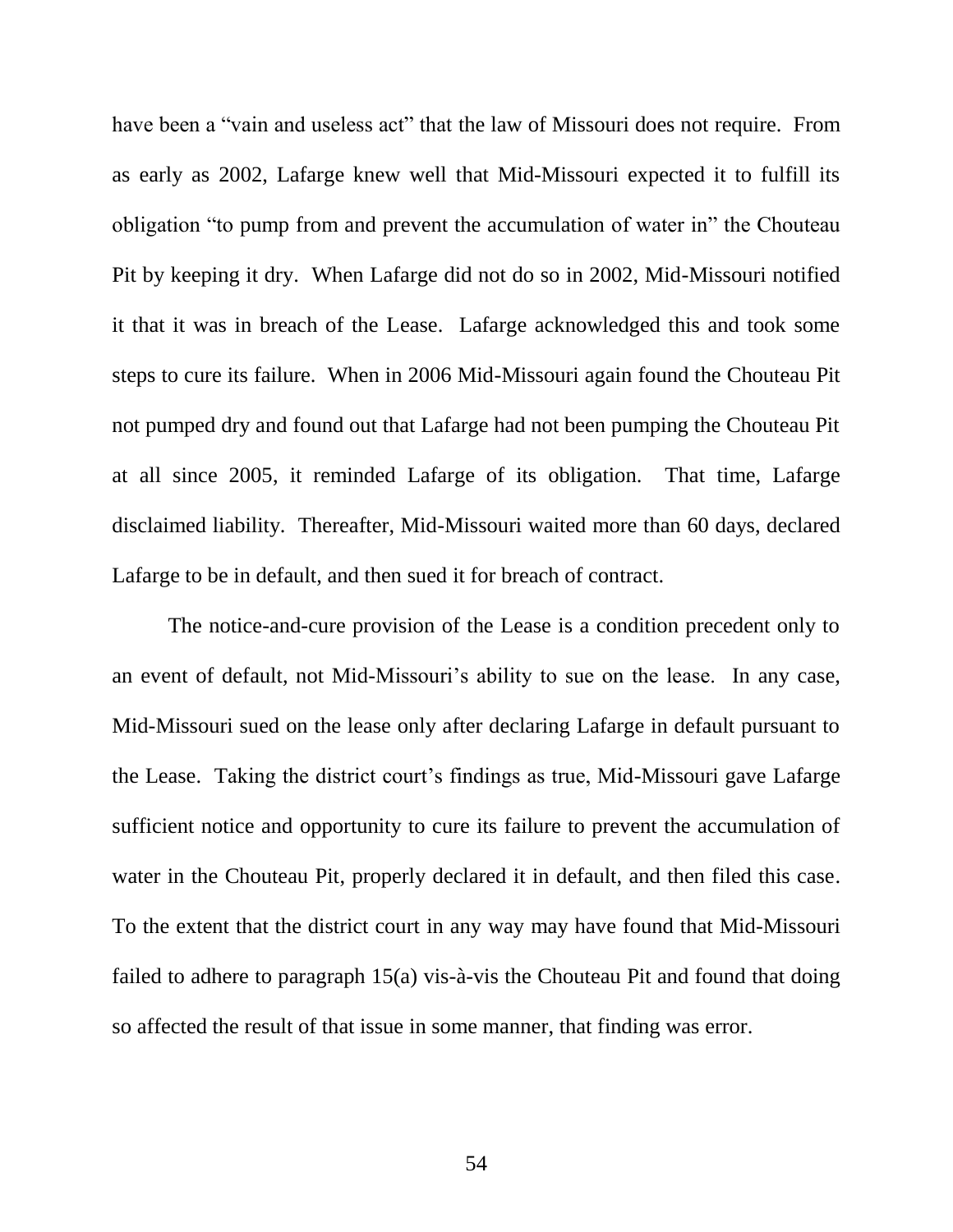The Lease obligated Lafarge to pump from and prevent the accumulation of water in the Chouteau Pit at all times between 2002 and June, 2006. Lafarge did not meet this obligation. The district court's findings that the Lease did not require Lafarge to pump out the Chouteau Pit after 2004 and that Lafarge met this obligation before 2004 were error. Under a correct reading of the Lease, the district court's other findings of fact necessitate a different result than the court reached. This Court should vacate the district court's judgment and remand this case for judgment in Mid-Missouri's favor on Lafarge's breach of the Lease in failing to meet this requirement and any resulting damages.